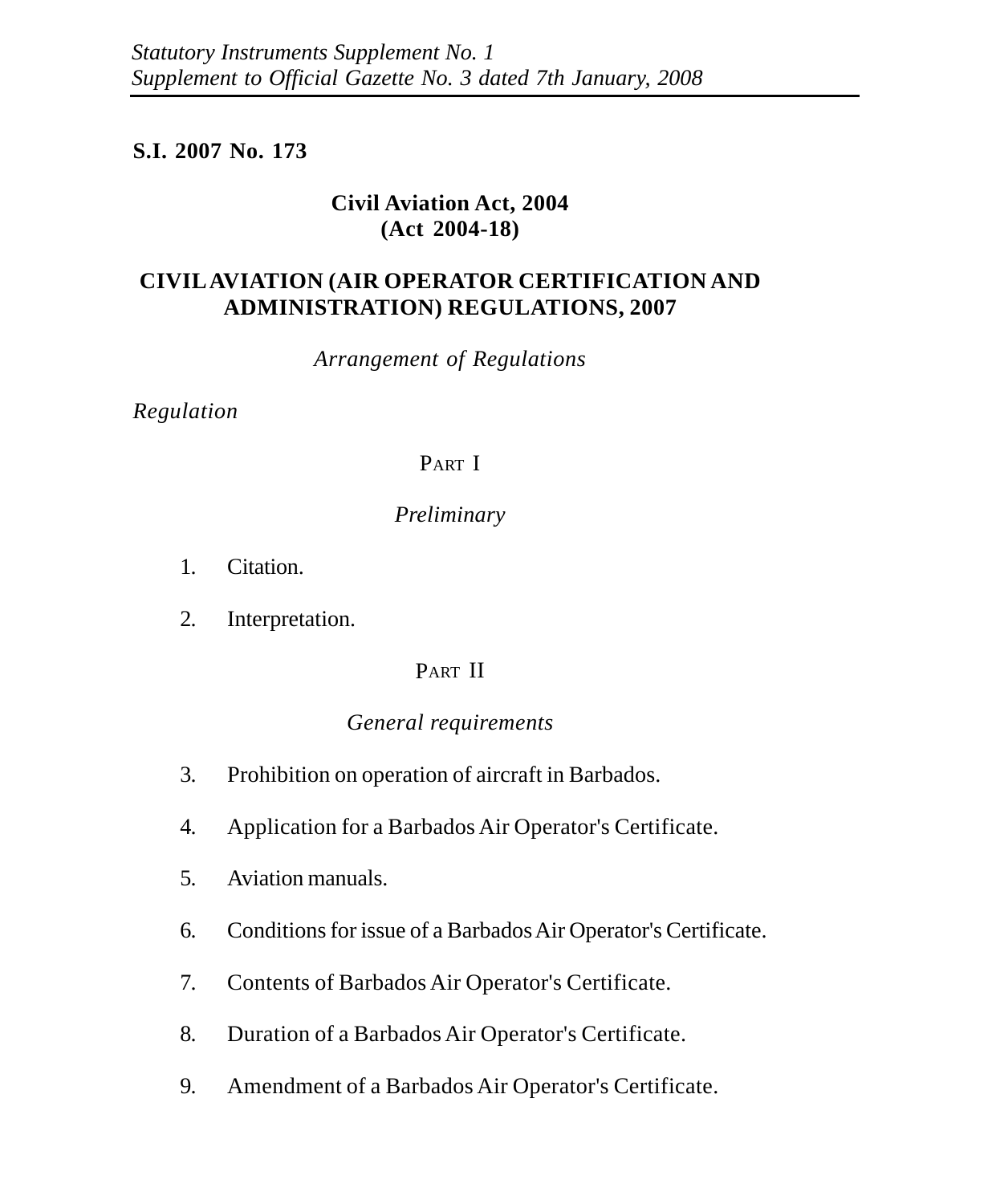- 10. Access for inspection.
- 11. Conducting tests and inspections.

# PART III

# *Barbados Air Operator's Certification and Continued Validity*

- 12. Applicability of this Part.
- 13. Bases of operations.
- 14. Management personnel of a National Air Operator.
- 15. Company indoctrination training.
- 16. Quality system.
- 17. Requirements of management personnel.
- 18. Submission and revision of policy and procedures.

### PART IV

### *Aircraft Operations*

- 19. Applicability of this Part.
- ............... ............... 20. Restrictions on the operation of aircraft in commercial air transport operations.
	- 21. Leasing operations.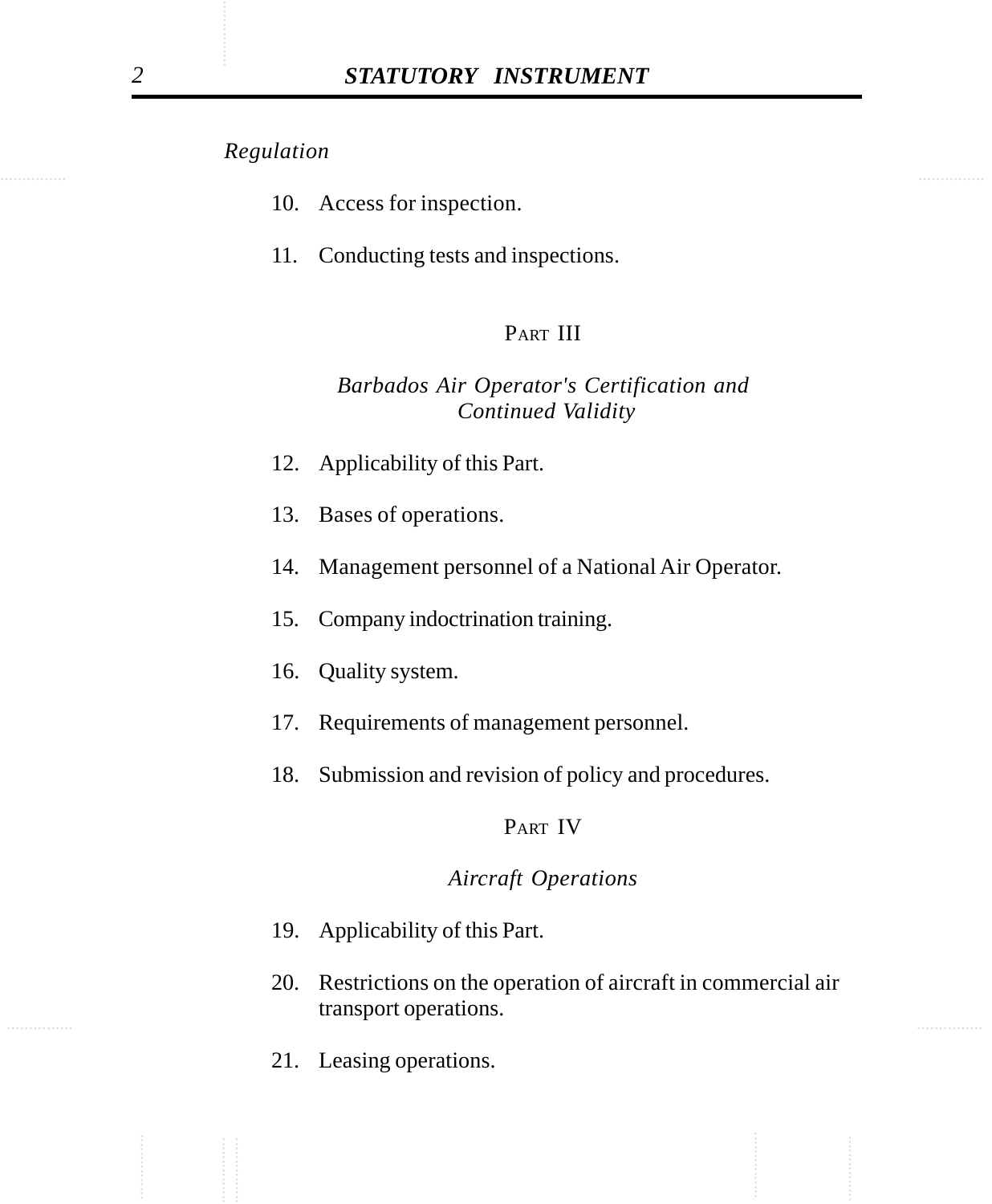- 22. Dry leasing operations.
- 23. Evidence to be provided by a dry lease operator in regulation 22*(a)*.
- 24. Evidence to be provided by a dry lease operator in regulation 22*(b)*.
- 25. Evidence to be provided by a dry lease operator in regulation 22*(c)*.
- 26. Restrictions on dry lease operations.
- 27. Aircraft interchange.
- 28. Wet leasing operations.
- 29. Emergency evacuation demonstration.
- 30. Demonstration flights.
- 31. Time for proper servicing of aircraft.

### PART V

### *National Air Operator Certificate Flight Operations Management*

- 32. Applicability of this Part.
- 33. Safe and efficient flight operations management.
- 34. Operations Manual.
- 35. Flight supervision and journey log.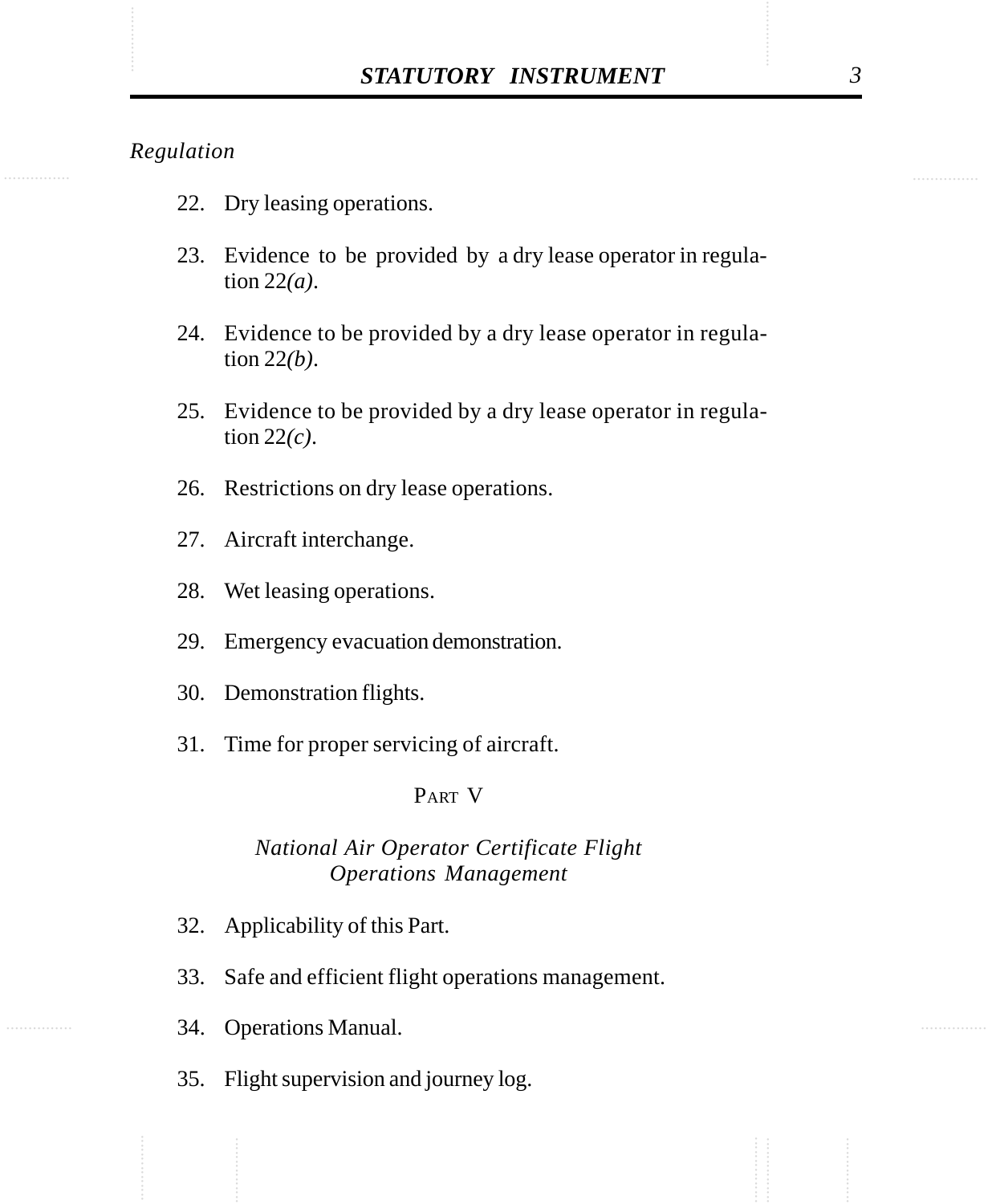- 36. Charter flight supervision.
- 37. Accident prevention and flight safety system.
- 38. Training programme manual.
- 39. Training of pilots to proficiency.
- 40. Flight and duty time schemes.
- 41. Designation of pilot in command.
- 42. Cabin crew and qualifications.
- 43. Carriage of inadmissible passengers, deportees or persons in custody.
- 44. Crew member checking and standardisation programme.
- 45. Cockpit check list.
- 46. Minimum equipment list and configuration deviation list.
- 47. Aircraft loading and handling manual.
- 48. Mass and balance data control system.
- 49. Cabin crew manual.
- 50. Passenger briefing cards.
- ............... ............... 51. Weather reporting sources.
	- 52. De-icing and anti-icing.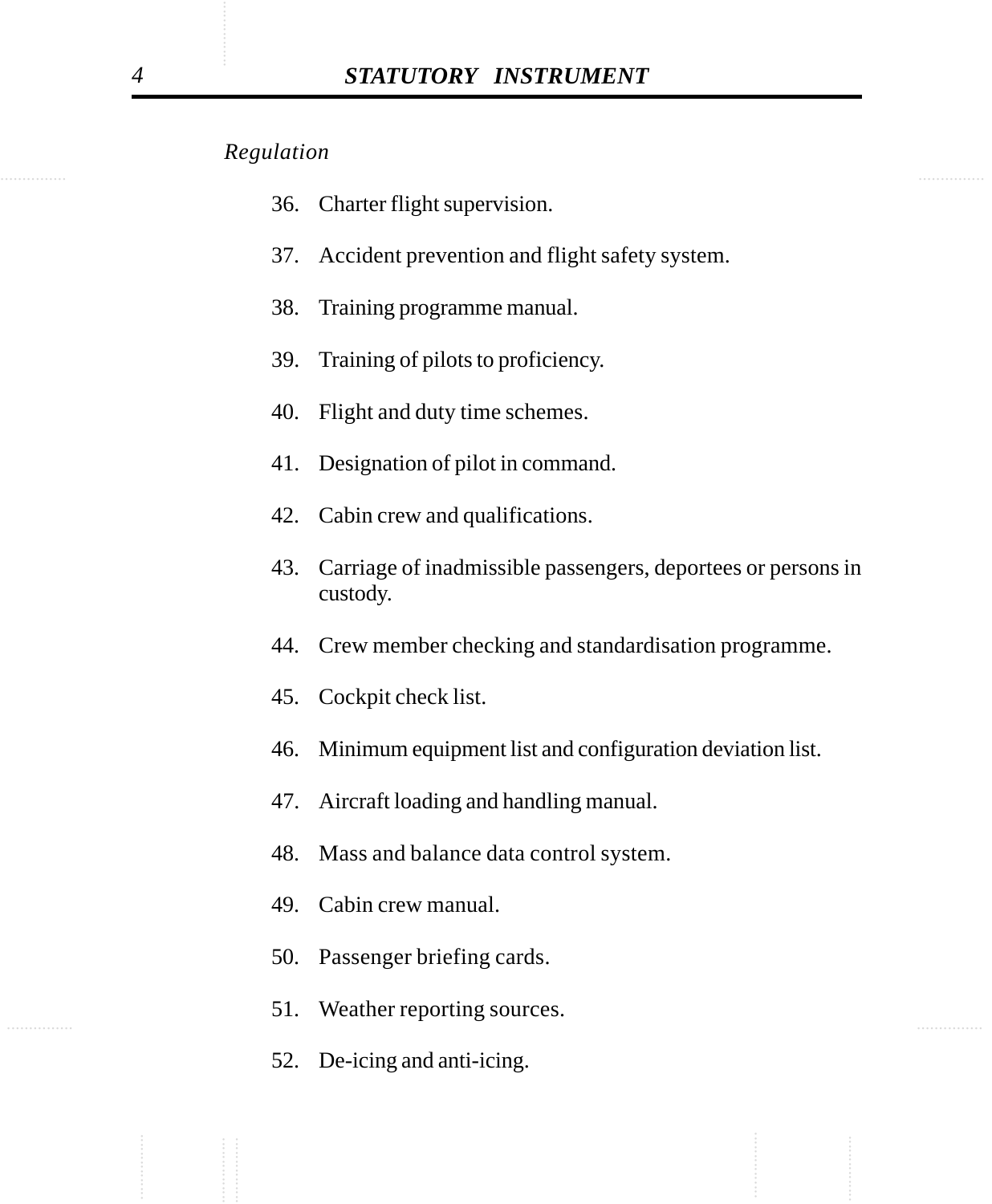- 53. Knowledge of the law.
- 54. Aircraft operating manual.
- 55. Aircraft performance planning manual.
- 56. Aircraft performance data control system.
- 57. Aeronautical data control system.
- 58. Route guide.
- 59. Routes and areas of operation.
- 60. Navigational accuracy.
- 61. Communications.
- 62. Definition of certain clauses.

### PART VI

## *Air Operators Security Management*

- 63. Applicability of this Part.
- 64. Security requirements.
- 65. Security training programme.
- 66. Acts of unlawful interference.
- 67. Search procedure check list.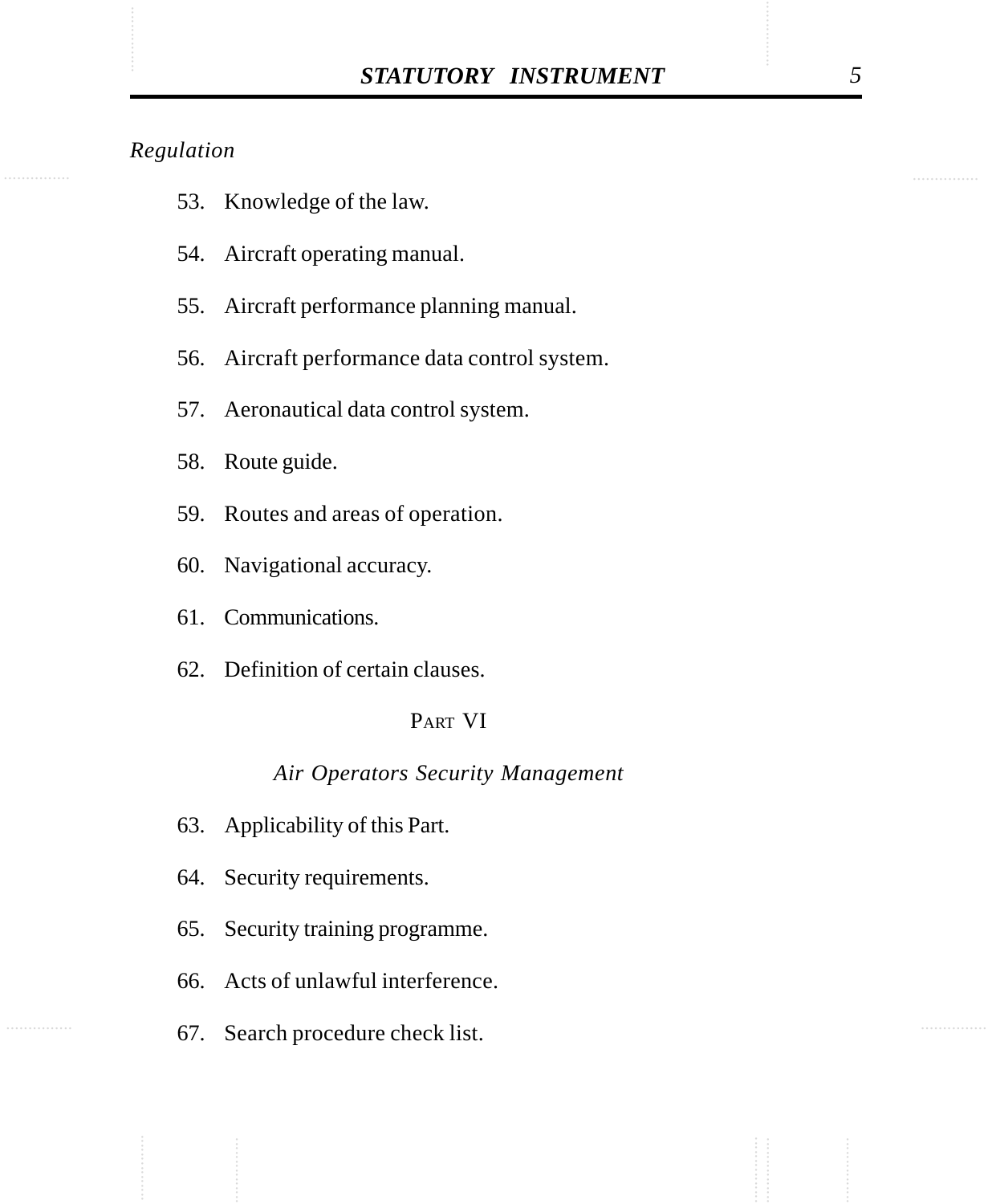- 68. Preventative measures against unauthorised persons, cargo and prohibited items.
- 69. Weapons of war or munitions of war.
- 70. Sporting weapons.
- 71. Definition of certain clauses.

### PART VII

#### *Maintenance Requirements*

- 72. Applicability of this Part.
- 73. Maintenance responsibility.
- 74. Equivalent system of maintenance.
- 75. Approval and acceptance of aircraft maintenance organisation systems.
- 76. Maintenance control manual.
- 77. Maintenance management.
- 78. Quality management system.
- 79. Aircraft technical log entries.
- 80. Preservation of technical records.
- **81.** Air operator's aircraft technical log.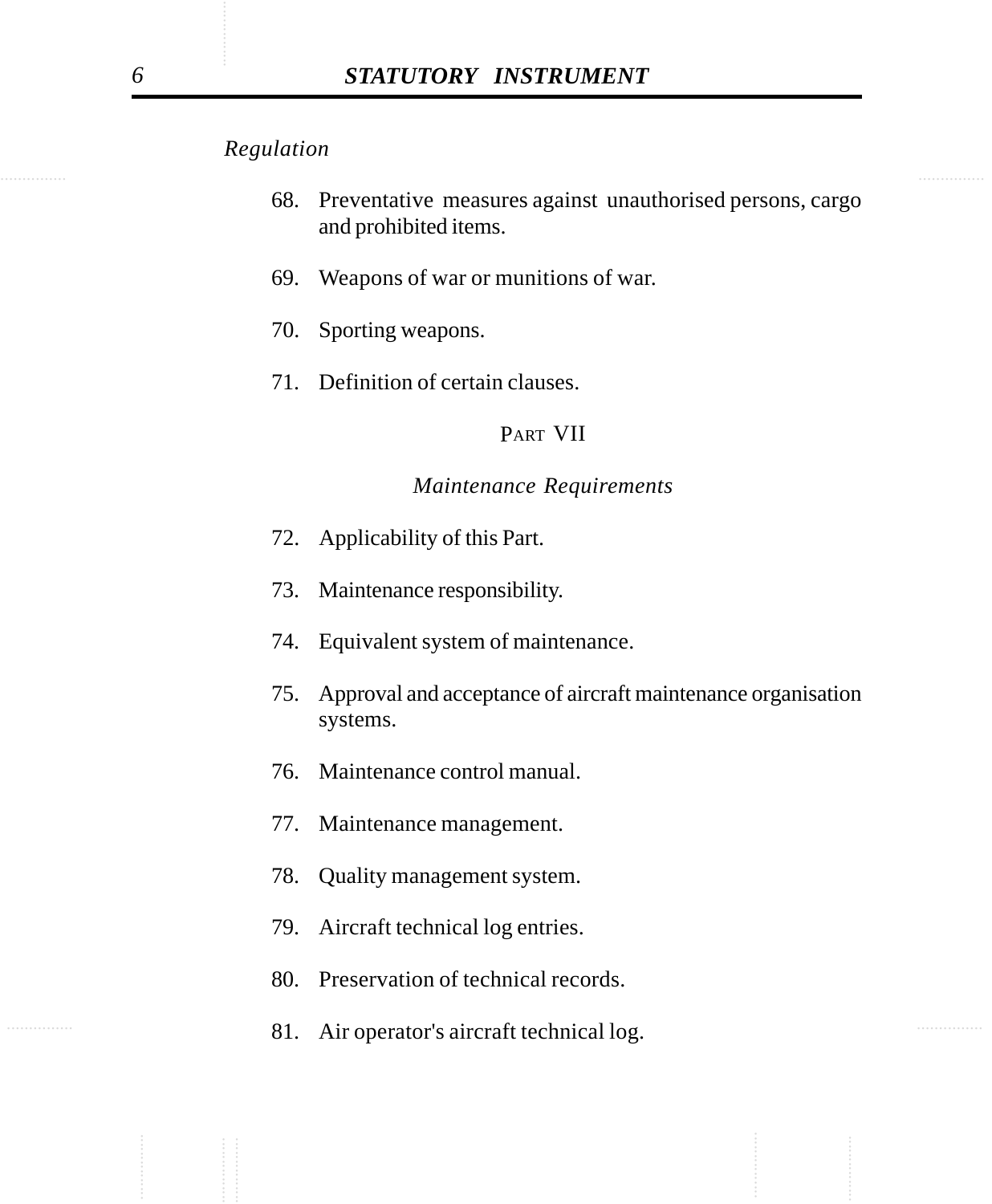- 82. Release to service.
- 83. Modifications and repairs.
- 84. Continued airworthiness.
- 85. Aircraft maintenance programme.
- 86. Maintenance, preventative maintenance and modification.
- 87. Aircraft maintenance licence.
- 88. Rest and duty limitations and maintenance personnel.

### PART VIII

#### *Article 83 Bis Agreements*

89. Application in respect of an aircraft subject to 83 bis agreements.

### PART IX

### *Records*

- 90. Retention and maintenance of records.
- 91. Flight deck voice and flight data recorder records.
- 92. Preservation, production and use of flight recorder recording.
- 93. Aircraft listing.
- 94. National air operator aircraft technical log.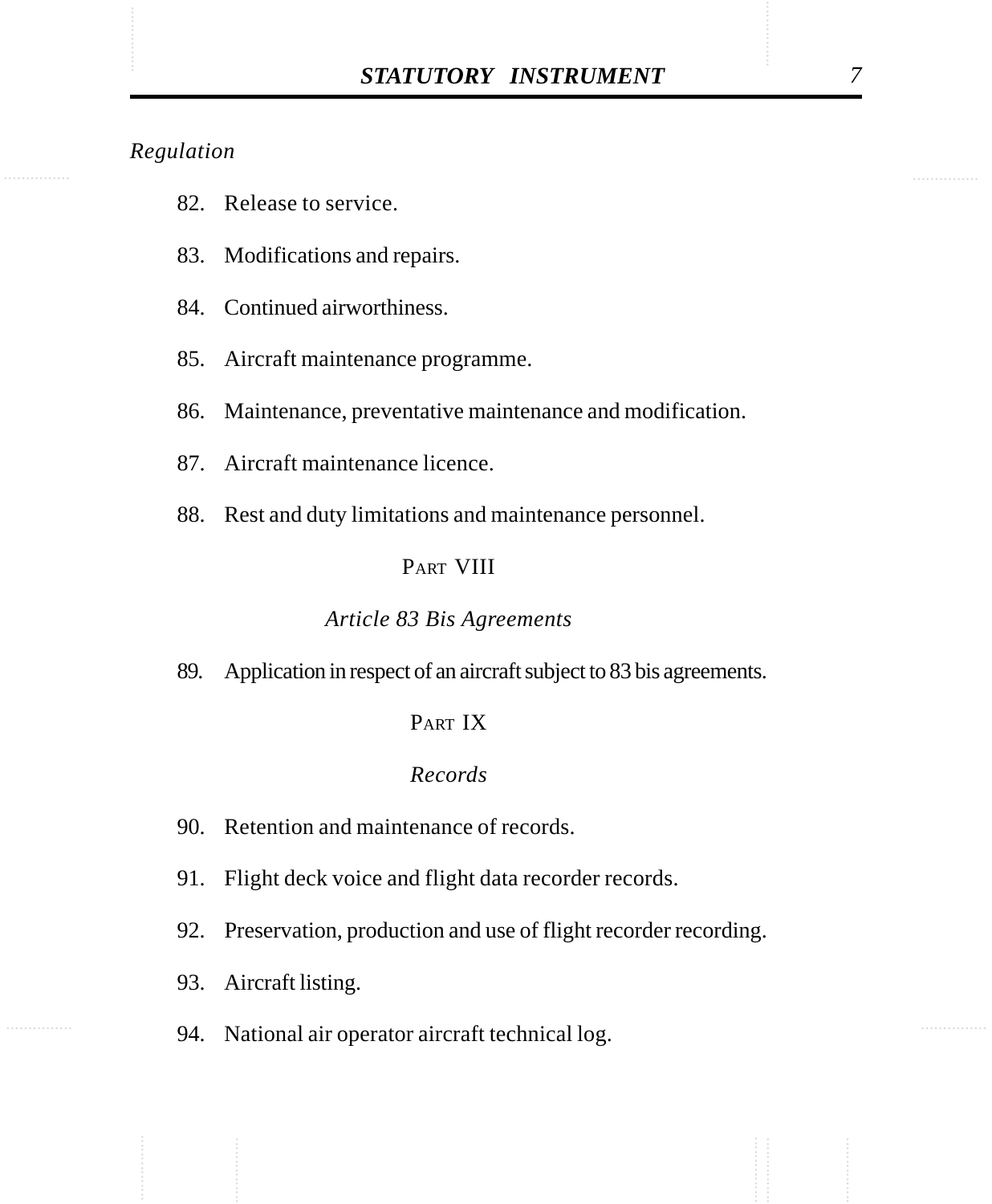- 95. General certificate and licences requirements.
- 96. Implementing standards.
- 97. Director may make Standards or amend Standards.
- 98. Transitional provisions.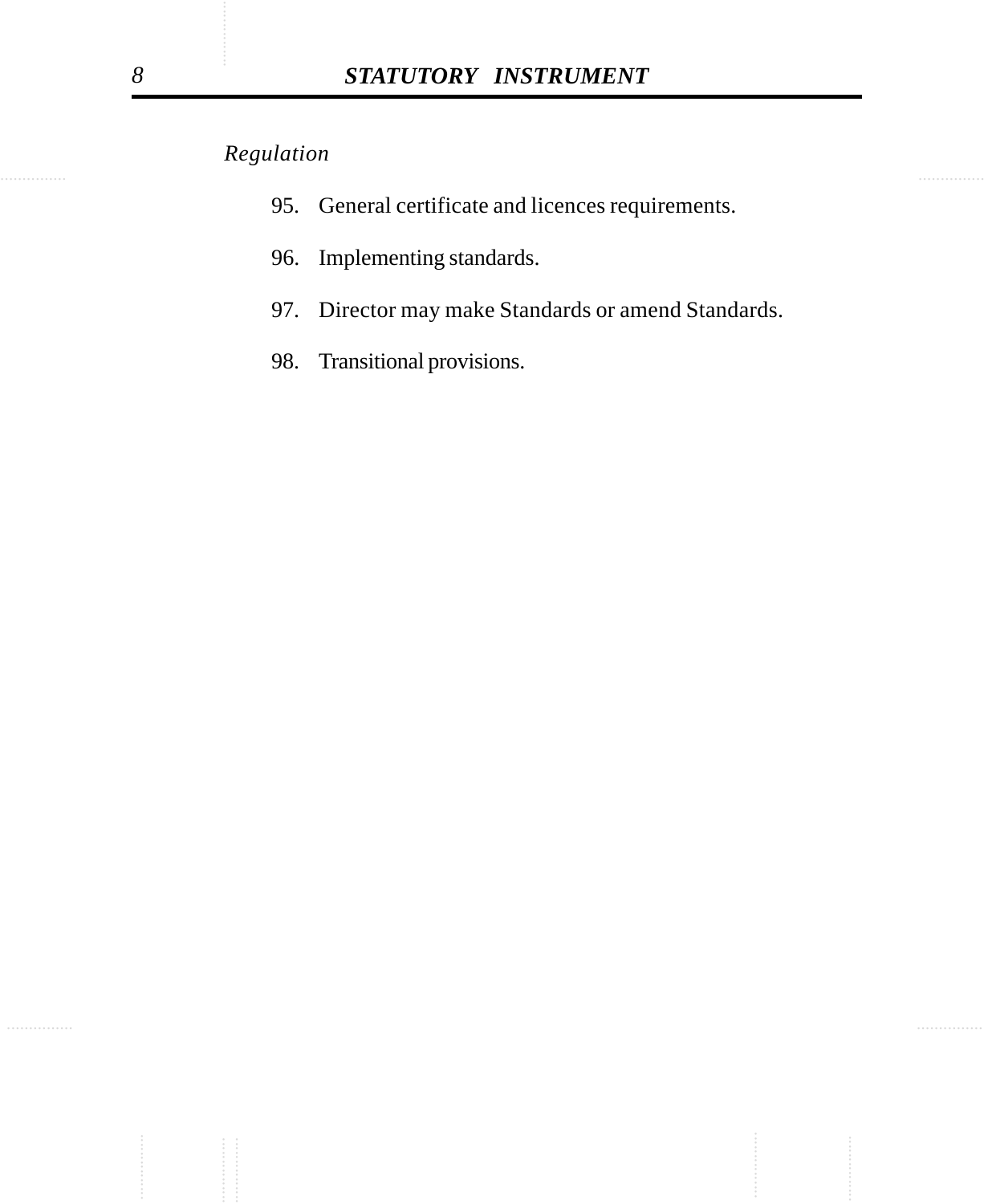# **Civil Aviation Act, 2004 (Act 2004-18)**

## **CIVIL AVIATION (AIR OPERATOR CERTIFICATION AND ADMINISTRATION) REGULATIONS, 2007**

The Minister in exercise of the powers conferred on him by section 10 of the *Civil Aviation Act*, makes the following Regulations:

#### PART I

#### *Preliminary*

**1.** These Regulations may be cited as the *Civil Aviation (Air Operator Certification and Administration) Regulations, 2007*.

- **2.** (1) In these Regulations,
- "Accountable Manager" means the manager who has responsibility for ensuring that all prescribed actions are performed to the standard required by the Director in accordance with regulation 14;
- "aeronautical product" means any aircraft, aircraft engine, propeller, or sub-assembly, appliance, material, part or component to be installed thereon;
- "aeroplane" means a power driven heavier-than-air aircraft,deriving its lift in flight chiefly from aerodynamic reactions on surfaces which remain fixed under given conditions of flight;
- "aircraft" means any machine capable of deriving support in the atmosphere from reactions of the air, other than a machine designed to derive support in the atmosphere from reactions against the earth's surface of air expelled from the machine, and includes a rocket;

Interpretation.

Citation.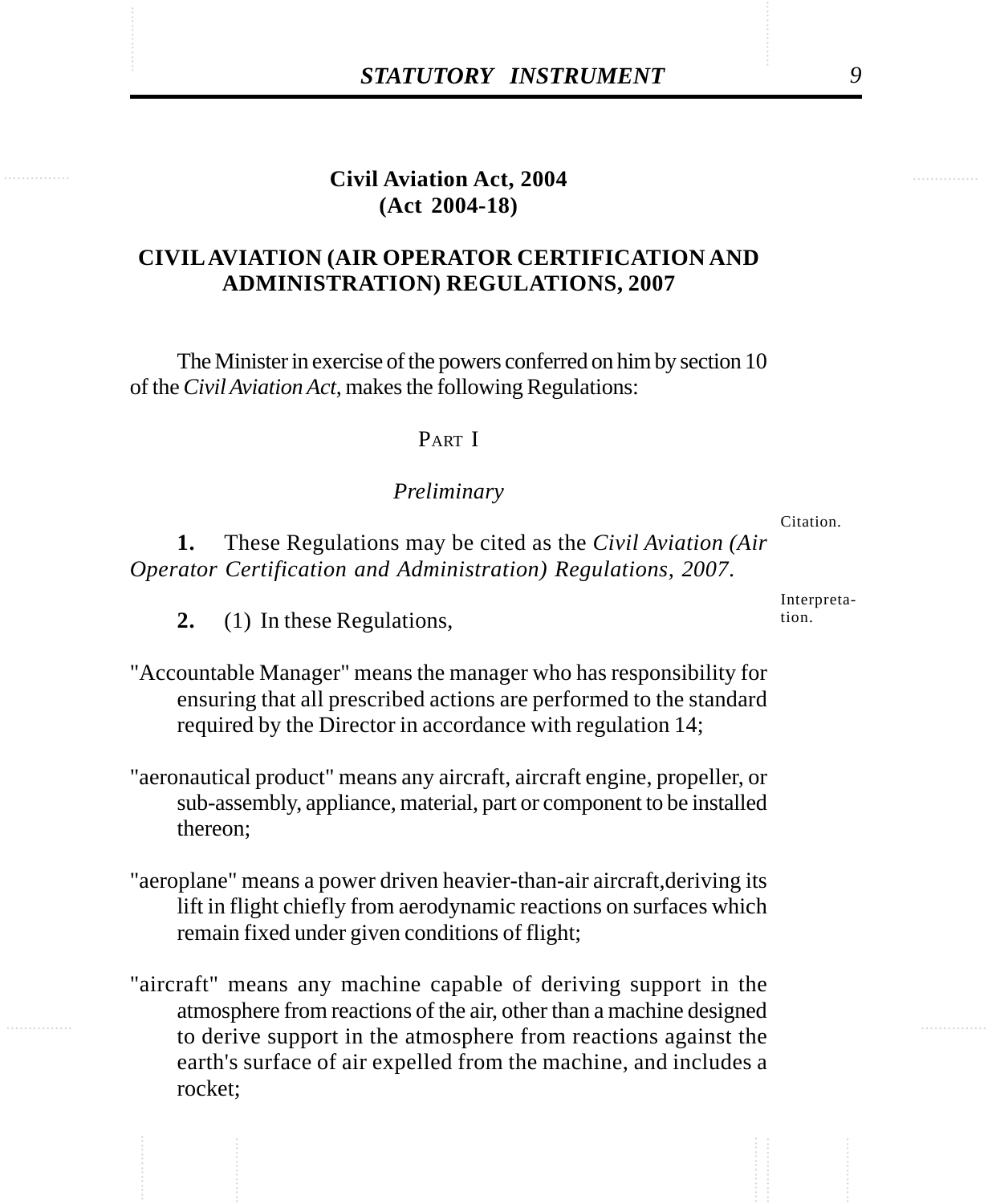"aircraft technical log," means a document pertaining to an aircraft

- *(a)* for recording defects and malfunctions discovered during operations;
- *(b)* for recording details of all maintenance checks carried out whilst the aircraft is operating between scheduled visits to the main maintenance facility; and
- *(c)* which contains operating information relevant to flight safety and maintenance data needed by the operating crew;
- "air operator" means a person, organisation or enterprise which undertakes to engage in domestic commercial air transport or international commercial air transport, whether directly or indirectly or by a lease or any other arrangement;
- "air operator certificate" means a certificate authorising an air operator to carry out specified commercial air transport operations;
- "aircraft category" means the classification of aircraft according to specified basic characteristics such as aeroplane, rotorcraft, glider or lighter-than-air;

"aircraft type" means all aircraft of the same basic design;

- "aircraft interchange" means an arrangement between two air operators in which the aircraft of the first air operator is crewed by the crew of the second air operator at an interchange point linking their respective routes where operational control is transferred to the second operator for the period of the interchange;
- ............... ............... "aircraft maintenance programme" means a maintenance programme approved by the Director;
	- "airworthy" means that an aircraft or aeronautical product is in a fit and safe state for flight and is in conformity with its type design;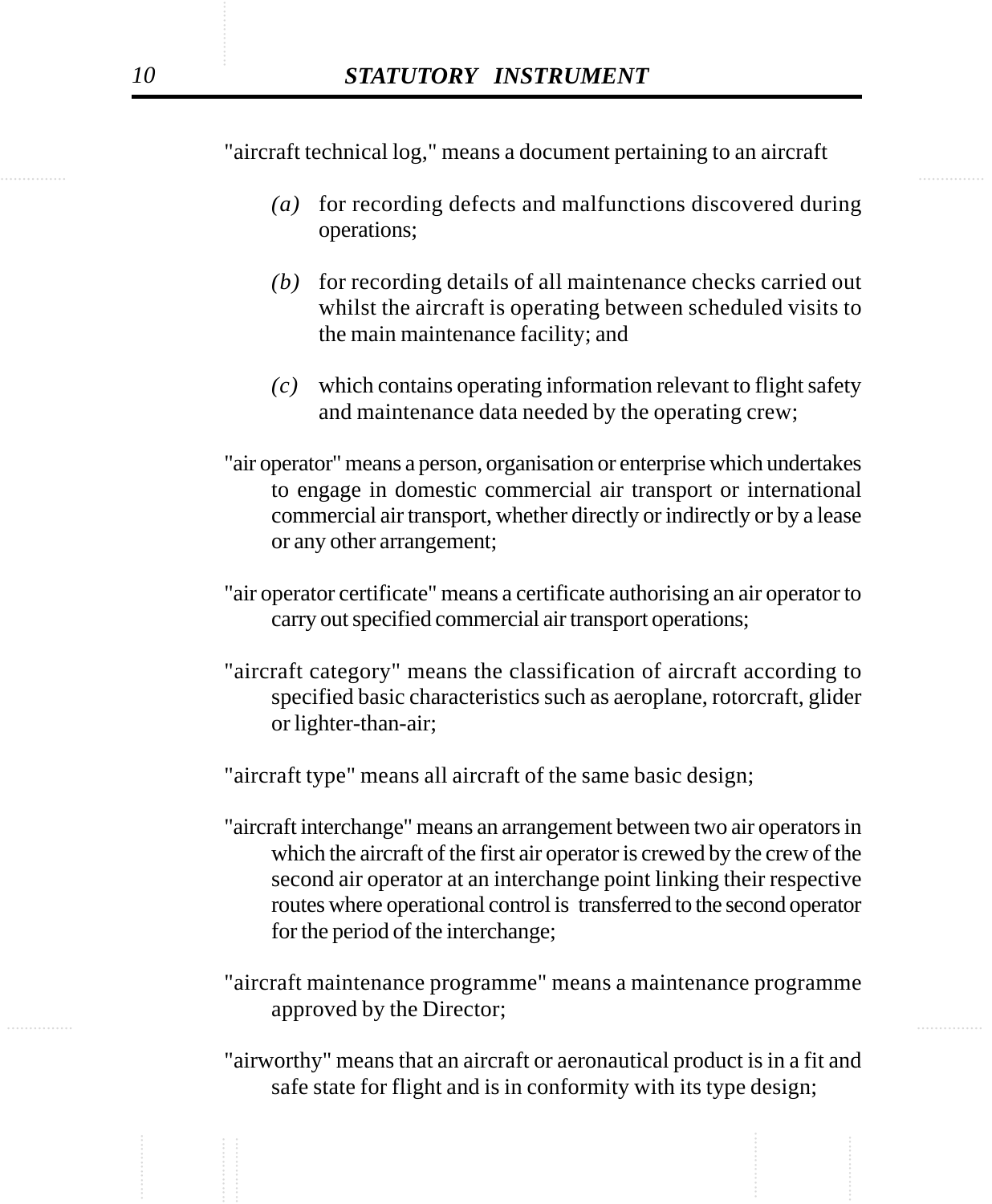**STATUTORY INSTRUMENT** 11<br>
"aircraft maintenance engineer" means a person approved by the Director<br>
to perform defined maintenance upon aeronautical products and "aircraft maintenance engineer" means a person approved by the Director to perform defined maintenance upon aeronautical products and includes persons similarly qualified by other Contracting States and referred to as "licenced mechanic", "certificated mechanic" or "certified mechanic", "aircraft maintenance licence holder", "aviation maintenance engineer", aviation repair specialist, or by any other term which means an aircraft maintenance engineer;

"Barbadian aircraft" means a civil aircraft registered in Barbados;

- "CARICOM national" means a person who is a citizen of any Member State of the Caribbean Community;
- "certificate of airworthiness" means a document issued by the State of Registry to an aircraft which meet the minimum standards for airworthiness pursuant to the Convention on International Civil Aviation and the appropriate part of the State's national regulations;
- "certificate of release to service" means an aircraft or aircraft component that is certified as either airworthy or serviceable and is permitted to return to normal operations;
- "commercial air transport" means the transport by air of passengers, cargo and mail for remuneration or hire;
- "co-pilot" means a licenced pilot serving in a piloting capacity other than the pilot in command who is designated as the second in command and who meets the requirements of a co-pilot;
- "directly in charge" means a person assigned to a position in which he is responsible for the work of a shop or station that performed maintenance, preventive maintenance, modifications, or other functions affecting aircraft airworthiness;
- "dry lease" means a contractual arrangement where a leased aircraft is operated by the flight crew members of the lessee;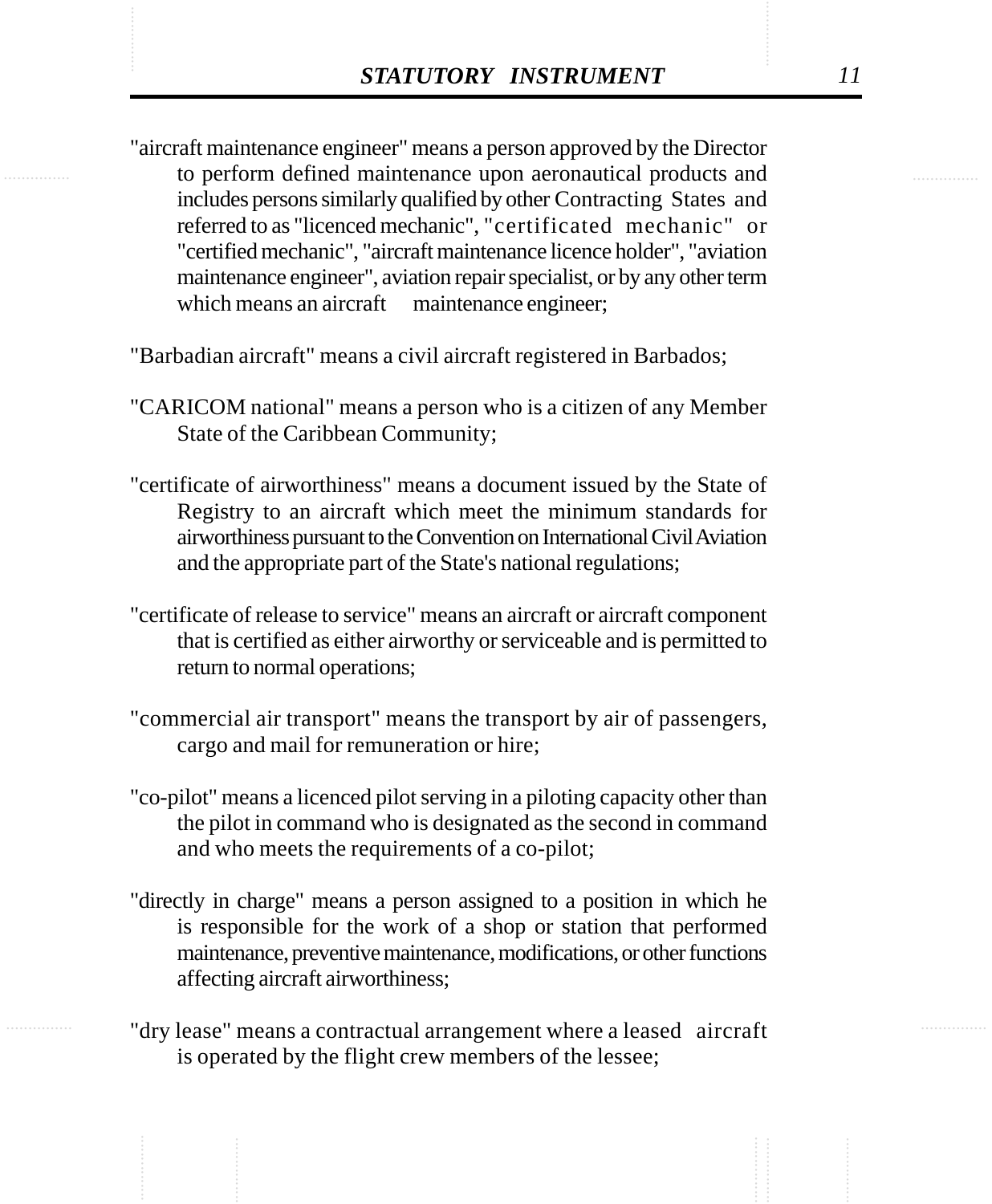maintenance activities through an arrangement with an Approved "equivalent system of maintenance" means an air operator may conduct Maintenance Organisation or may conduct his own maintenance, preventive maintenance or modification as long as the maintenance system of the air operator is approved by the Director and is equivalent to that of an approved maintenance organisation, except that the certificate of release to service of an aircraft or aeronautical product shall be made by an appropriately licensed aircraft maintenance engineer or aviation repair specialists under *Civil Aviation (General Application and Personnel Licensing) Regulations, 2007* as appropriate;

> "flight safety document system" means a set of inter-related documentation established by the operator, compiling and organising information necessary for flight and ground operations, and comprising, as a minimum, the Operations Manual and the Maintenance Control Manual of the operator;

- "ground handling" means services other than air traffic services, necessary for an aircraft's arrival at and departure from an airport;
- "handling agent" means an agency which performs on behalf of the operator some or all of the latter's functions including receiving, loading, unloading, transferring or other processing of passengers or cargo;
- "holdover time" means the estimated time that de-icing or anti-icing fluid will prevent the formation of frost or ice and the accumulation of snow on protected surfaces of an aircraft which begins when the final application of de-icing or anti-icing fluid commences and expires when the de-icing fluid applied to the aircraft loses its effectiveness;
- ............... ............... carriage by a country authority at a point of transfer due to a lack "inadmissible passengers" means a person who is refused admission to a country by the authorities of that country or who is refused onward of adequate documentation;

S.I. 2007 No. 172.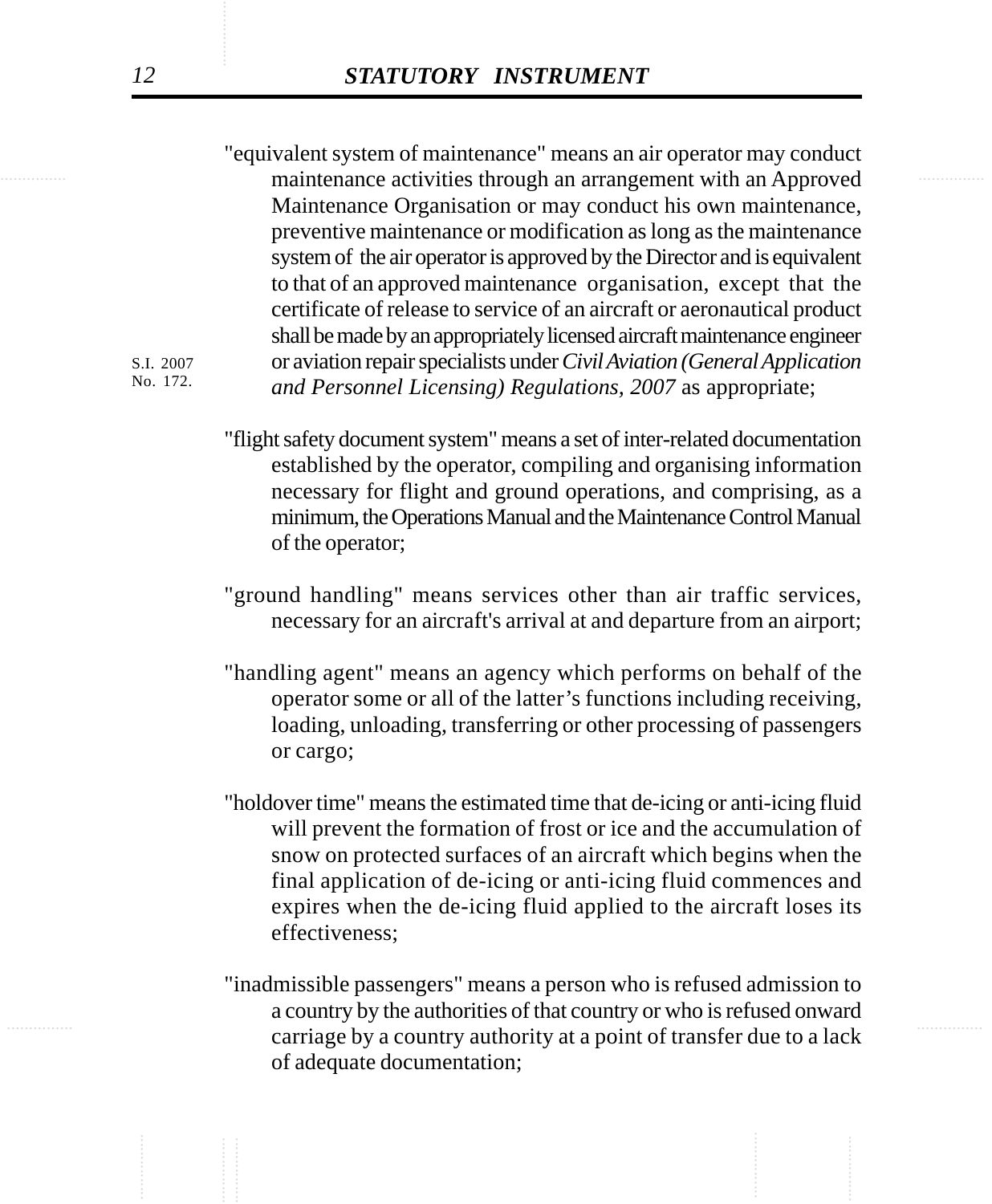- **STATUTORY INSTRUMENT** 13<br>
"interchange agreement" means an arrangement which permits a national<br>
air operator to enter into a short term dry lease and temporarily "interchange agreement" means an arrangement which permits a national air operator to enter into a short term dry lease and temporarily take or relinquish operational control of an aircraft at an airport during the life of the agreement;
	- "large aircraft" means an aeroplane having a maximum certified take-off mass of 5 700 kilogrammes, or more or a helicopter having a maximum certified take-off mass of 3 180 kilogrammes or more;
	- "life limited part" means that a part as a condition of the type certificate, shall not exceed a specified time or number of cycles in service;
	- "maintenance control manual", means a manual containing policies, procedures, instructions and guidance for use by maintenance and operational personnel in the execution of their duties;
	- "modification" means the alteration of an aircraft or aeronautical product in conformity with an approved standard;
	- "national air operator" means a person who has been issued a Barbados air operator certificate in accordance with regulation 6;
	- "operations manual" means a manual containing procedures, instructions and guidance for use by operational personnel in the execution of their duties;
	- "overhaul life part" means that a part as a condition of the type certificate shall not exceed a specified time or number of cycles in service unless a complete overhaul is performed on it;
	- "passenger agents" means an air operators' employee that provides checkin, reservations and other routine services to passengers;
	- "pilot in command" means a pilot responsible for the operation and safety of the aircraft during flight time;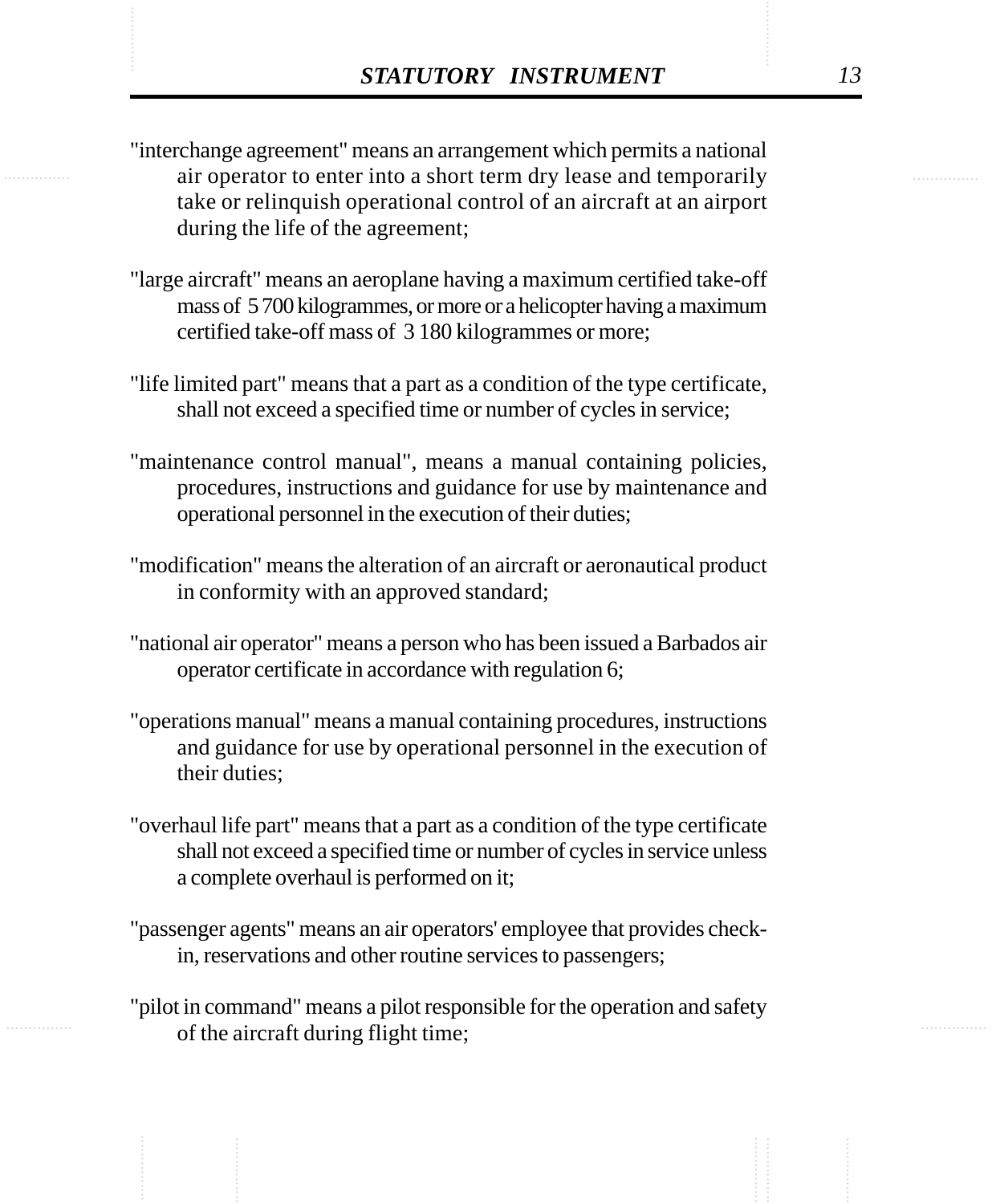- mass of less than 5 700 kilogrammes and a helicopter of a maximum "small aircraft" means an aeroplane having a maximum certified take-off certified take-off mass of less than 3 180 kilogrammes;
	- "State of Registry" means the Contracting State on whose Register an aircraft is registered;
	- "Technical Instructions" means the International Civil Aviation Organisation, Technical Instructions for the safe transport of dangerous goods by air;
	- "training to proficiency," means the process of the flight instructor administering each prescribed manoeuvre and procedure to a pilot as necessary until it is performed successfully during the training period;
	- "wet lease" means a contractual arrangement where a leased aircraft is operated by the flight crew members of the lessor.

(2) These Regulations apply to the carriage of passengers, cargo or mail for remuneration or hire by persons whose principal place of business or permanent residence is located in the CARICOM Community.

(3) These Regulations prescribe requirements for the original certification and continued validity of air operator certificates issued by the Director.

(4) Except where specifically noted, these Regulations apply to all commercial air transport operations by air operators for which Barbados is the State of the Operator under the definitions provided in Annex 6 to the Chicago Convention.

to the surrender, suspension or revocation of aviation documents apply (5) The provisions of Part I of the *Civil Aviation (General Application and Personnel Licensing) Regulations, 2007* with respect to certificates, authorisations and ratings issued under these Regulations. S.I. 2007 No. 172.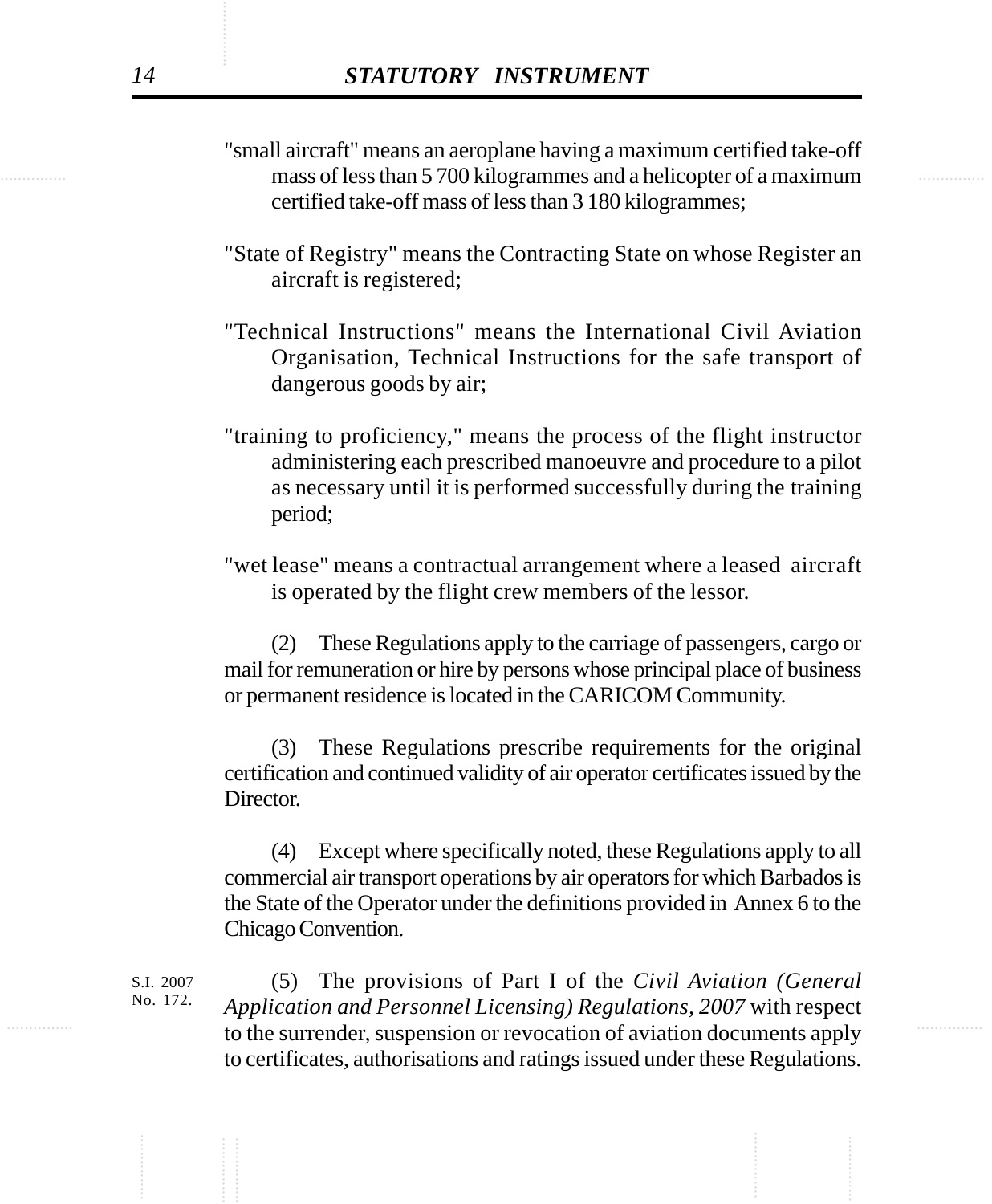### PART II

#### *General requirements*

3. (1) No person shall operate an aircraft in commercial air Prohibition transport operations in Barbados, unless he o n

operation of aircraft in Barbados.

- *(a)* holds a Barbados air operator's certificate issued by the Director, (hereinafter referred to as a "national air operator"); or
- *(b)* holds an air operator's certificate issued by another Contracting State which is accepted by the Director under *Civil Aviation* S.I. 2007 *(Foreign Operator) Regulations, 2007*, (hereinafter referred No. 177.to as a "foreign air operator"),

for the operations being conducted.

- (2) A national air operator shall, at all times comply with
- *(a)* the Operations Specifications of his Barbados air operator certificate;
- *(b)* the terms and conditions of the issuance of the Barbados air operator certificate specified in regulation 7; and
- *(c)* maintenance requirements specified in Part VII, in order to hold such Barbados air operator certificate.

(3) Where a national air operator fails to comply with any provision in these Regulations, the Director may revoke or suspend his certificate.

(4) A national air operator shall conduct commercial air transport operations in accordance with such conditions and limitations as may be specified by the Director.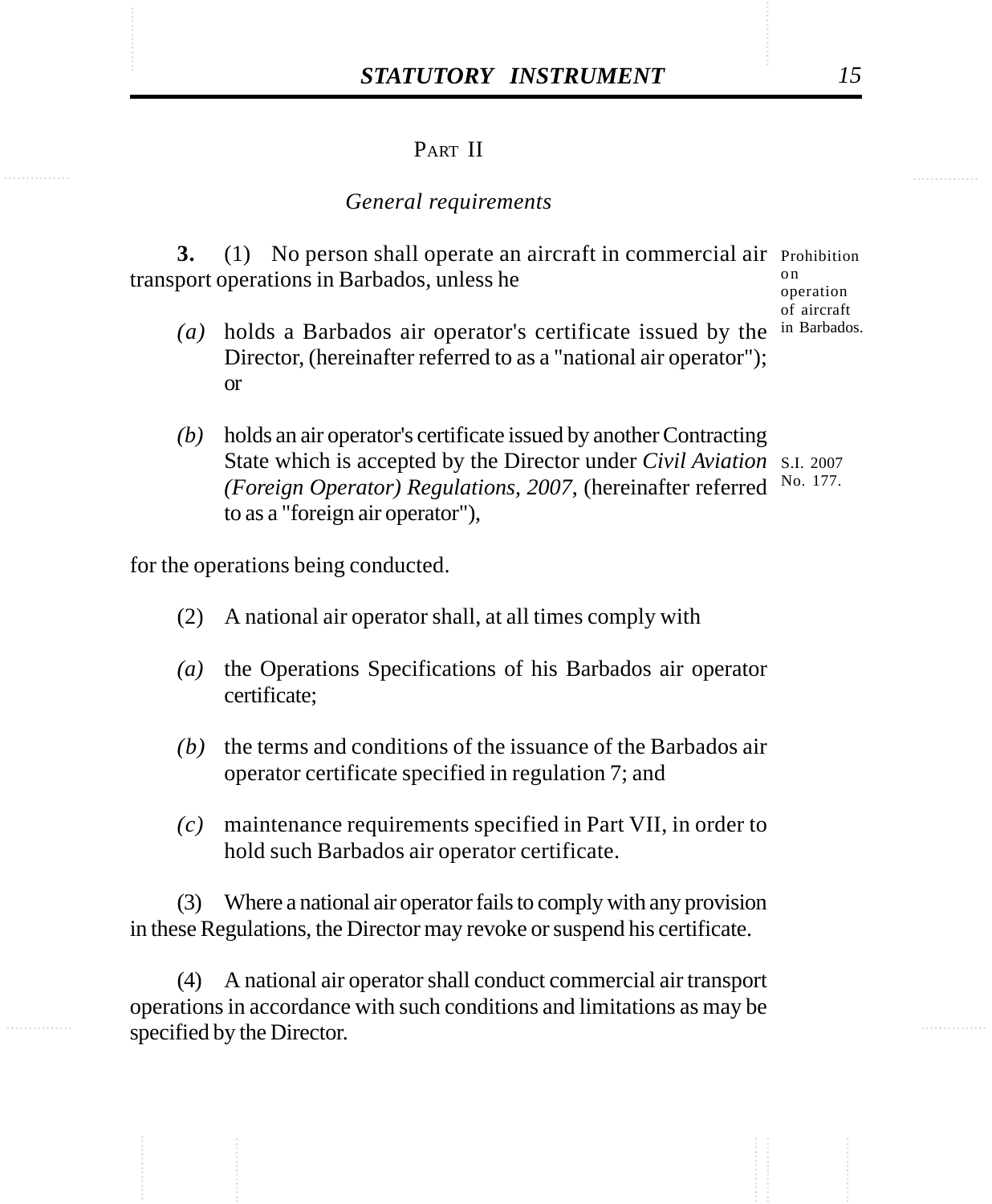............... ............... these Regulations, shall be dependent upon the national air operator (5) A Barbados air operator's certificate issued by the Director under demonstrating adequate organisation, method of control and supervision of flight operations, training programme, ground handling and maintenance arrangements consistent with the nature and extent of the operations specified.

| Application<br>for a<br><b>Barbados</b><br>Air<br>Operator's<br>Certificate. |    | 4. (1) Where a person wishes to apply for a Barbados air<br>operator's certificate, he shall |                                                                                                                                                                          |  |  |
|------------------------------------------------------------------------------|----|----------------------------------------------------------------------------------------------|--------------------------------------------------------------------------------------------------------------------------------------------------------------------------|--|--|
|                                                                              |    | $\left(a\right)$                                                                             | make such application to the Director in the form and manner<br>prescribed by the Director; and                                                                          |  |  |
|                                                                              |    | (b)                                                                                          | pay the prescribed fee.                                                                                                                                                  |  |  |
|                                                                              |    | (2)                                                                                          | An application referred to in paragraph (1), shall contain                                                                                                               |  |  |
|                                                                              |    | $\left(a\right)$                                                                             | a detailed statement showing how the procedures and manuals<br>required by these Regulations are complied with; and                                                      |  |  |
|                                                                              |    | (b)                                                                                          | any information the Director requires the applicant to submit.                                                                                                           |  |  |
|                                                                              | by | (3)                                                                                          | An application referred to in paragraph (1), shall be accompanied                                                                                                        |  |  |
|                                                                              |    | $\left(a\right)$                                                                             | documentation showing that the applicant has or can obtain<br>use of at least one aircraft and has or can obtain appropriate<br>facilities in respect of such operation; |  |  |
|                                                                              |    | (b)                                                                                          | any partial or completed manuals required by these Regulations;                                                                                                          |  |  |
| S.I. 2007<br>No. 176.                                                        |    | (c)                                                                                          | an aviation security programme in accordance with <i>Civil</i><br>Aviation (Aviation Security) Regulations, 2007;                                                        |  |  |
|                                                                              |    | (d)                                                                                          | curricula, syllabi of personnel training;                                                                                                                                |  |  |
|                                                                              |    | (e)                                                                                          | a schedule of events; and                                                                                                                                                |  |  |
|                                                                              |    | (f)                                                                                          | a flight safety document system.                                                                                                                                         |  |  |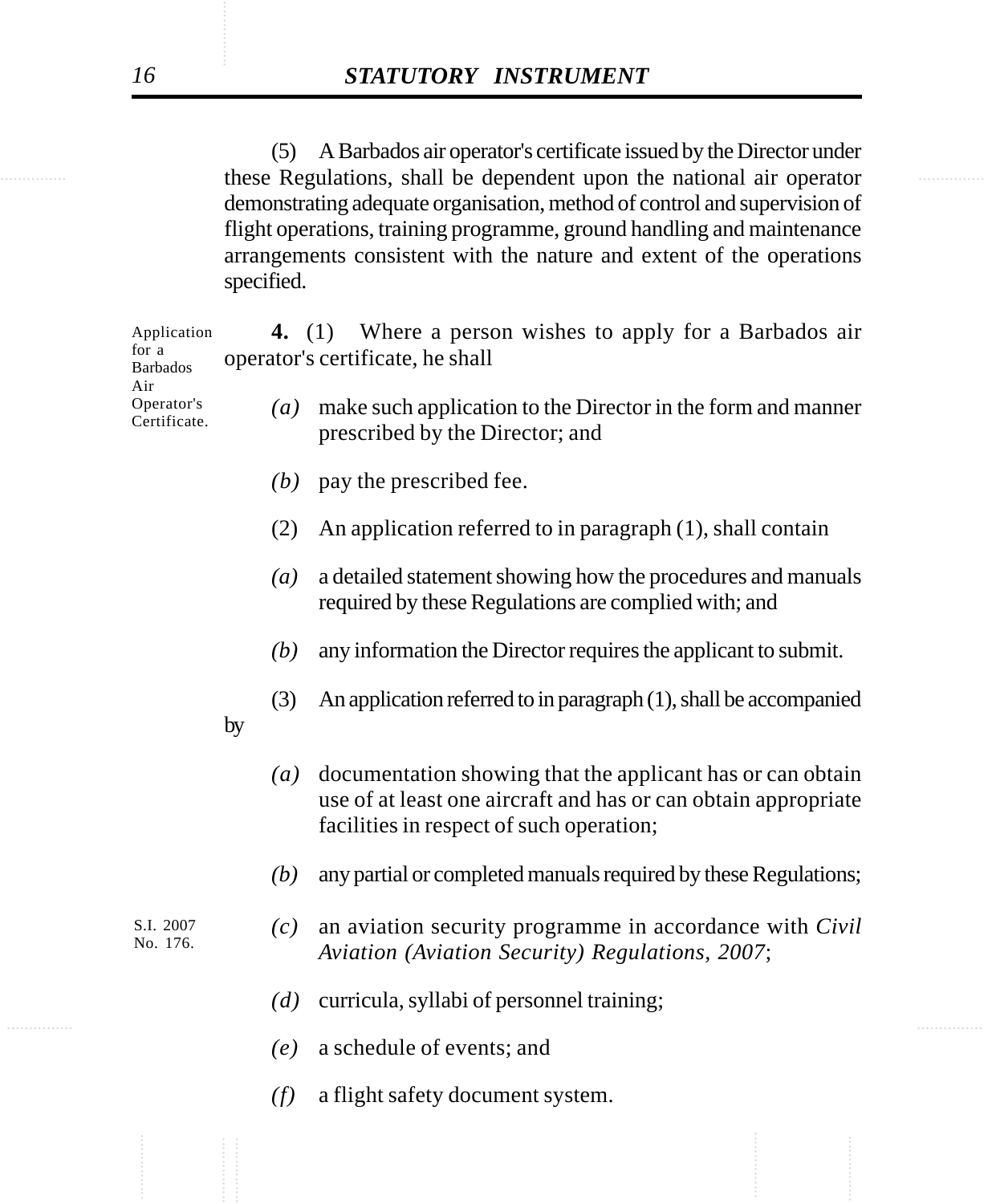STATUTORY INSTRUMENT 17<br>(4) The manuals referred to in paragraph (3) are as follows: (4) The manuals referred to in paragraph (3) are as follows:

*(a)* operations manual;

*(b)* maintenance control manual;

*(c)* aircraft maintenance manual;

*(d)* aircraft operating manual; and

*(e)* training manual.

(5) An applicant under these Regulations shall make the application for an initial issue of a Barbados air operator's certificate at least 90 days before the date of intended operation.

(6) Notwithstanding paragraphs (3)*(b)* and (4), the operations manual specified in regulation 34 and maintenance control manual specified in regulation 76 shall be submitted no less than 60 days before the date of intended operation.

(7) An applicant shall standardize company procedures for all aircraft operations, except where aircraft specific procedures may necessitate a deviation from standard procedure.

**5.** (1) The manuals referred to in regulation 4(4) shall

Aviation manuals.

- *(a)* include instructions and information necessary to allow the personnel concerned to perform their duties and responsibilities with a high degree of safety;
- *(b)* be in a form that is easy to revise and contain a system which allows personnel to determine the current revision status of each manual;

*(c)* have a date of the last revision on each page concerned;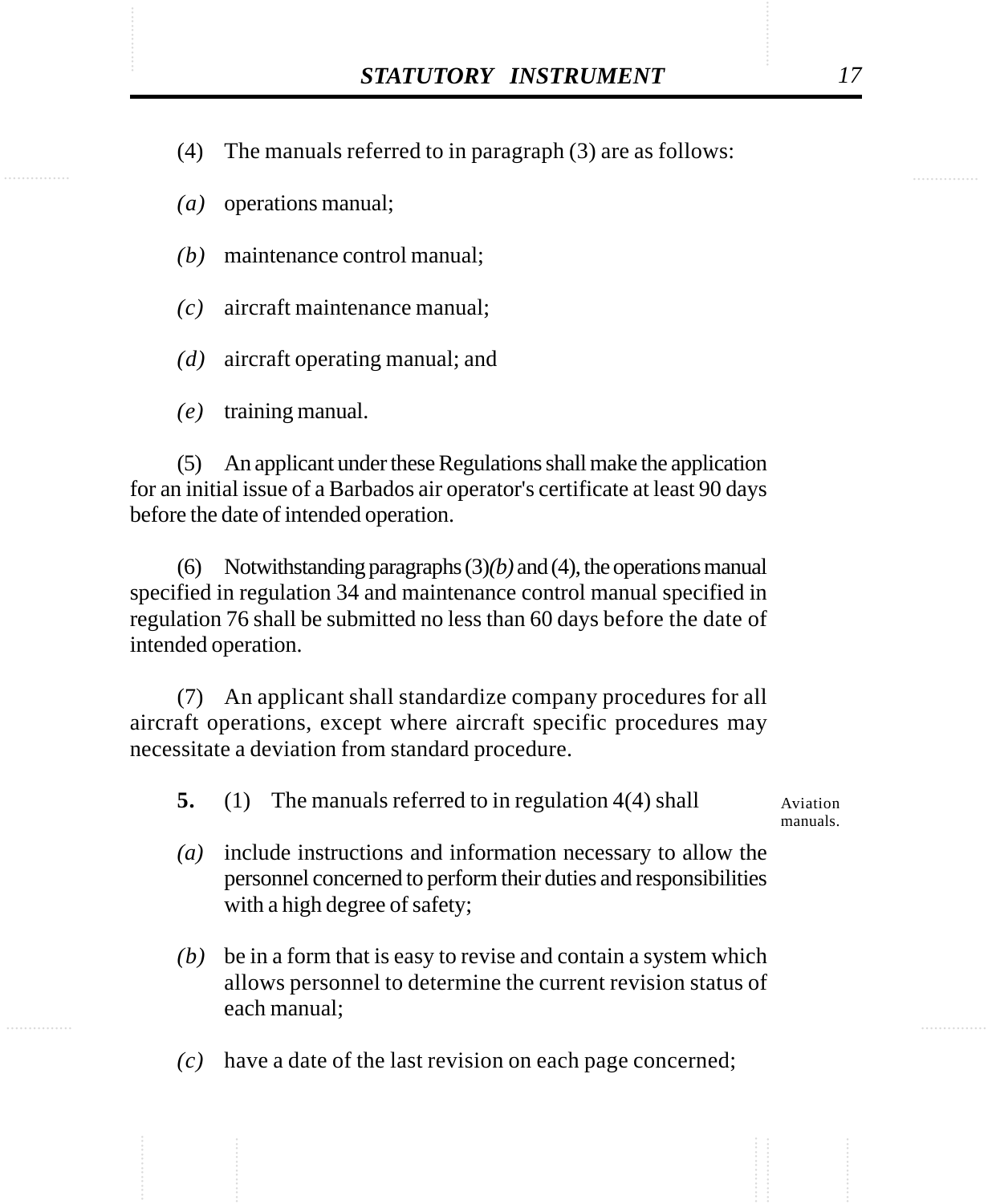# *18 STATUTORY INSTRUMENT*

- expressions of the Barbados air operator; and *(d)* not be contrary to any applicable law and the specific operating
	- *(e)* include a reference, where applicable, to the appropriate civil aviation regulations.

(2) In addition to the matters set out in paragraph (1), the manuals referred to in regulation 4(4), may be produced either

- *(a)* in a series of parts;
- *(b)* as a series of volumes; or
- *(c)* as a single document.

**6.** (1) The Director may issue an air operator's certificate where he is satisfied that the applicant Conditions for issue of

a Barbados Air Operator's Certificate.

- *(a)* is a CARICOM national;
- *(b)* has his principal place of business and its registered office within the Caribbean Community;
- *(c)* meets the applicable regulations and standards for the holder of a Barbados air operator's certificate;
- *(d)* is properly and adequately equipped for safe operations in commercial air transport;
- *(e)* is properly and adequately equipped for maintenance of the aircraft; and
- *(f)* has sufficient financial resources to conduct safe operations.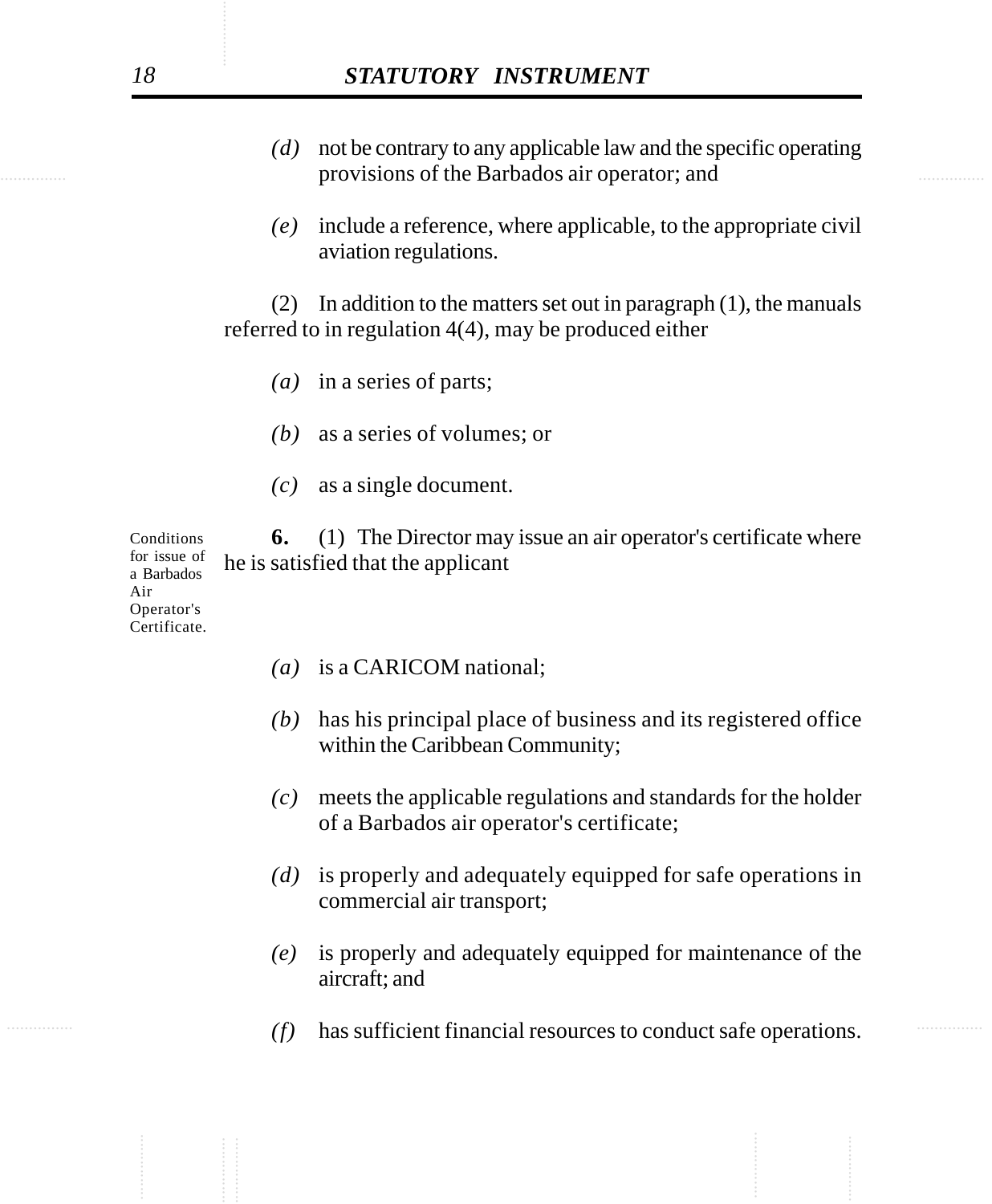- STATUTORY INSTRUMENT 19<br>(2) The Director shall not issue an air operator's certificate (2) The Director shall not issue an air operator's certificate
	- *(a)* where the applicant
		- (i) does not meet the requirements of these Regulations;
		- (ii) has provided incomplete, inaccurate, fraudulent or false information in applying for the air operator's certificate;
		- (iii) held a certificate or licence issued by the Director which was revoked or suspended within the previous 5 years by reason of criminal, fraudulent, improper action or insanity on the part of the applicant; or
		- (iv) employs or proposes to employ a person in a management position or supervisory capacity who has
			- (A) held a certificate or licence issued by the Director which was revoked or suspended within the previous 5 years by reason of criminal, fraudulent, improper action or insanity on the part of that person; or
			- (B) contributed materially to the revocation or suspension of an aviation document issued by the Director;
	- *(b)* where a person having substantial ownership of the organisation
		- (i) held a certificate or licence issued by the Director which was revoked or suspended within the previous 5 years by reason of criminal, fraudulent, improper action or insanity on the part of such person; or
		- (ii) contributed materially to the revocation or suspension of an aviation document issued by the Director.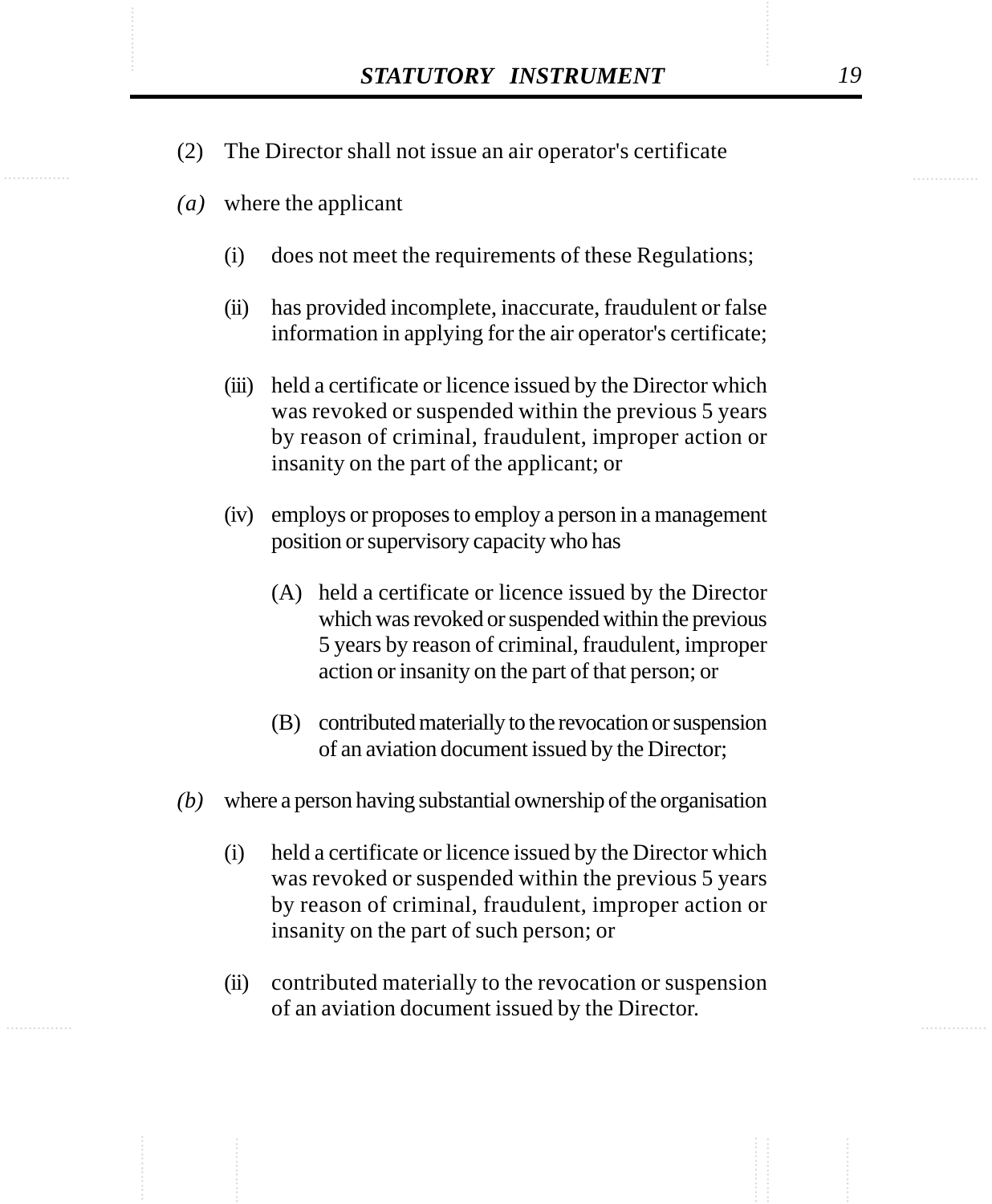$\frac{\text{Barbados}}{\text{Air}}$  **7.** (1) A Barbados air operator's certificate shall be in the form set out as *Form I* in the Air Operator's Certification and Administration Standards and shall comprise Contents of Barbados Air Operator's Certificate. Form I.

- *(a)* a document for public display signed by the Director; and
- *(b)* a document containing the Operations Specifications with the terms, conditions and the authorisations applicable to the air operator's certificate.
- (2) The documents referred to in paragraph (1) shall contain
- *(a)* the name of the national air operator and his main base of operation;
- *(b)* the date of issue and period of validity of the certificate;
- *(c)* the descriptions of the types of operations authorised;
- *(d)* the types of aircraft authorised for use; and
- *(e)* the authorised areas of operation or routes.

(3) The Director may by means of Operations Specifications referred to in paragraph (1)*(b)*, define which specific operations shall be authorised, prohibited, limited or subject to certain conditions, in the interest of public safety.

(4) The document containing the Operations Specifications referred to in paragraph (1)*(b)*, shall contain

- *(a)* general provisions;
- $(b)$  en route authorisation and limitations;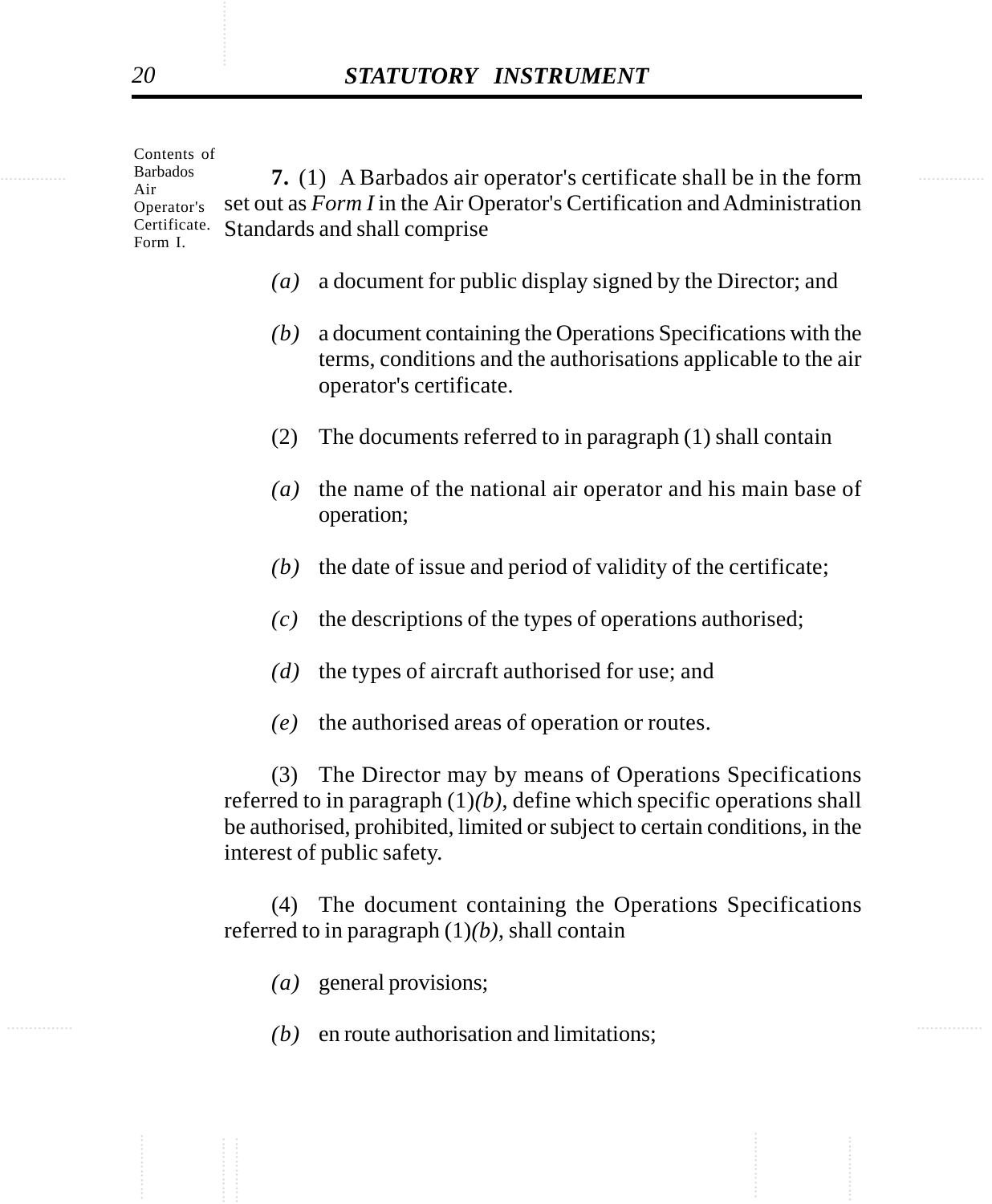- STATUTORY INSTRUMENT<br>
(c) airport authorisations and limitations;<br>
(d) maintenance: *(c)* airport authorisations and limitations;
	- *(d)* maintenance;
	- *(e)* mass and balance;
	- *(f)* interchange of equipment operations; and
	- *(g)* aircraft leasing operations.

**8.** A Barbados air operator's certificate, or any portion thereof, issued  $\frac{a}{\lambda}$  Barbados by the Director, shall be valid for 12 calendar months or until the Duration of Air Operator's Certificate.

- *(a)* Director amends, suspends, revokes or otherwise terminates the certificate;
- *(b)* national air operator surrenders it to the Director; or
- *(c)* national air operator suspends operations for more than 60 days.

**9.** (1) The Director may amend any Barbados air operator's certificate where

Amendment of a Barbados Air Operator's Certificate.

- *(a)* he determines that safety in commercial air transport and the public interest require the amendment; or
- *(b)* the air operator applies for an amendment, and the Director determines that safety in commercial air transport and the public interest allows the amendment.

(2) Where the Director believes that an emergency exists requiring immediate amendment to a Barbados air operator's certificate, in the public interest with respect to safety in commercial air transportation, a notification shall be issued to the national air operator and such an amendment is effective on the date that the national air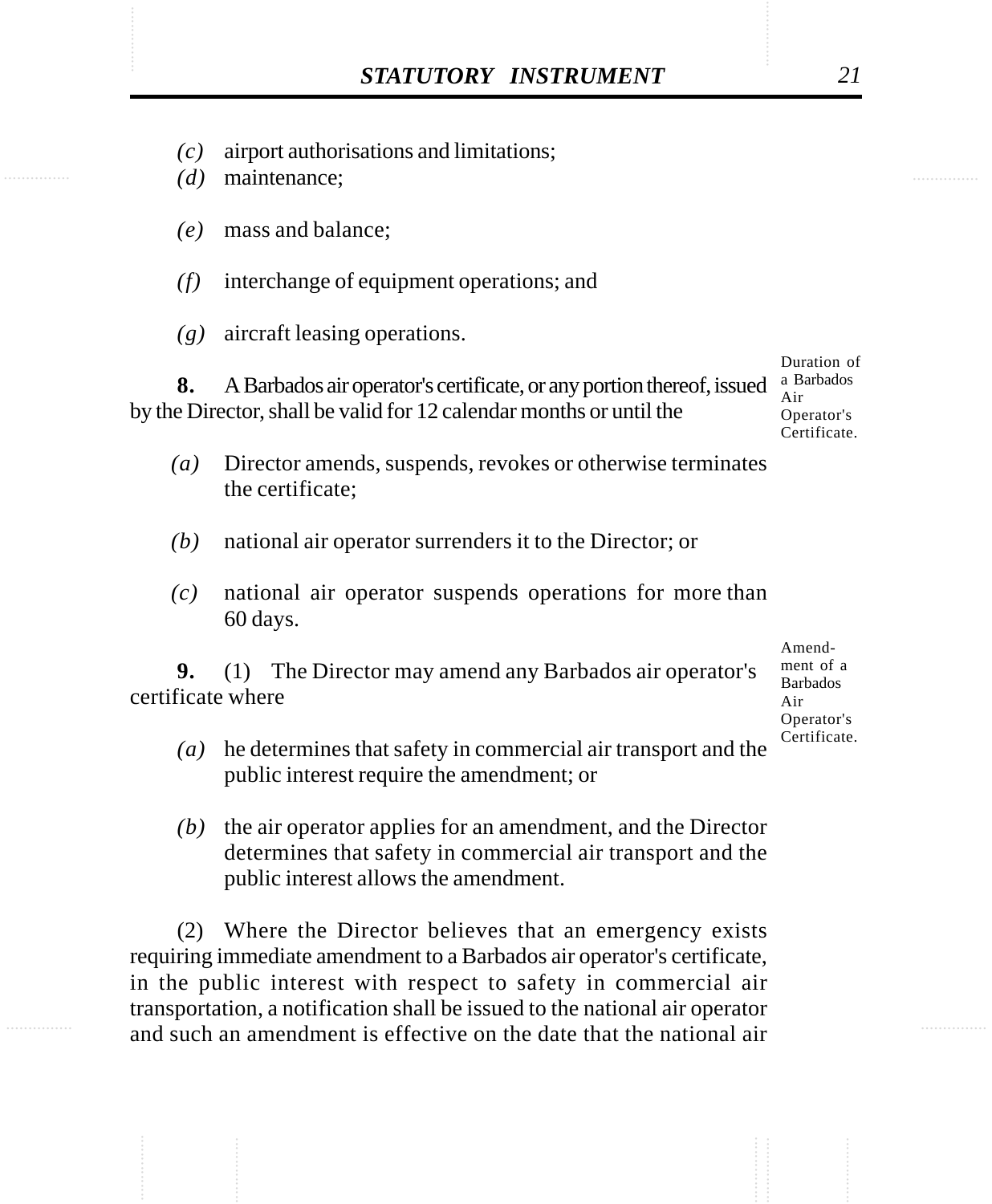operator receives such notification.

(3) A national air operator may appeal the amendment, under paragraph (2), but shall operate in accordance with it, unless it is subsequently withdrawn.

> (4) Amendments referred to in paragraph (1)*(a)*, other than emergency amendments, become effective 30 days after notification to the national air operator unless he appeals the proposal in writing prior to the effective date.

> (5) The filing of an appeal referred to in paragraph (4), stays the effective date until the appeal process is completed.

> (6) Amendments proposed by the national air operator under paragraph (1)*(b)*, shall be made at least 30 days prior to the intended date of any operation under that amendment.

> (7) A national air operator shall not perform a commercial air transport operation for which a Barbados air operator's certificate amendment is required, unless he has received notice of approval from the Director.

Access for inspection.

- **10.** (1) A national air operator shall
- *(a)* grant the Director access to any of its organisations, facilities, aircraft and records related to flight operations and maintenance and shall cooperate with the Director;
- *(b)* ensure that the Director is granted access to any organisation or facilities that it has contracted for services associated with commercial air transport operations and maintenance for services and shall cooperate with the Director; and
- $(c)$  grant the Director free and uninterrupted access to the flight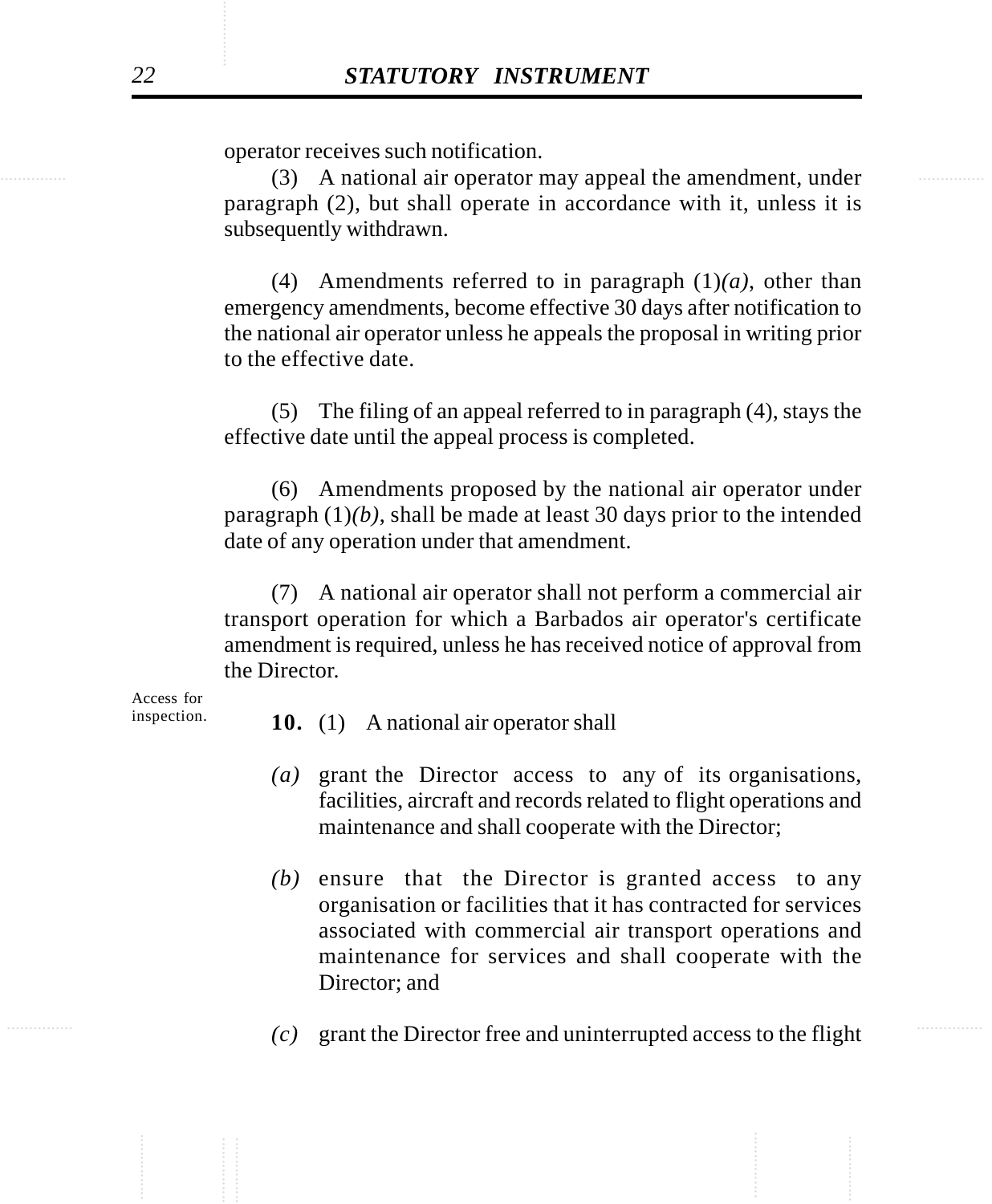deck of the aircraft during flight operations.

**STATUTORY INSTRUMENT** 23<br>deck of the aircraft during flight operations.<br>(2) A national air operator shall provide the Director with a forward (2) A national air operator shall provide the Director with a forward observer's seat on each aircraft of the national air operator from which the actions and conversations and radio communications of the flight crew may be easily observed.

> (3) The suitability of the seat location referred to in paragraph (2), to monitor crew members actions, conversations and radio communications shall be determined by the Director.

> (4) In this Regulation "record" means all operations and maintenance manuals, lease agreements, exclusive of their financial components, and records pertaining to flight licensing and aircraft use.

> > Conducting inspections.

**11.** (1) The Director shall conduct on-going validation of the tests and continued eligibility of a national air operator to hold his Barbados air operator's certificate and associated approvals.

(2) A national air operator shall allow the Director to conduct tests and inspections, at any time or place, to determine whether he is complying with the applicable laws, regulations and standards.

- (3) A national air operator shall make available at his main base
- *(a)* his current Barbados air operator's certificate;
- *(b)* all portions of his operations manual and maintenance manual referred to in regulation 4(4);
- *(c)* a current listing that includes the persons responsible for each record, document and report required to be kept by the air operator under the applicable aviation law, regulations or standards and the position he holds in the organisation; and
- *(d)* records which are related to flight operations and maintenance.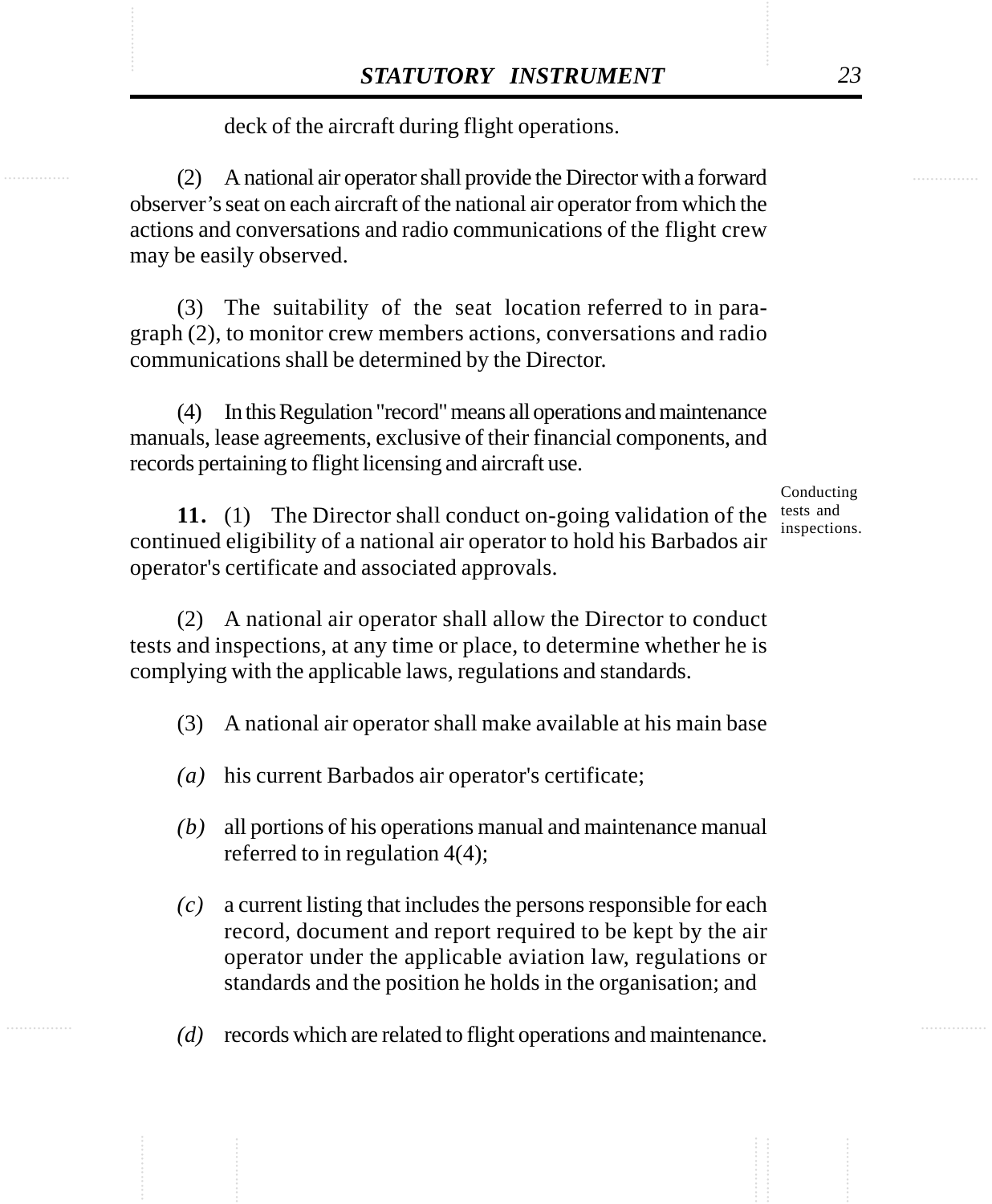- (4) A national air operator shall
- *(a)* give the Director or person authorised by the Director access to any records which are related to flight operations or maintenance; and
- *(b)* produce all such records, when requested to do so by the Director within a reasonable period of time.

(5) A pilot in command shall, when requested to do so by a person authorised by the Director or any other Civil Aviation Director of an International Civil Aviation Organisation Member State, produce to that person the documentation required to be carried on board an aircraft.

- (6) Where a national air operator fails to
- *(a)* make available to the Director upon request, any portion of the
	- (i) Barbados air operator's certificate;
	- (ii) the manuals referred to in regulation  $4(4)$ ; or
	- (iii) any required record or report; or
- *(b)* grant access for inspection of the documents referred to in paragraph *(a)*, the Director may suspend all or part of the Barbados air operator's certificate.

#### PART III

#### *Barbados Air Operator's Certification and Continued Validity*

of this Part. and continued validity of all national air operators. **12.** This Part provides requirements applicable to the certification Applicability of this Part.

> **13.** (1) An applicant shall establish and maintain a main base of operations. Bases of operations.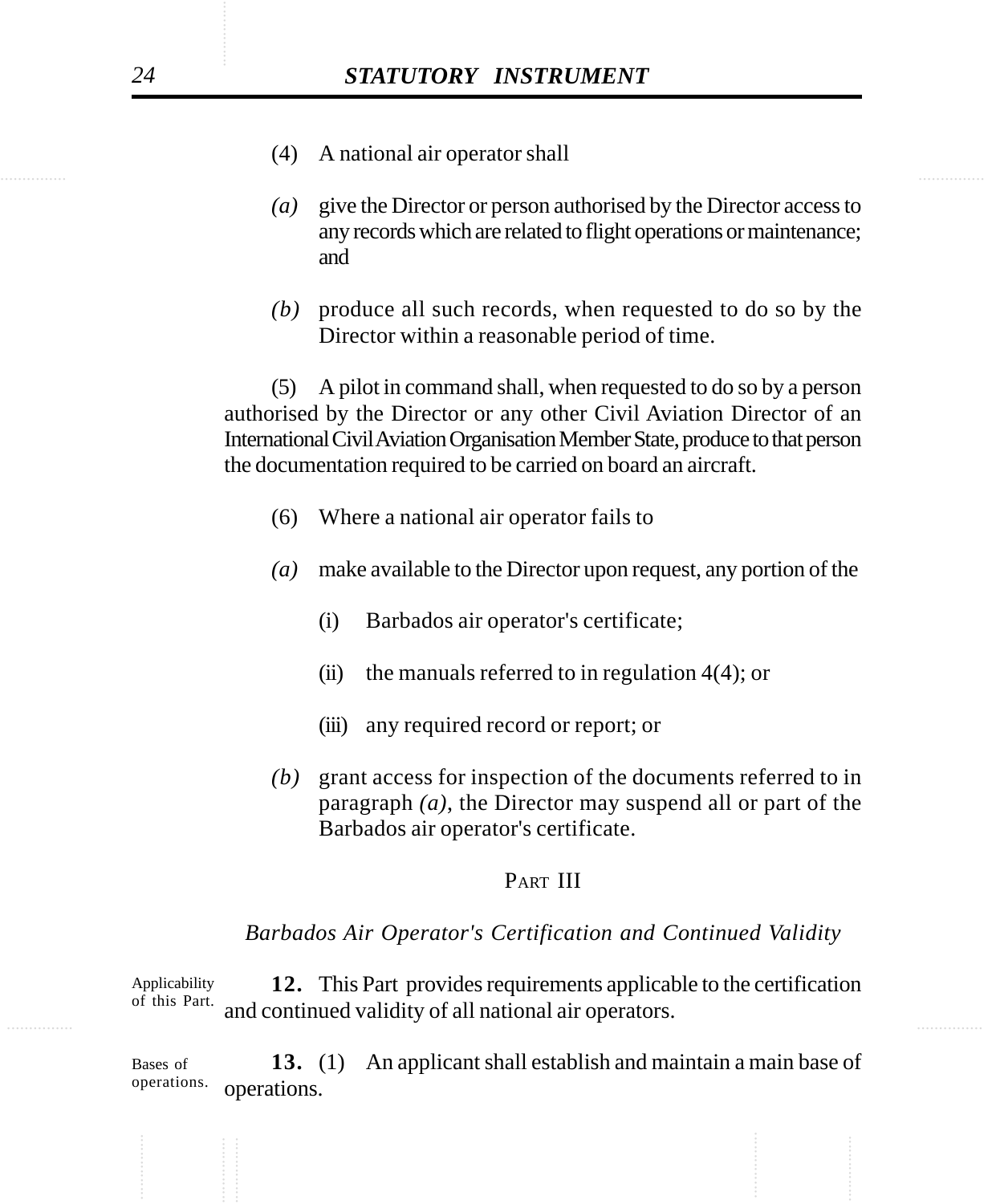**STATUTORY INSTRUMENT** 25<br>(2) An applicant may establish and maintain a main maintenance<br>base facility at the same location as the main base of operations, or at a (2) An applicant may establish and maintain a main maintenance base facility at the same location as the main base of operations, or at a separate location.

> (3) An applicant shall maintain operational and airworthiness support facilities at the main operations base, appropriate for the area and type of operation.

> (4) An applicant shall arrange appropriate ground handling facilities at each airport used to ensure the safe servicing and loading of its flights.

> (5) An applicant shall provide written notification to the Director of his intention to establish or change the location of any of his bases at least 30 days before the proposed establishment or change.

14. (1) A national air operator shall have a manager (hereinafter Management referred to as "the Accountable Manager"), who shall ensure that all prescribed actions are performed to the standards required by the Director. National

personnel of a Operator.

(2) The manager referred to in paragraph (1) shall be called an Accountable Manager and he shall have corporate authority for ensuring that all flight operations and maintenance activities can be financed and carried out to the highest degree of safety standards required by the Director.

(3) When conducting commercial air transport operations, a national air operator shall have qualified personnel with proven competency in civil aviation, available and serving in the following required management personnel positions or their equivalent:

- *(a)* Director of Operations;
- *(b)* Chief Pilot;
- *(c)* Director of Safety;
- *(d)* Director of Maintenance; and
- *(e)* Quality Manager.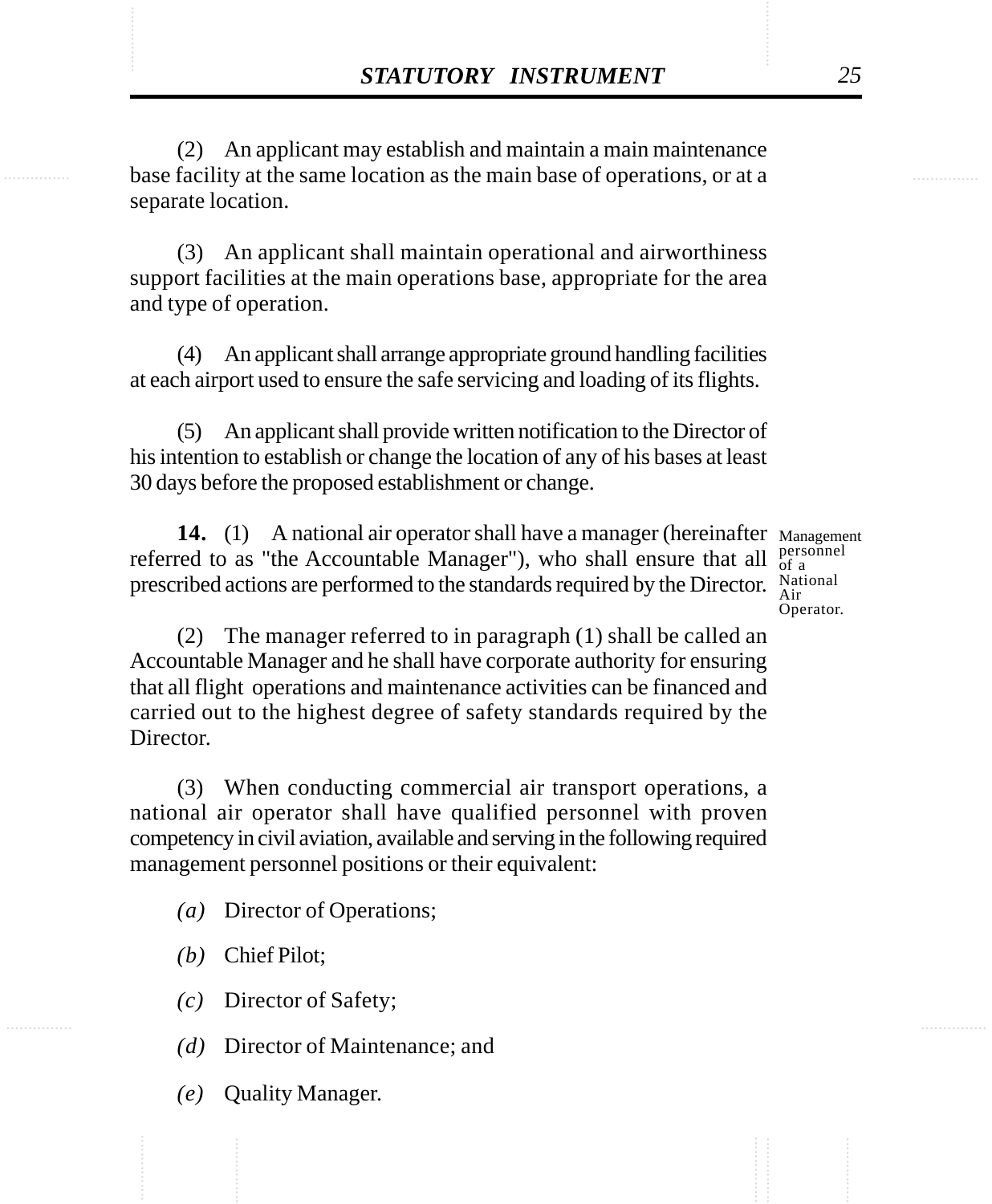............... ............... an individual shall have a technical qualification and management (4) In this Regulation "competency in civil aviation" means that experience acceptable to the Director for the position served.

> (5) The Director may approve positions, other than those listed in paragraph (3), where the national air operator is able to show that he can perform the operation with the highest degree of safety under the direction of a combination of, fewer or different categories of management personnel due to the

- *(a)* kind of operations involved;
- *(b)* number of aircraft used; and
- *(c)* area of operation.

**15.** (1) No person shall serve as a Quality Manager or the Director of Maintenance with a national air operator, unless he has completed the company indoctrination training approved by the Director. Company indoctrination training.

> (2) The company indoctrination training referred to in paragraph (1), shall include a complete review of the contents of the operations manual and maintenance control manual of the air operator and the procedures relating to the respective duties of the Quality Manager and Director of Maintenance.

**16.** (1) A national air operator shall establish a quality system headed by a quality manager. **Quality** system.

> (2) The quality manager referred to in paragraph (1), shall monitor compliance with, and adequacy of, the procedures required to ensure safe operational practices and airworthy aircraft.

............... ............... (3) A national air operator may nominate one quality manager for operations and one quality manager for maintenance.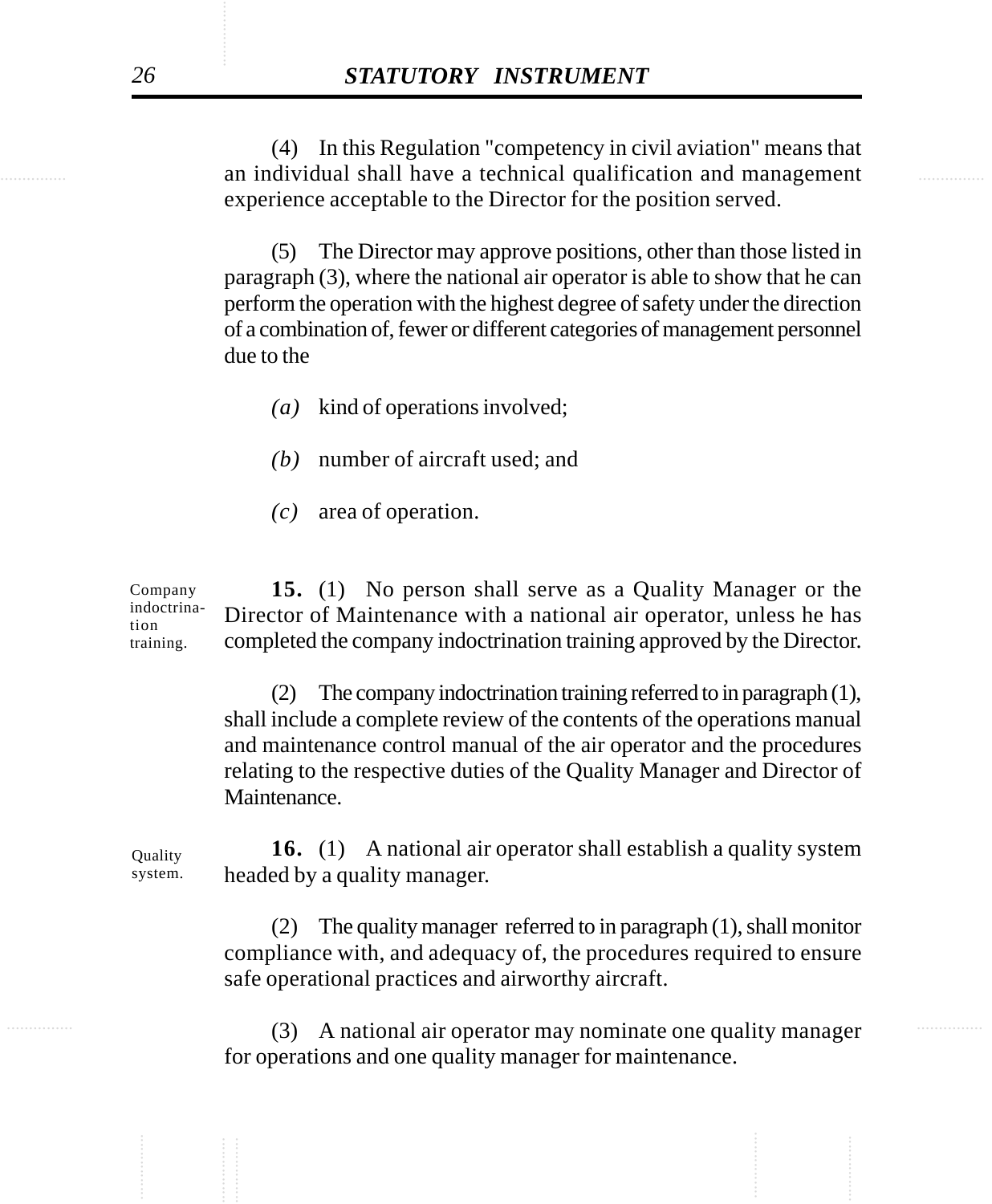**STATUTORY INSTRUMENT** 27<br>(4) Where a national air operator nominates one quality manager<br>for operations and one quality manager for maintenance under (4) Where a national air operator nominates one quality manager for operations and one quality manager for maintenance under paragraph (3), he shall establish one quality management unit to ensure that the quality system is applied uniformly throughout the entire operation.

> (5) The monitoring of compliance referred to in paragraph (2), shall include a feedback system to the Accountable Manager to ensure corrective action as necessary, which shall specify who is required to rectify discrepancies and non-compliance in each case and the procedure to be followed where corrective action is not completed within an appropriate timeframe.

> (6) The quality system and the quality managers under this Part shall be acceptable to the Director.

> (7) A national air operator shall describe the quality system referred to in paragraph (1), in relevant documentation.

> (8) Notwithstanding paragraph (1), the Accountable Manager shall have overall responsibility for

- *(a)* the quality system of the air operator including frequency, format and structure of the internal management evaluation activities; and
- *(b)* resourcing the corrective action and ensuring through the quality manager that the corrective action has reestablished compliance with the standards required by the Director.

(9) In carrying out the functions referred to in paragraph (2), the quality manager shall verify that the standards required by the Director and any additional requirements defined by the national air operator are being carried out by monitoring activities in the fields of flight operations, maintenance, crew training and ground operations.

(10) A national air operator shall ensure that a quality system meets the standards set out in the Air Operator's Certification and Administration Standards.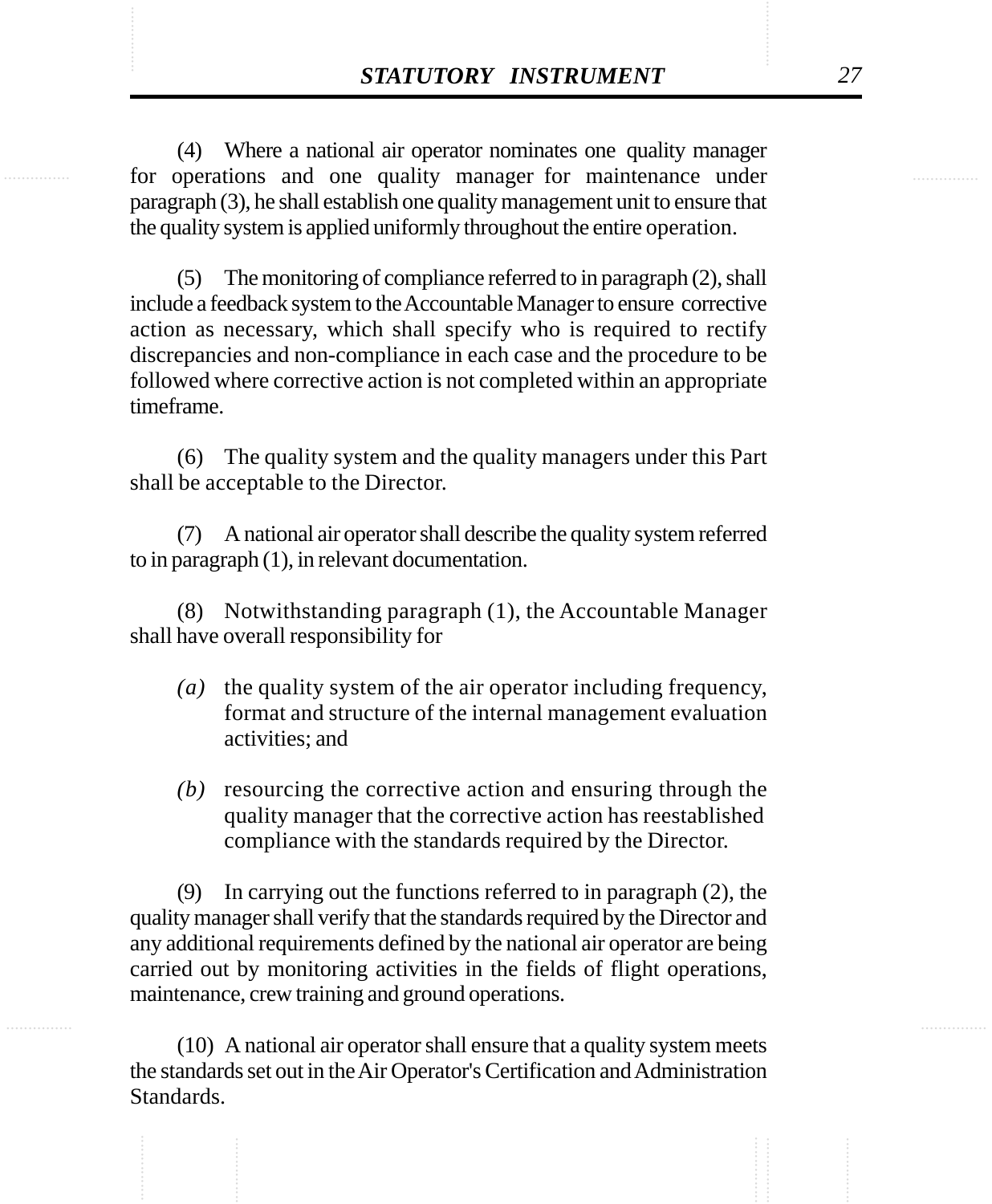............... ............... programme is properly established, implemented and maintained. (11) The quality manager shall ensure that the quality assurance

| Requirements<br>of manage- |                   |       | 17. $(1)$ In regulation 14(3) the minimum initial qualifications for                                                                                                                                                                                                                                                        |
|----------------------------|-------------------|-------|-----------------------------------------------------------------------------------------------------------------------------------------------------------------------------------------------------------------------------------------------------------------------------------------------------------------------------|
| ment<br>personnel.         | $\left( a\right)$ |       | a Director of Operations shall be that the person                                                                                                                                                                                                                                                                           |
|                            |                   | (i)   | holds or has held the appropriate licence and ratings for<br>which a pilot in command is required to hold for one of<br>the aircraft operated;                                                                                                                                                                              |
|                            |                   | (ii)  | has acquired not less than 3 years related managerial<br>experience with a commercial air operator whose flight<br>operations are similar in size and scope; and                                                                                                                                                            |
|                            |                   | (iii) | demonstrates to the Director knowledge with respect to<br>the content of the operations manual, the air operator<br>certificate, operations specifications, regulations and<br>standards necessary to carry out the duties and<br>responsibilities to ensure safety and the maintenance of<br>the air operator certificate; |
|                            | (b)               |       | a Chief Pilot shall be that the person                                                                                                                                                                                                                                                                                      |

- (i) holds an Airline Transport Pilot Licence with the appropriate ratings for at least one of the aircraft used in the operations of the air operator; and
- (ii) has 3 years experience as pilot in command in commercial air transport operations;
- *(c)* Director of Safety shall be that the person has
- experience in technical fight crew member or equivalent experience in technical (i) extensive operational experience normally achieved as a aviation management; and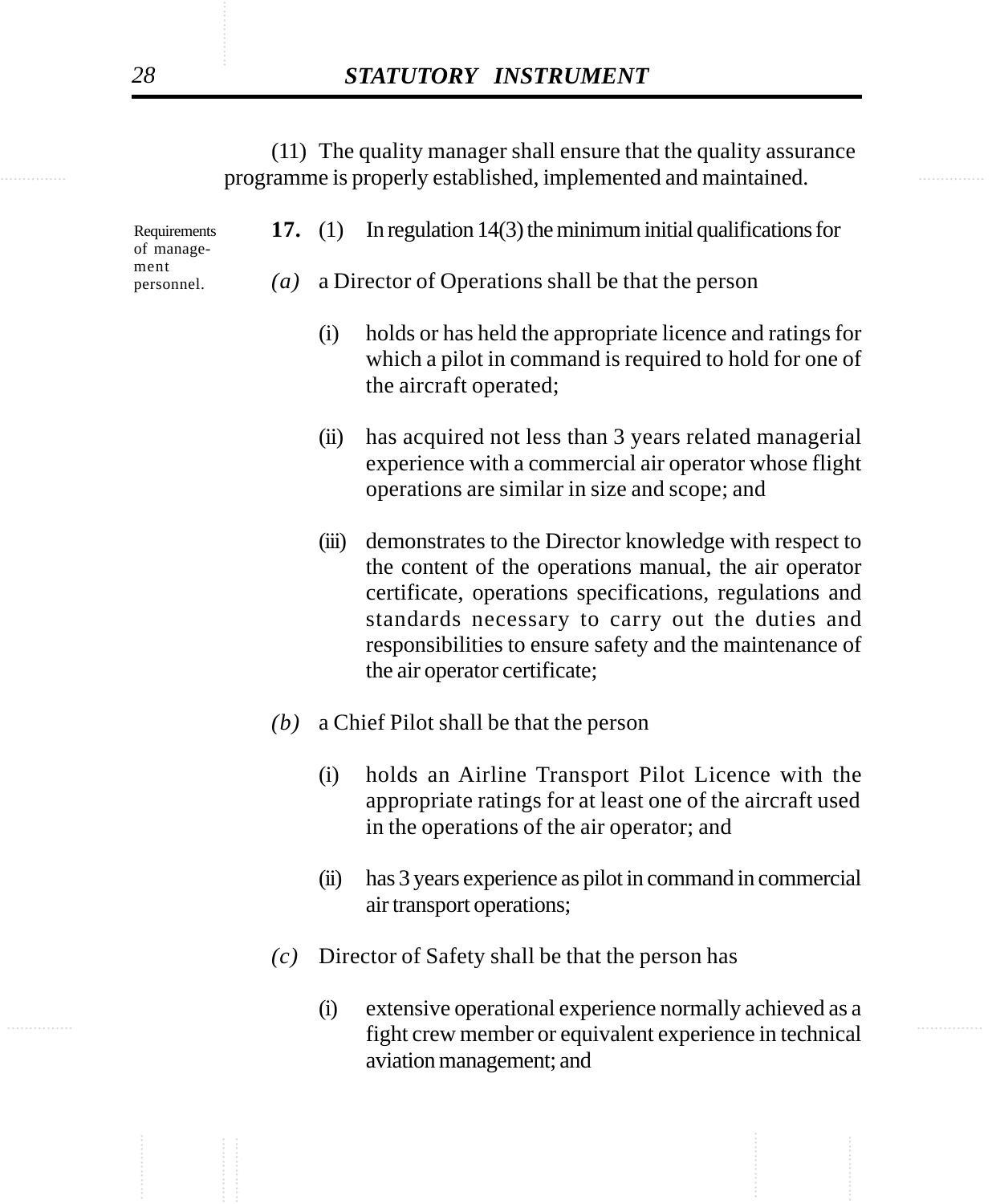- **STATUTORY INSTRUMENT** 29<br>
(ii) successfully completed a recognized Air Safety training<br>
course acceptable to the Director; and (ii) successfully completed a recognized Air Safety training course acceptable to the Director; and
	- *(d)* Director of Maintenance and quality manager shall be that the person has
		- (i) possession of an aircraft maintenance engineer licence; and
		- (ii) 3 years experience in maintaining the same aircraft category and aircraft class used by the national air operator including one year in the capacity of returning aircraft to service.

(2) A national air operator may employ a person who does not meet the appropriate qualifications or experience required under paragraph (1), where the Director issues a deviation that that person has comparable experience and can effectively perform the required management functions.

18. (1) An applicant shall submit any proposed policy or Submission procedures or any revision thereof, to the Director at least 30 days prior  $\frac{1}{2}$  and revision to the date of intended implementation.

of policy and procedures.

(2) An applicant shall not cause the use of any policy and procedure for flight operations or airworthiness function without the approval of the Director.

# PART IV

### *Aircraft Operations*

19. This Part prescribes aircraft operations requirements and includes Applicability leasing and interchange operations by a national air operator. of this Part.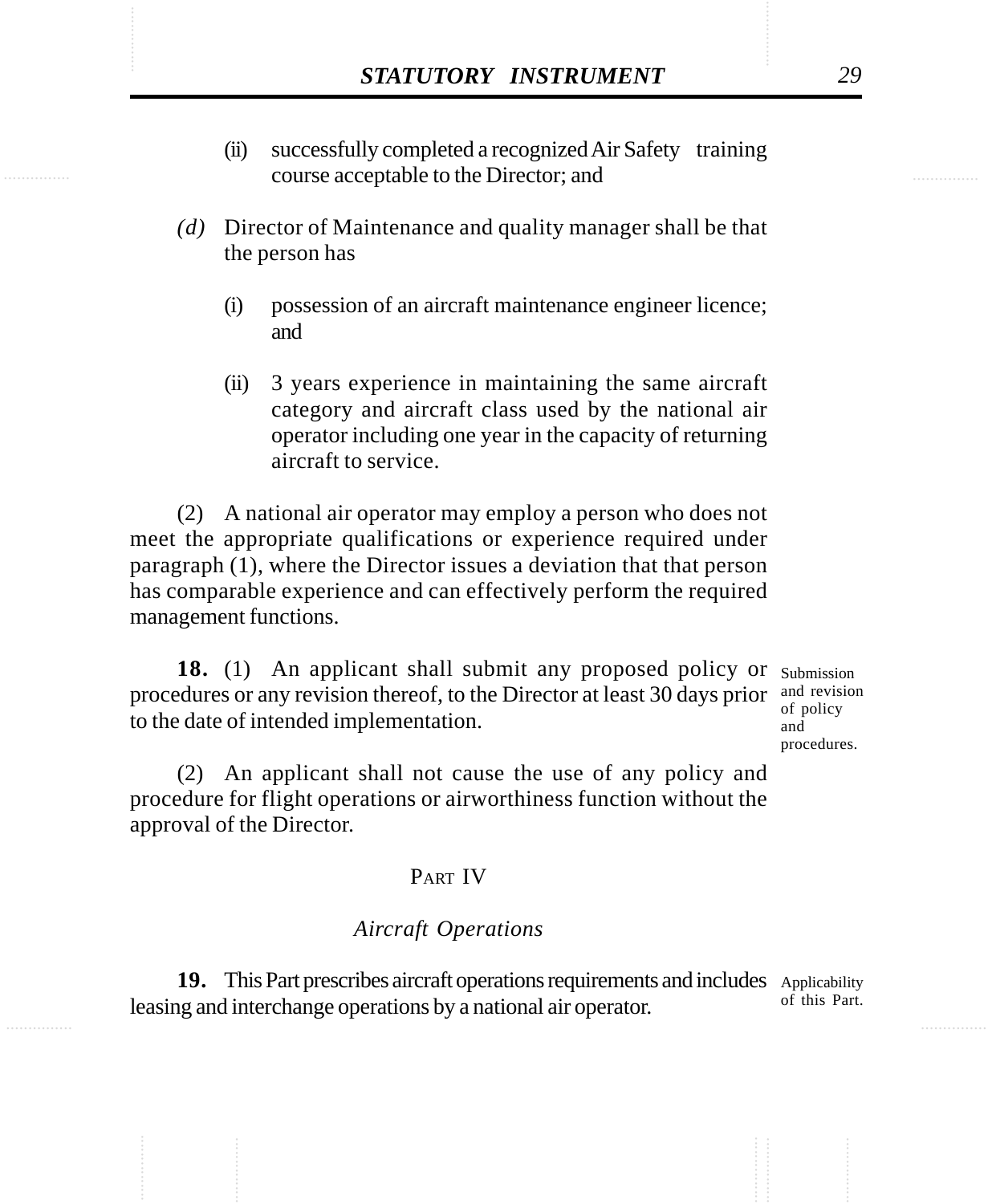on the commercial air transport unless that aircraft **20.** (1) No national air operator shall operate an aircraft in *(a)* has an appropriate current certificate of airworthiness; *(b)* is in airworthy condition; and Restrictions on the operation of aircraft in commercial air transport operations.

> *(c)* meets the applicable airworthiness requirements for these operations, including those related to identification and equipment.

(2) No national air operator shall operate any specific type of aircraft in commercial air transport until it has completed satisfactory initial certification, which includes the issuance of a Barbados air operator certificate listing for that type of aircraft.

(3) No national air operator shall operate additional or replacement aircraft of a type for which it is currently authorised or unauthorised unless it can show that for each aircraft, an evaluation process was completed for inclusion in the fleet of the air operator.

**21.** (1) A person wishing to operate a leased aircraft in Barbados, shall apply to the Director in the form prescribed by the Director for approval to so operate.

(2) The lease referred to in paragraph (1) may be either a dry lease or wet lease operation.

**22.** The dry lease operation referred to in regulation 21 shall apply to the following persons in respect of the operation of a leased aircraft by the lessee where the aircraft is registered in the name of the lessor: Dry leasing operations.

- *(a)* a national air operator that leases a Barbadian aircraft;
- ............... ............... *(b)* a foreign air operator that leases a Barbadian aircraft; and
	- *(c)* a national air operator that leases an aircraft from a foreign State.

Leasing operations.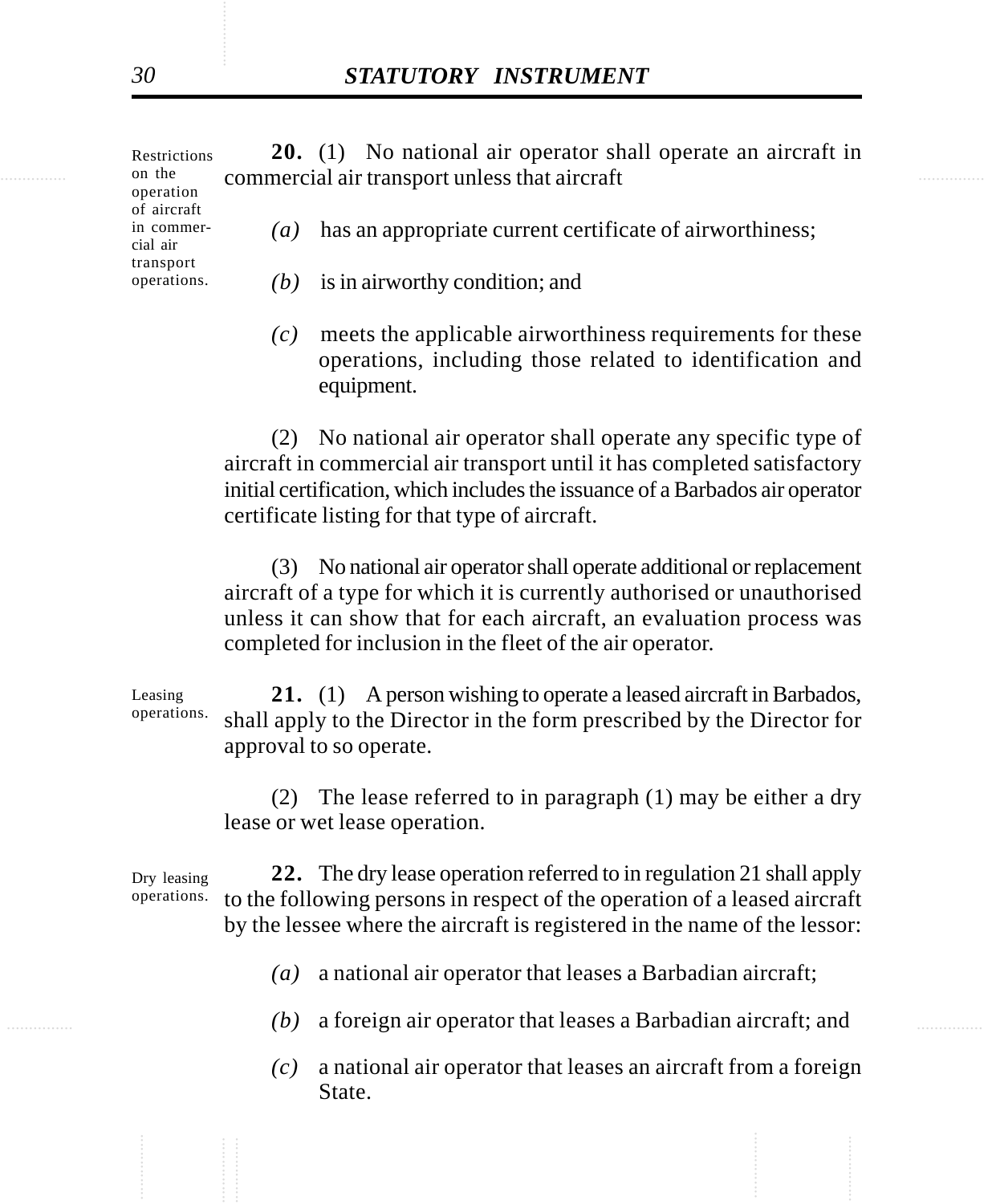**STATUTORY INSTRUMENT** 31<br>
23. An applicant for a dry lease operation referred to in regula-<br>
tion 22(*a*), shall provide the Director with evidence establishing that <sup>be provided</sup> 23. An applicant for a dry lease operation referred to in regula- Evidence to tion 22*(a)*, shall provide the Director with evidence establishing that

- *(a)* throughout the term of the lease, the aircraft will
	- (i) be in the legal custody and control of the lessee; and
	- (ii) not be made the subject of another lease during the term of the lease except with the approval of the Director;
- *(b)* the lessee of the aircraft holds a Barbados air operator's certificate or an approved aviation training organisation certificate issued under the Act; and
- *(c)* the lessee is responsible for
	- (i) the maintenance of the aircraft in accordance with the applicable standards of airworthiness;
	- (ii) the maintenance control system and maintenance schedules approved by the Director; and
	- (iii) any requirements set out in the authorisation issued.

24. (1) An applicant for a dry lease operation referred to in Evidence to regulation  $22(b)$  shall provide the Director with evidence establishing be provided that lease

- *(a)* throughout the term of the lease the aircraft shall
	- (i) be registered to the lessor;
	- (ii) be in the legal custody and control of the lessee; and
	- (iii) not be made the subject of another lease during the term of the lease authorised for that aircraft, except with the approval of the Director;

by a dry operator in regulation 22*(b)*.

be provided by a dry lease operator in regulation 22*(a)*.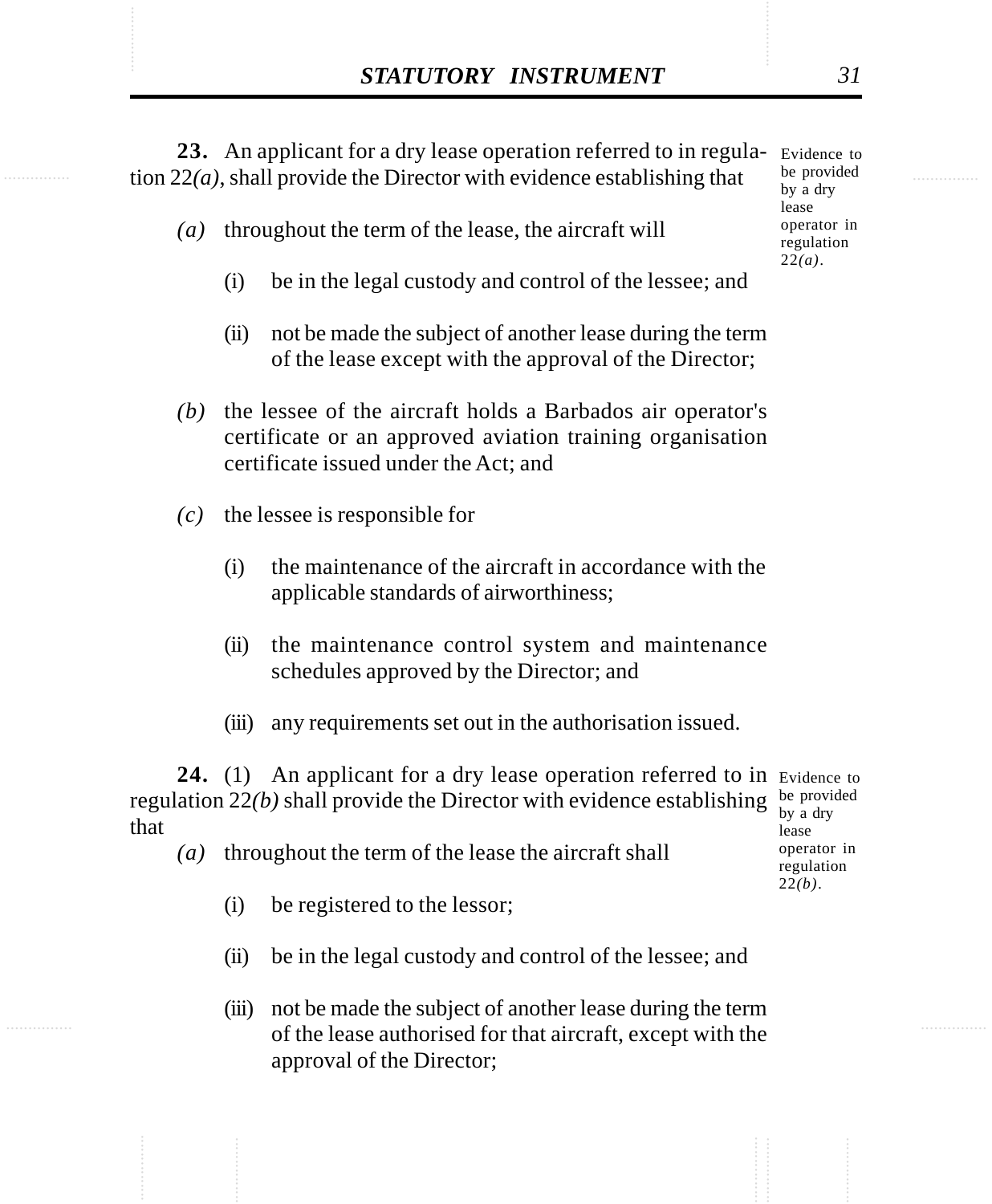- *(b)* the lessee
	- (i) is a citizen of a foreign State or an entity incorporated or formed by or under the laws of a foreign Contracting State;
	- (ii) holds an air operator certificate or equivalent document, issued by the foreign Contracting State in respect of the aircraft type being leased;
	- (iii) shall operate the aircraft on such basis as approved by the Director; and
	- (iv) has demonstrated the ability and qualification to maintain the aircraft in accordance with the maintenance control system and approved maintenance schedule;
- *(c)* the main operations base facility of the lessee, during the term of the lease, will be located in the State of the lessee;
- *(d)* the aircraft
	- (i) has a valid certificate of airworthiness;
	- (ii) shall not undergo modification unless it is authorised by the Director;
	- (iii) shall continue to meet the maintenance control system and the maintenance schedule approved by the Director; and
	- (iv) shall be maintained in accordance with an inspection programme approved by the Director and any additional requirements set out in the authorisation issued;
- *(e)* every crew member assigned to the aircraft by the lessee
- ............... ............... (i) where the aircraft is operated by a lessee of a Contracting State, holds the licence appropriate to the duties of the crew member issued by the Director or issued by the State of the lessee and validated by the Director;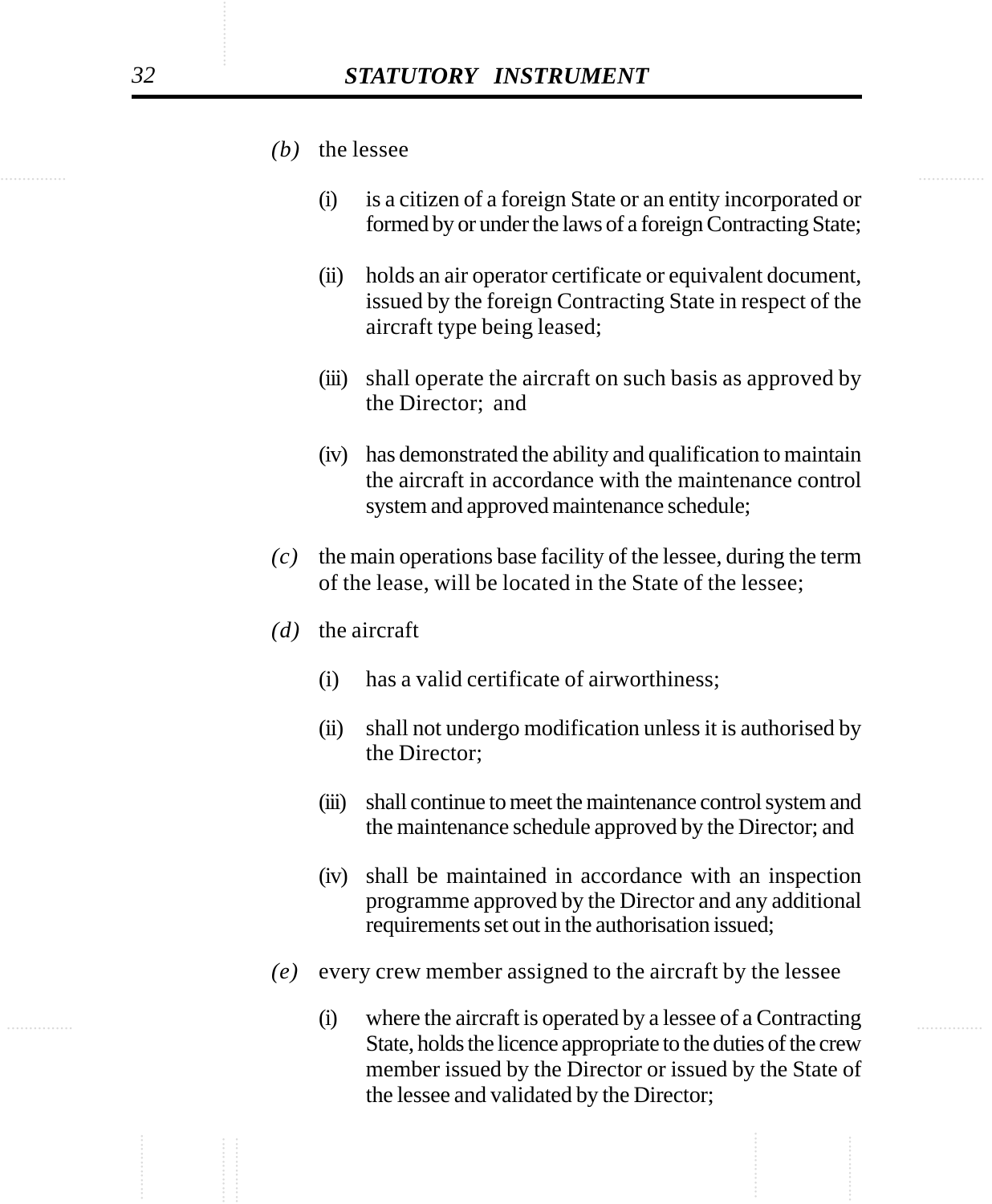- **STATUTORY INSTRUMENT** 33<br>
(ii) where the aircraft is operated outside the State of the<br>
lessee and that foreign State is not a contracting State, (ii) where the aircraft is operated outside the State of the lessee and that foreign State is not a contracting State, holds the licence appropriate to the duties of the crew member issued by the Director;
	- (iii) in the case of a large aircraft, has received training equivalent to that described in Annex 6 to the Chicago Convention.

(2) Where an aircraft is dry leased under this Part and is to be reregistered in the State of the lessee it shall be first de-registered by the Director before such re-registration.

25. (1) An applicant for a dry lease operation referred to in Evidence to regulation  $22(c)$  shall provide the Director with evidence establishing be provided that

by a dry lease operator in regulation 22*(c)*.

*(a)* the aircraft

- (i) is of a type and model designation to be eligible for a Barbados certificate of airworthiness and complies with all environmental and operational requirements;
- (ii) has a valid certificate of airworthiness issued in respect of the aircraft by the State of Registry where the State of Registry is a Contracting State; and
- (iii) will not be made the subject of another lease during the term of the lease except as approved by the Director;
- *(b)* the lessee holds a Barbados air operator's certificate or an approved aviation training organisation certificate;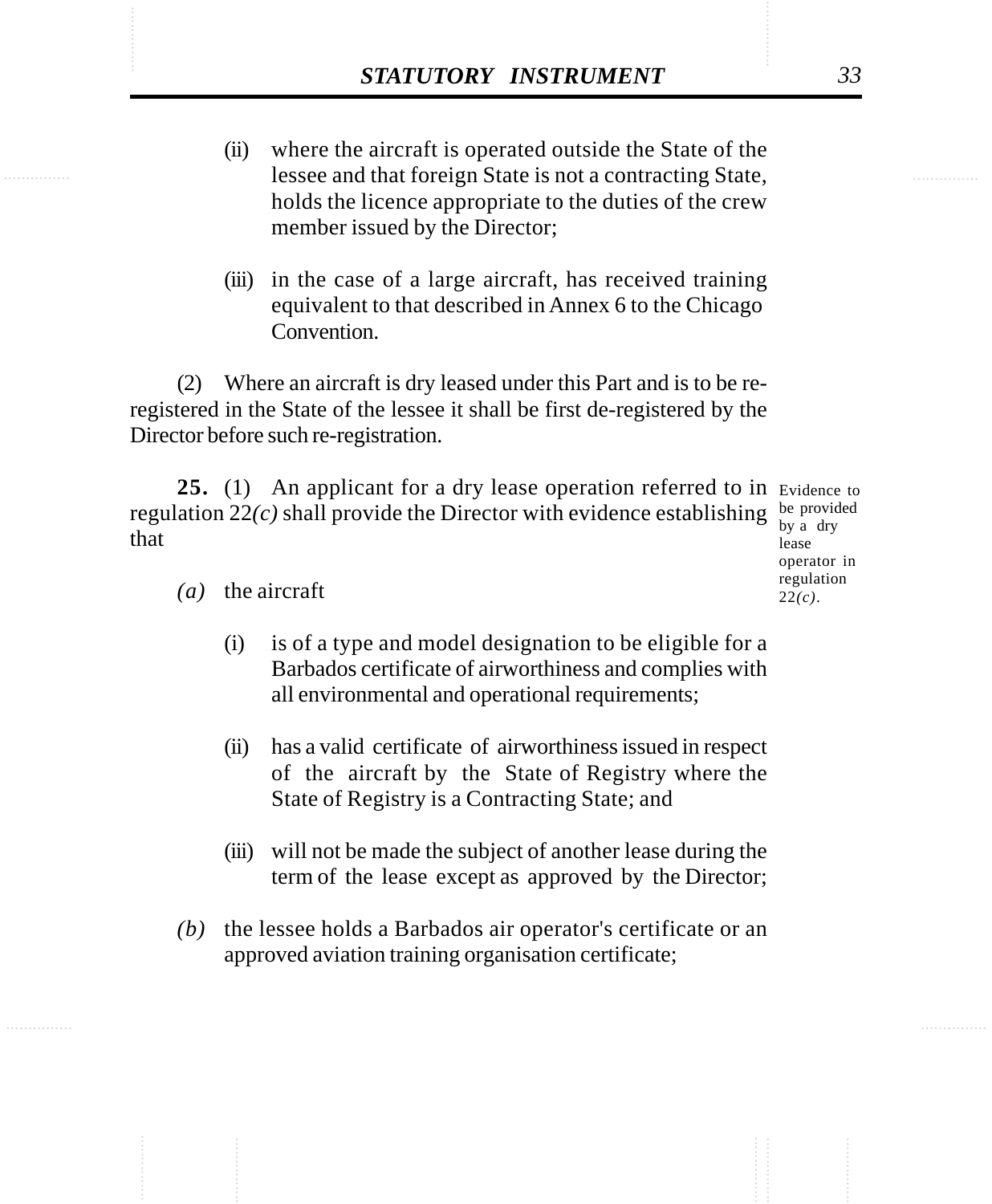- *(c)* the lessee provides the Director with evidence establishing that
	- (i) the aircraft complies with the type approval issued in respect of the aircraft or other equivalent document and meets the applicable standards of airworthiness and maintenance control system and the maintenance schedules approved by the Director;
	- (ii) the lease will not affect the registration of the aircraft or the certificate of airworthiness issued in respect of the aircraft by the State of Registry;
- *(d)* the aircraft crew members are in the employ of the lessee; and
- *(e)* during the term of the lease authorised by the Director, the aircraft shall be
	- (i) in the legal custody and control of the lessee;
	- (ii) maintained in accordance with the applicable standards of airworthiness and maintenance control system and the maintenance schedules approved by the Director; and
	- (iii) maintained in accordance with an inspection programme approved by the Director and any requirements set out in the authorisation issued.

(2) Notwithstanding paragraph  $(1)(c)(ii)$  a lessee may apply for registration of an aircraft in Barbados which is the subject of a dry lease operation referred to in regulation 22*(c)*.

**26.** (1) No person shall operate an aircraft as part of a dry lease operation unless Restrictions on dry lease operations.

............... ............... *(a)* the maintenance control system and the maintenance schedule approved by the Director are, during the term of the lease, equivalent for the lessor and the lessee;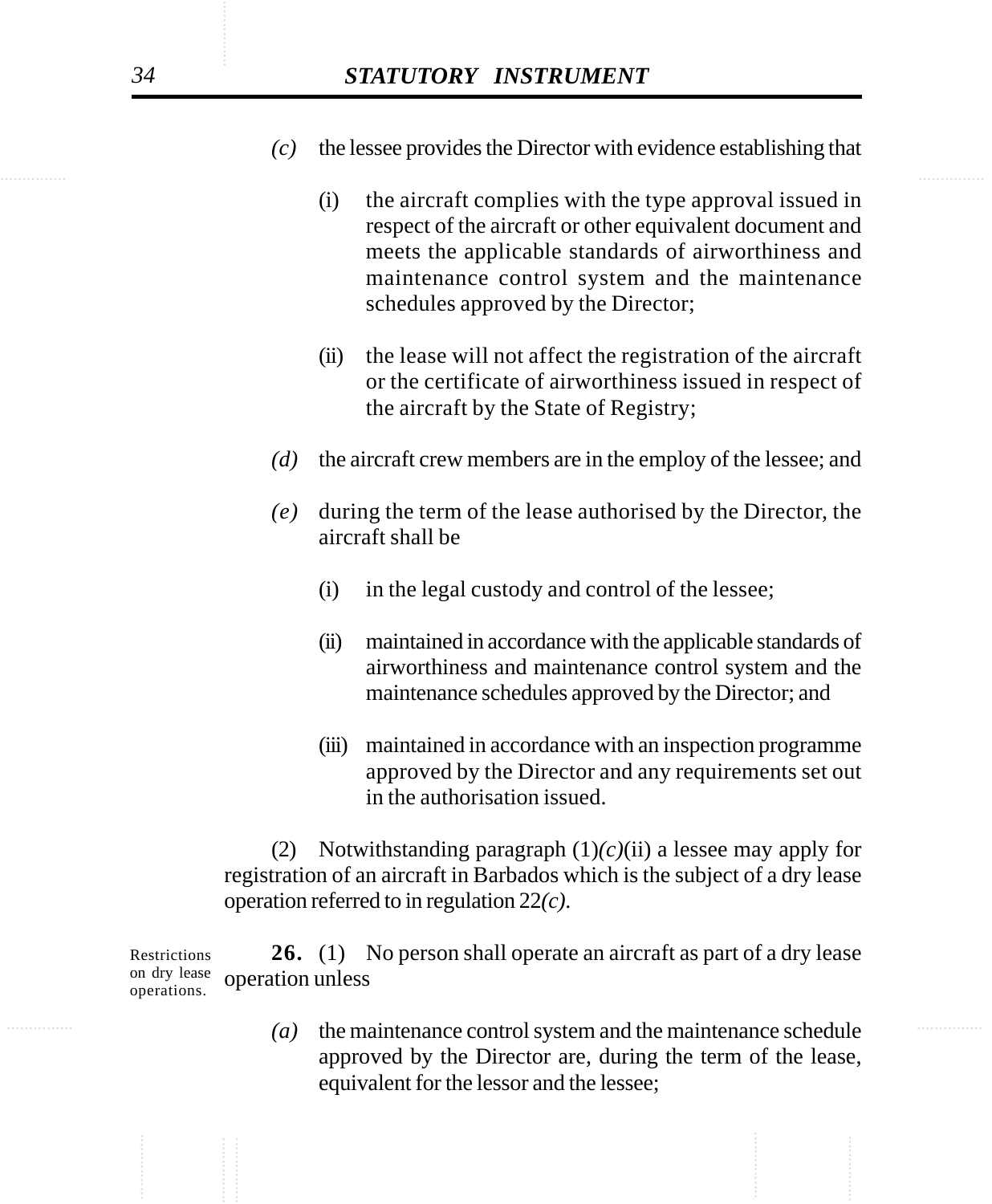- STATUTORY INSTRUMENT 35<br>
(b) the crew members of the aircraft are employed by the lessee; *(b)* the crew members of the aircraft are employed by the lessee; and
	- *(c)* the national air operator provides the Director in writing with the following information:
		- (i) the registration mark, manufacturer model designation and serial number of the aircraft;
		- (ii) the names, addresses and telephone numbers and any other contact information as applicable of the registered owner;
		- (iii) the Barbados air operator certificate number of a Barbados lessee and details of the maintenance arrangements pertinent to the aircraft as agreed between the lessor and lessee, including the name of the person who is responsible for the maintenance of the aircraft during the term of the lease, and the address of the main maintenance base for the aircraft;
		- (iv) the certificate of airworthiness and statement from the registered owner that the aircraft fully complies with the continuing airworthiness requirements of the State of Registry;
		- (v) the name, address and signature of the lessee or person responsible for operational control of the aircraft under the lease agreement, including a statement that such individual and the parties to the lease agreement fully understand their respective responsibilities under the applicable regulations; and
		- (vi) the commencement and termination dates of the lease.

(2) A national air operator may dry lease an aircraft for commercial air transport to any air operator of a Contracting State.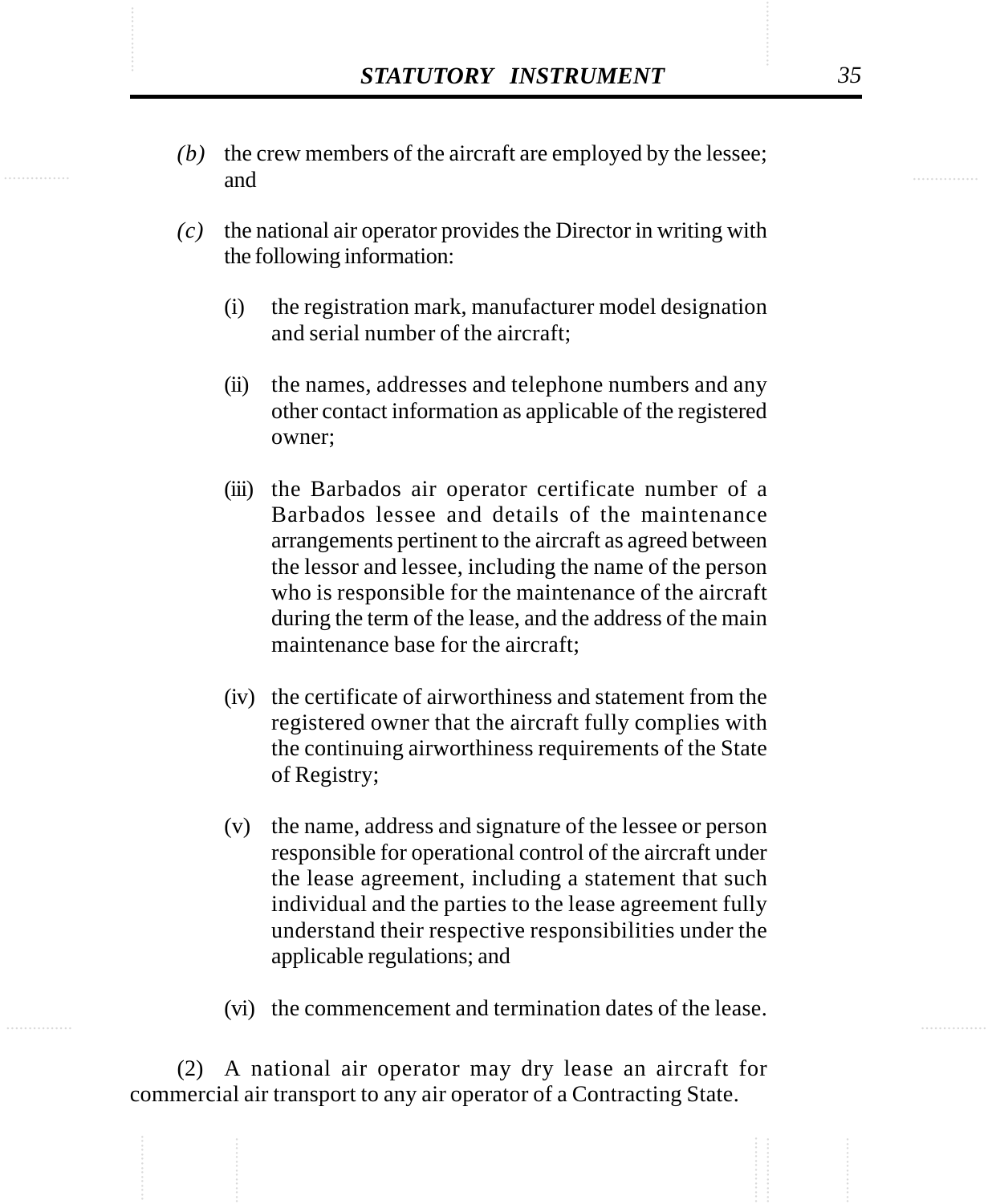of the dry lease agreement to be executed. (3) A national air operator shall provide the Director with a copy

> (4) No national air operator shall operate a foreign registered aircraft unless there is in existence an agreement between the Director and the State of Registry that

- *(a)* while the aircraft is operated by the national air operator,
	- (i) the operations regulations of Barbados are applicable;
	- (ii) the airworthiness regulations of the State of Registry are applicable; or
- *(b)* where the State of Registry agrees to transfer some or all of the responsibility for airworthiness to the Director under Article 83 bis of the Chicago Convention, the Airworthiness Regulations of Barbados shall apply to the extent agreed upon by the Director and State of Registry.

(5) The agreement referred to in paragraph (4), shall provide that the Director has free and uninterrupted access to the aircraft at any place and any time.

(6) Where an authorisation has been issued in respect of a Barbadian aircraft, the registered owner of the aircraft shall, immediately on receipt of the authorisation, forward to the lessee all airworthiness directives that apply to the aircraft.

(7) Where an authorisation has been issued in respect of an aircraft registered in a foreign State, the Barbados lessee shall ensure that the aircraft conforms with all applicable airworthiness directives.

shall be carried on board the aircraft at all times during the period of the (8) A copy of the lease authorisation pursuant to this Regulation lease.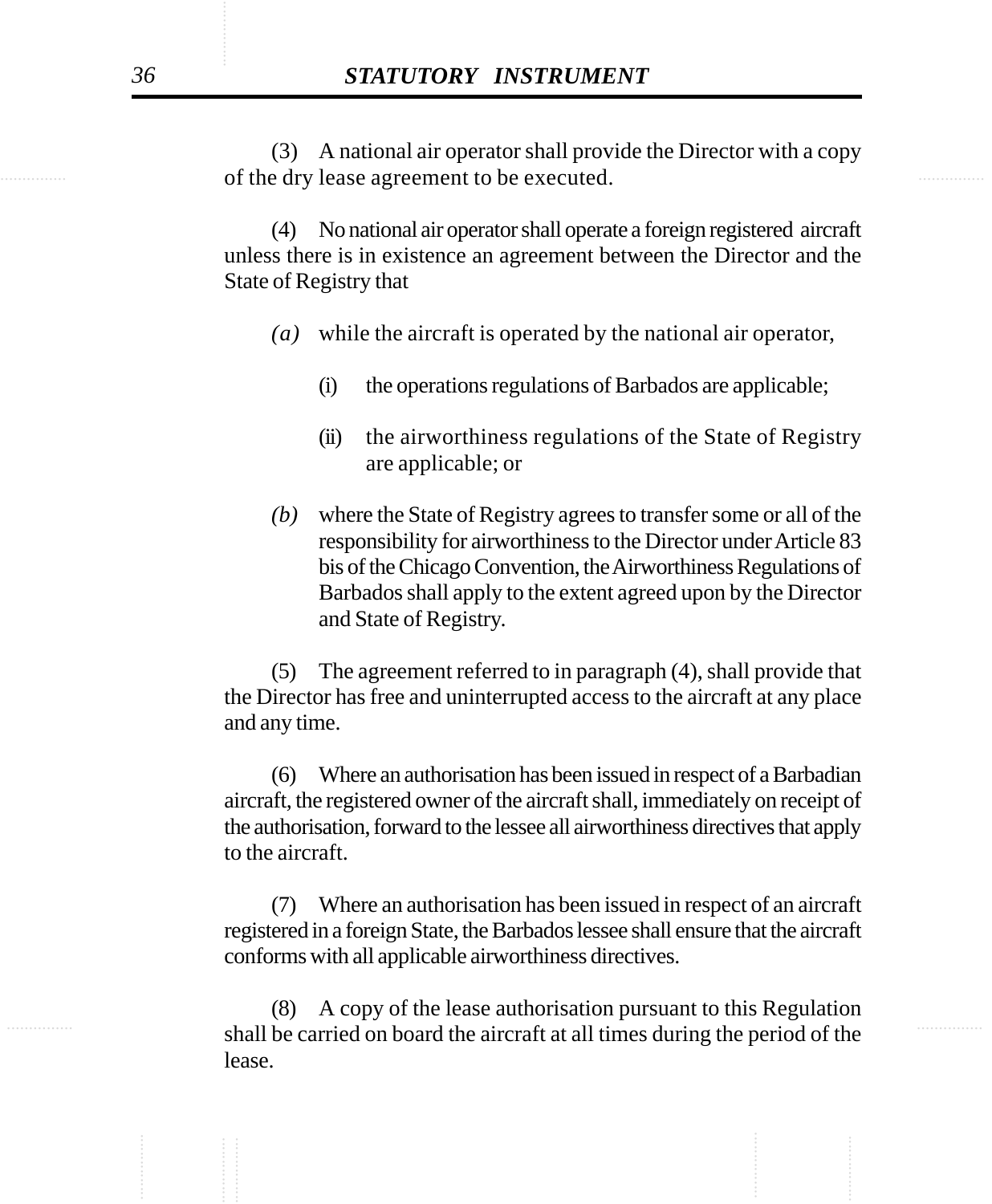**STATUTORY INSTRUMENT** 37<br>
27. (1) No national air operator shall interchange his aircraft with Aircraft<br>
another air operator without the approval of the Director. 27. (1) No national air operator shall interchange his aircraft with Aircraft another air operator without the approval of the Director. interchange.

> (2) Before operating under an interchange agreement under paragraph (1), an air operator shall satisfy the Director that

- *(a)* the procedures of the interchange operation conform to safe operating practices;
- *(b)* the required crew members and flight operations officers meet approved training requirements for the aircraft and equipment used and are familiar with the communications and dispatch procedures to be used;
- *(c)* maintenance personnel meet training requirements for the aircraft and equipment and are familiar with the maintenance procedures to be used;
- *(d)* flight crew members and flight operations officers meet appropriate route and airport qualifications;
- *(e)* the aircraft to be operated is essentially similar to the aircraft of the national air operator with whom the interchange is effected; and
- *(f)* the arrangement of flight instruments and controls that are critical to safety are essentially similar unless the Director determines that the national air operator has adequate training to ensure that any potentially hazardous dissimilarities are safely overcome by flight crew familiarization.

(3) Where a national air operator conducts an interchange agreement he shall

*(a)* ensure that the pertinent provisions and procedures of the agreement are included in his operations manual; and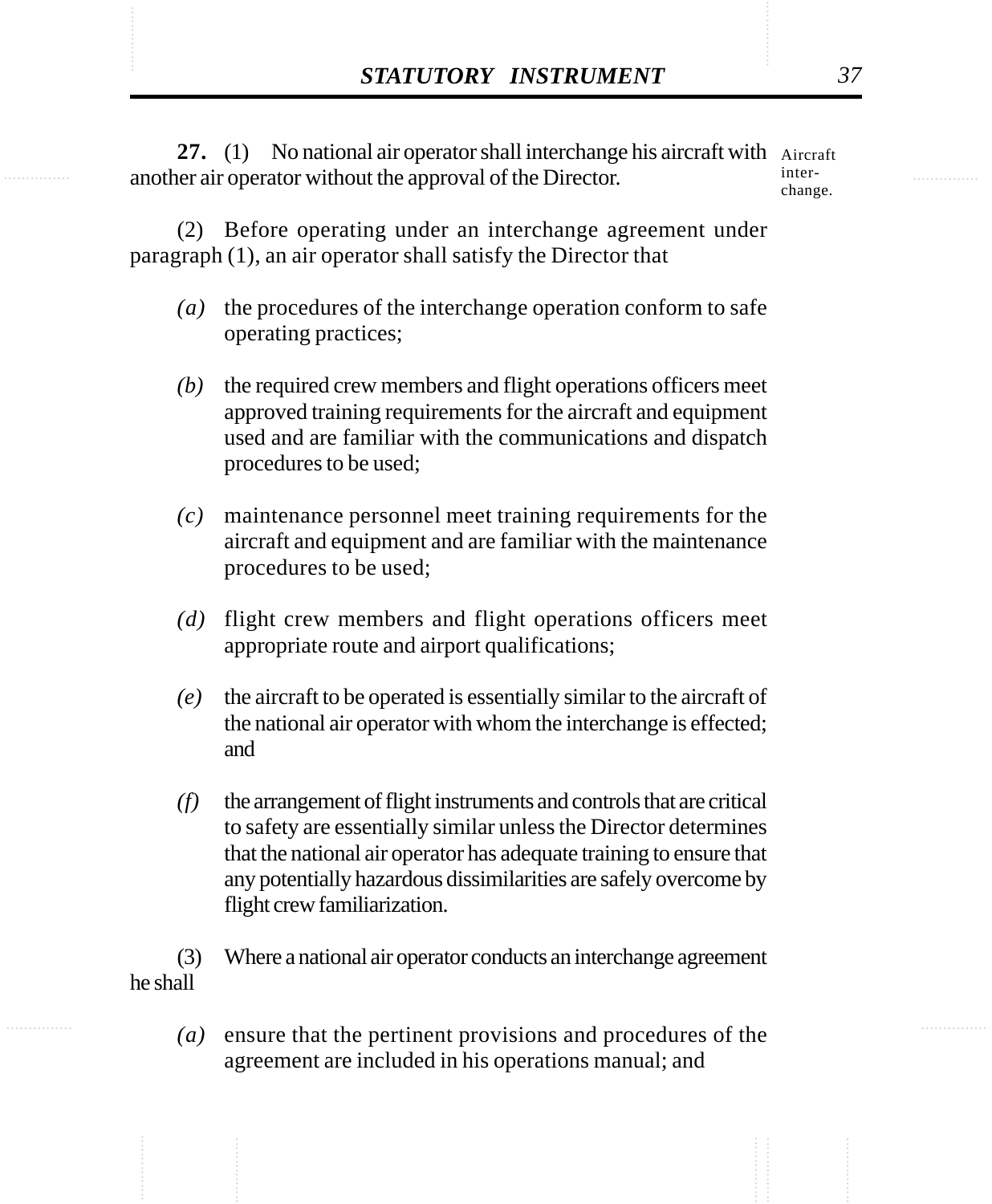specifications to reflect an interchange agreement. *(b)* apply to the Director for the amendment of his operations

> (4) A national air operator shall comply with the applicable regulations of the State of Registry of an aircraft involved in an interchange agreement while he has operational control of that aircraft.

**28.** (1) No national air operator shall conduct wet lease operations on behalf of another air operator except in accordance with the applicable laws and regulations of the country in which the operation occurs and the conditions imposed by the Director. Wet leasing operations.

> (2) No national air operator shall allow another air operator to conduct wet lease operations on his behalf unless such a lease is approved by the Director.

> (3) The national air operator shall in allowing another air operator to conduct wet lease operations on his behalf in paragraph (2), ensure that

- *(a)* the safety standards of the lessor with respect to maintenance and operations are equivalent to the Regulations made under the Act;
- *(b)* the air operator holds a Barbados air operator's certificate or its equivalent from a Contracting State that authorises those operations; and
- *(c)* the aircraft has a certificate of airworthiness issued in accordance with Annex 8 of the Chicago Convention.

............... ............... (4) A national air operator engaged in a wet lease operation shall apply to the Director for an amendment to his operations specifications to contain the following information:

> *(a)* the names of the parties to the agreement and the duration of the agreement;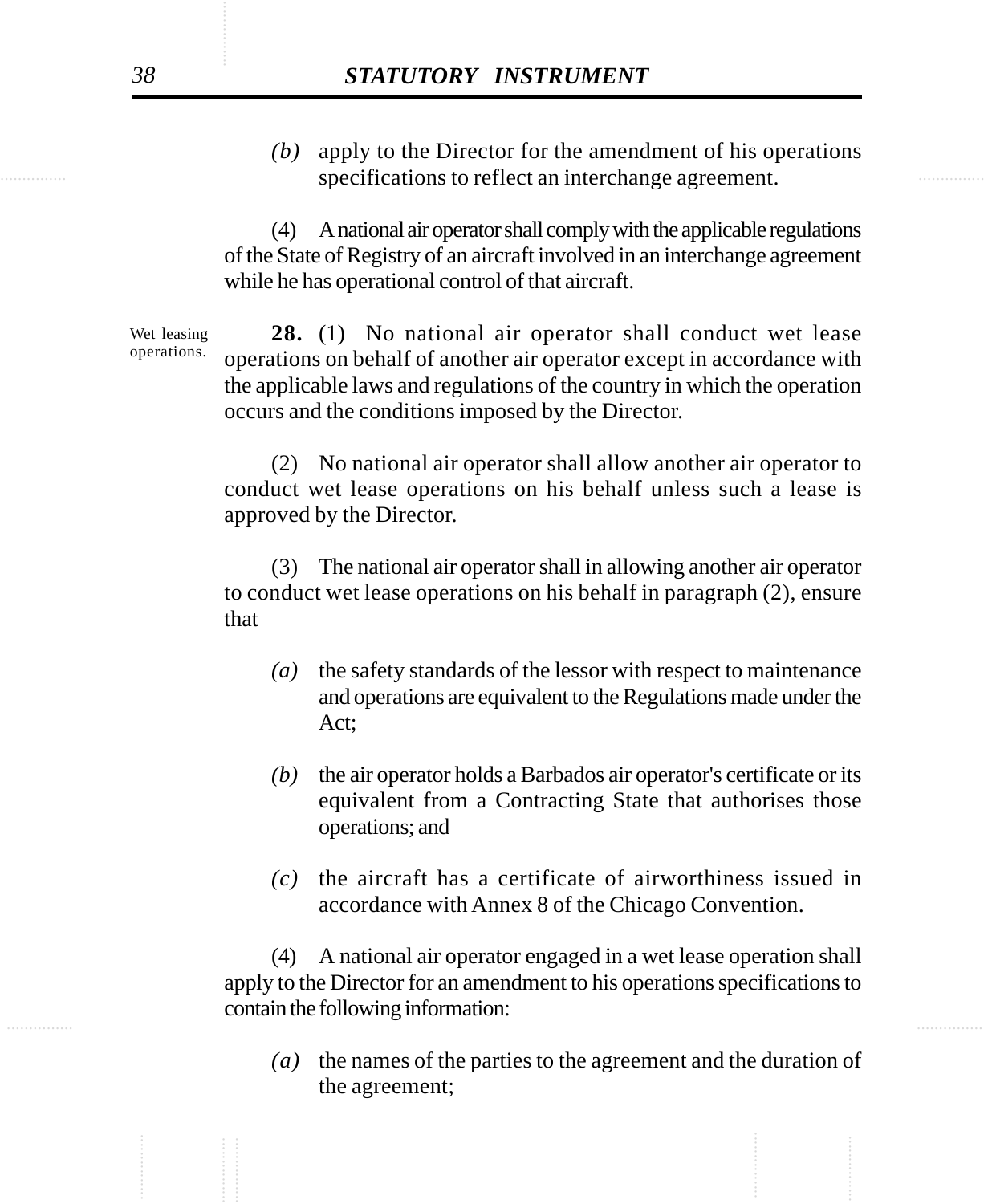- STATUTORY INSTRUMENT 39<br>(b) the make, model and series type of each aircraft involved in the agreement; *(b)* the make, model and series type of each aircraft involved in the agreement;
	- *(c)* the kind of operation;
	- *(d)* the expiration date of the wet lease agreement;
	- *(e)* a statement specifying the party deemed to have operational control; and
	- *(f)* any other item, condition or limitation that the Director

deems necessary.

29. (1) No person shall use an aircraft of a particular type and Emergency model in commercial air transport passenger-carrying operations unless he evacuation has first applied to and conducted for the Director, an actual full capacity tion. emergency evacuation demonstration for the configuration, in 90 seconds or less.

demonstra-

(2) The actual full capacity emergency evacuation demonstration referred to in paragraph (1), may not be required, where the applicant provides a written petition for deviation with evidence that

- *(a)* a satisfactory full capacity emergency evacuation for the aircraft to be operated was demonstrated during the aircraft type certification or during the certification by another air operator; and
- *(b)* there is an engineering analysis which shows that an evacuation is still possible within the 90 second standard, where the aircraft configuration of the applicant differs with regard to number of exits, exit types, number of cabin crew or location of the attendants.

(3) Where an actual full capacity emergency evacuation demonstration is not required, under this Regulation an applicant may not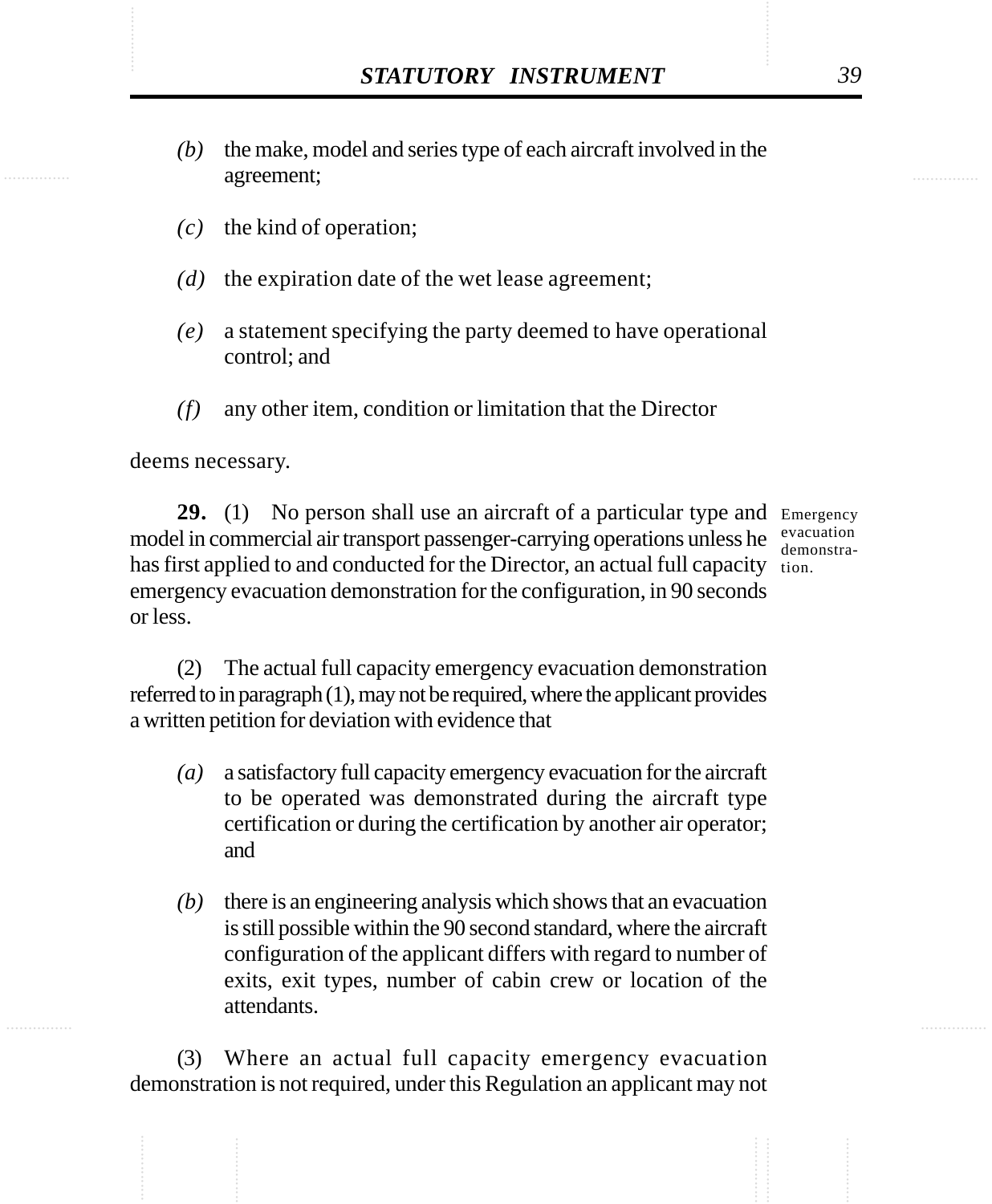**Example 3** passenger-carrying operations, unless he has first demonstrated to the use an aircraft of a particular type and model in commercial air transport Director that his available personnel, procedures and equipment are able to provide sufficient open exits for evacuation in 15 seconds or less.

> (4) An applicant shall not use a land plane in extended overwater operations unless he has first demonstrated to the Director in respect of that aircraft type, that he has the ability and equipment to efficiently carry out his ditching procedures.

> (5) Cabin crew who participate in emergency evacuation demonstrations shall

- *(a)* be selected randomly by the Director;
- *(b)* have completed the approved training of the Director for the type and model of aircraft; and
- *(c)* have passed the drills and competence check on the emergency equipment and procedures.

**30.** (1) No person shall operate an aircraft type in commercial air tion flights. transport unless he first conducts satisfactory demonstration flights for the Director in that aircraft type. Demonstra-

> (2) No person shall operate an aircraft in a designated special area, or using a specialized navigation system, unless he conducts a satisfactory demonstration flight for the Director.

> (3) Demonstration flights referred to in paragraphs (1) and (2), shall be conducted in accordance with the regulations applicable to the type of operation and aircraft type used.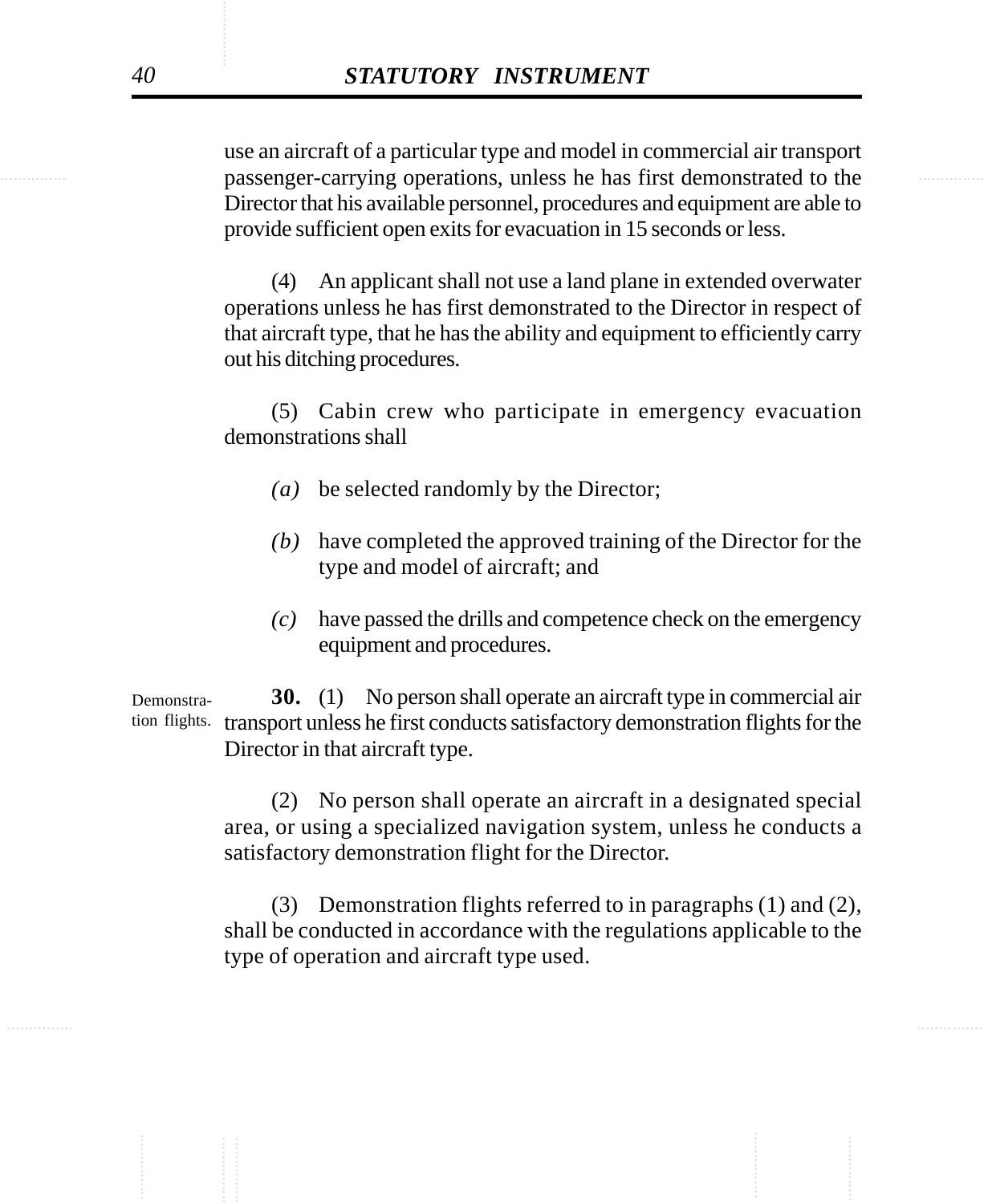- STATUTORY INSTRUMENT 41<br>(4) Demonstration flights under this Regulation shall comprise at least (4) Demonstration flights under this Regulation shall comprise at least
	- *(a)* 100 total hours of flight time, unless the Director determines that a satisfactory level of proficiency has been demonstrated in fewer hours;
	- *(b)* 5 hours of night time, where night flights are authorised;
	- *(c)* 5 instrument approach procedures under simulated or actual instrument weather condition, where instrument flight rule flights are to be authorised; and
	- *(d)* entry into a representative number of en route airports, as determined by the Director.

(5) No person other than those needed to make a demonstration flight or those designated by the Director may be carried as passengers on an aircraft during demonstration flights.

(6) Where an aeroplane is less than 5 700 kilogrammes maximum certified take-off mass and a helicopter is less than 3 108 kilogrammes the necessity and extent of demonstration under this Regulation shall be determined by the Director.

An applicant shall arrange appropriate ground handling facilities to ensure the safe servicing and loading of its demonstration flights.

(8) The Director may authorise deviations from this Regulation where he finds that special circumstances make full compliance with this Regulation unnecessary.

**31.** In establishing flight operations schedules, a national air Time for operator conducting scheduled operations shall

proper servicing of aircraft.

- *(a)* ensure the safe servicing and loading of its aircraft;
- *(b)* allow enough time for the proper servicing of aircraft at intermediate stops; and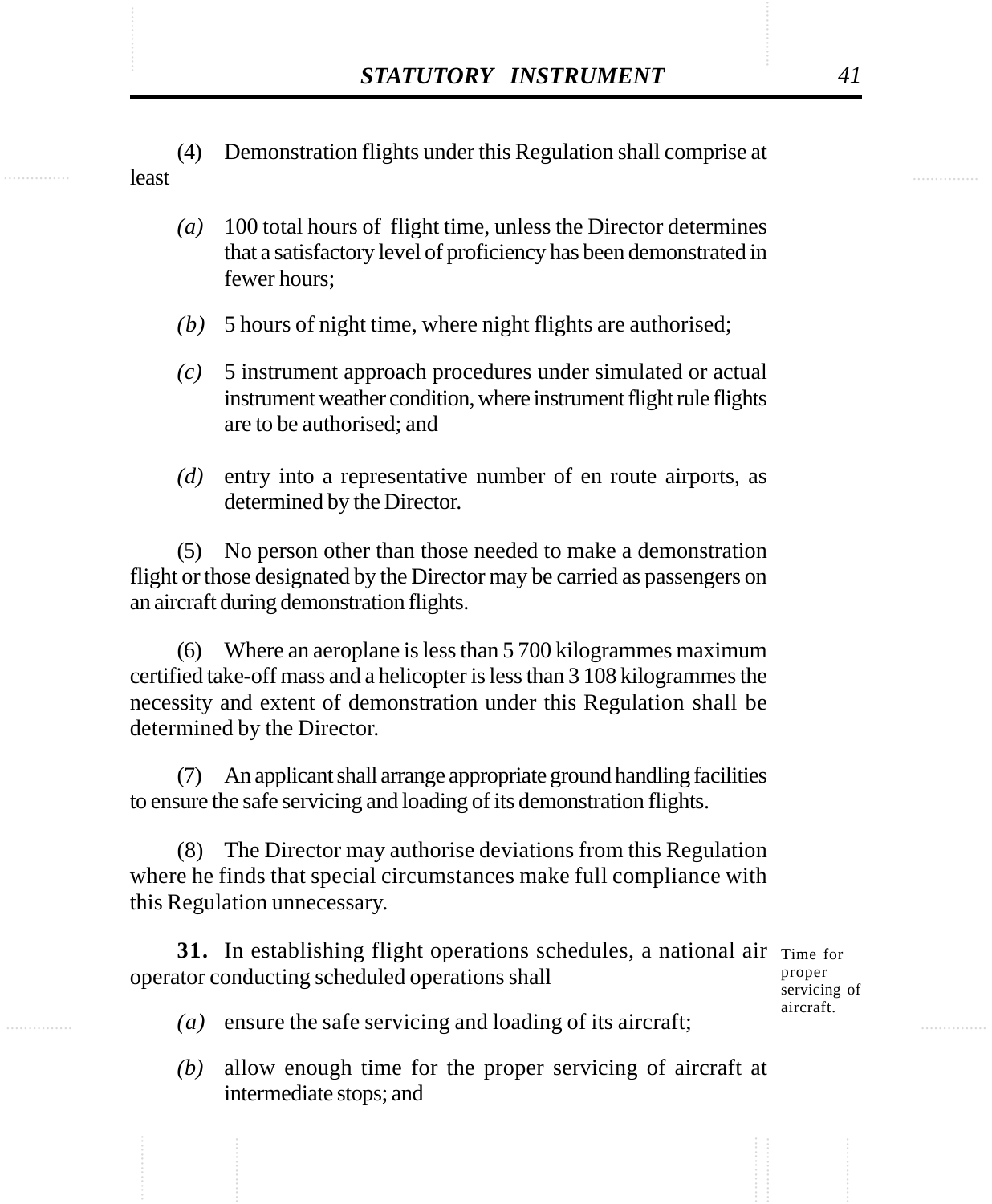the type of aircraft. *(c)* consider the prevailing winds en route and cruising speed for

## PART V

## *National Air Operator Certificate Flight Operations Management*

**32.** This Part provides those certification requirements that apply to management of flight operations personnel and their functions. Applicability of this Part.

**33.** (1) A national air operator shall ensure safe and efficient flight operations management. Safe and efficient flight

operations management.

(2) In ensuring safe and efficient flight operations management an air operator shall make provision for the following areas:

- *(a)* operations administration and supervision;
- *(b)* accident prevention and flight safety programmes;
- *(c)* personnel training;
- *(d)* crew fatigue and flight time limitations;
- *(e)* flight operations;
- *(f)* aircraft performance;
- *(g)* route guides and charts;
- *(h)* minimum flight altitudes;
- ............... ............... *(i)* airport operating minima;
	- *(j)* search and rescue;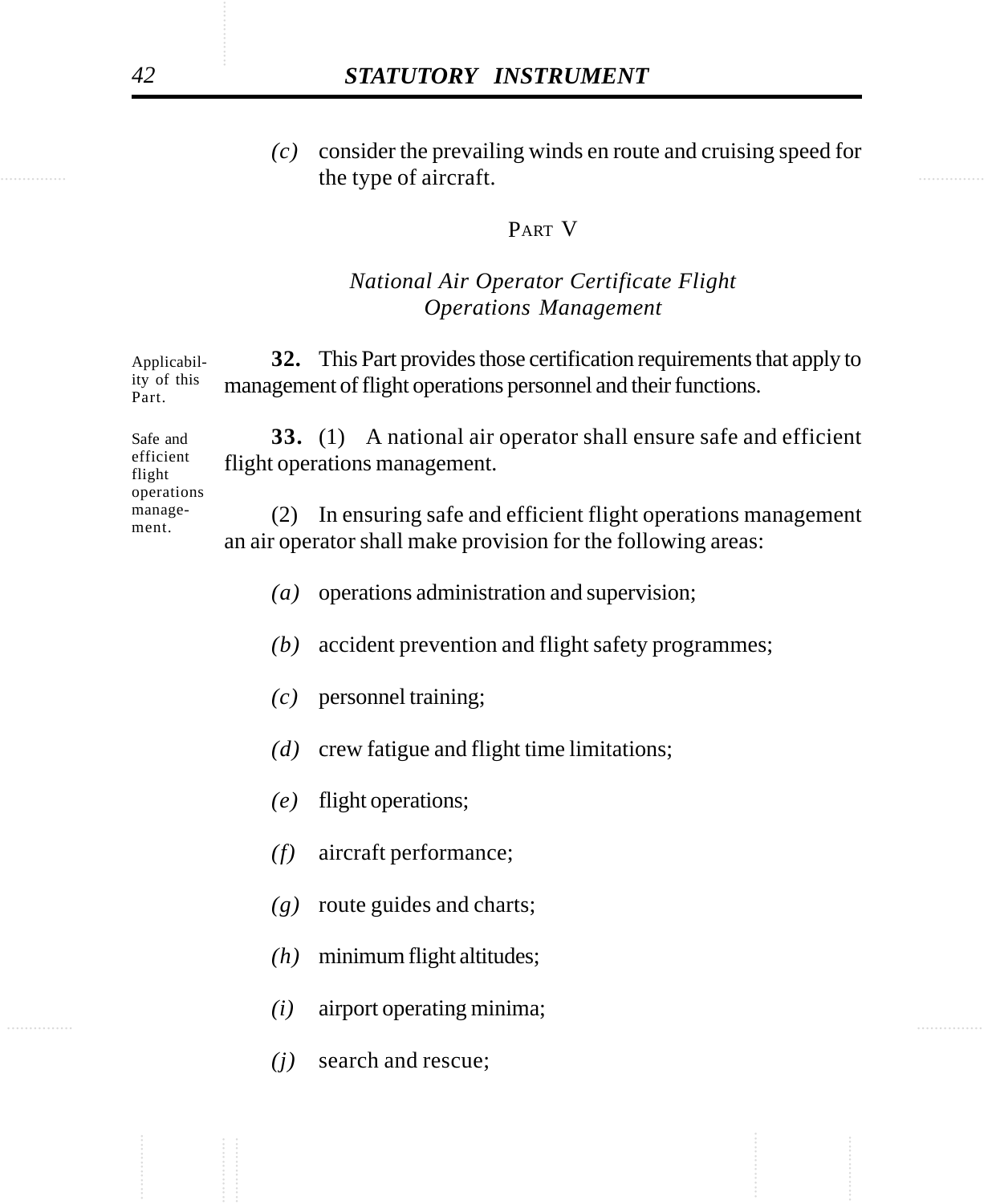- *(k)* dangerous goods;
- *(l)* navigation;
- *(m)* communications;
- *(n)* security;
- *(o)* human factors;
- *(p)* an operational flight plan; and
- *(q)* a chain of command appropriate to ensure proper supervision and accountability at all times.

**34.** (1) A national air operator shall prepare and keep an operations Operations manual which contains a description of how he plans to meet the provisions of regulation 33. manual.

(2) An operations manual shall contain the procedures and policies of the national air operator for the use and guidance of its personnel regarding the flight operations it conducts and shall include but not be limited to critical functions such as

- *(a)* flight planning data acquisition;
- *(b)* flight following;
- *(c)* operational control;
- *(d)* aircraft fuelling; and
- *(e)* airport emergency duties.
- (3) A national air operator shall
- *(a)* maintain and keep the operations manual current;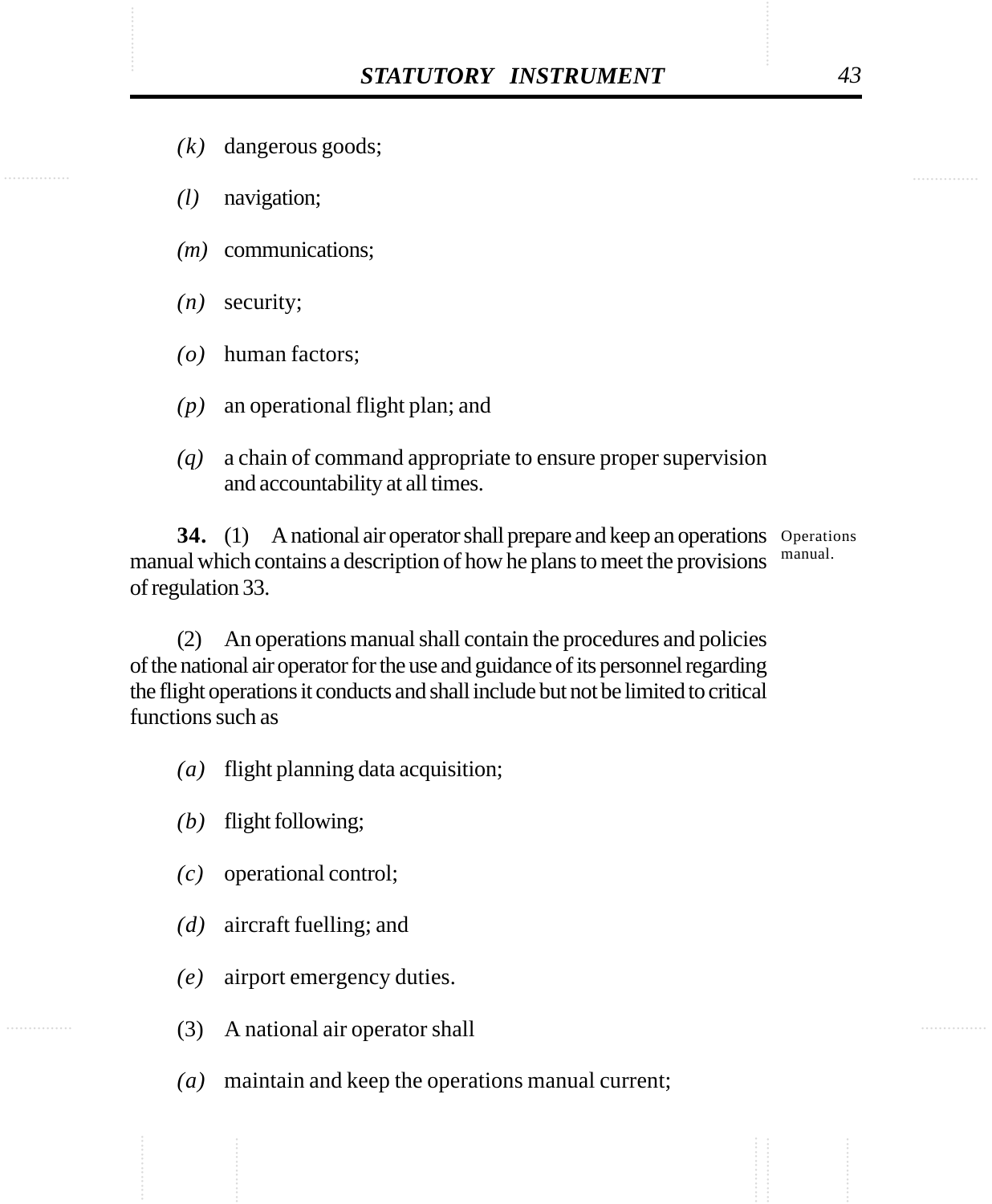- persons required to use it; *(b)* issue an operations manual to members of the crew and all
	- *(c)* assign operations manuals or pertinent portions thereof together with all amendments and revisions to persons responsible for operational functions, stations and ground handling personnel.

(4) No national air operator shall provide for use of its personnel in commercial air transport an operations manual or portion thereof which has not been reviewed and found acceptable or approved for use of the national air operator by the Director.

(5) The operations manual referred to in paragraph (4), shall be numbered and assigned to specific personnel by number.

(6) Notwithstanding the generality of paragraph (2), the operations manual referred to in this Regulation shall be based on the outline set out in the Air Operator Certification and Administration Standards.

**35.** (1) A national air operator shall, for operations on a published schedule have an adequate system approved by the Director for proper dispatch and monitoring of the progress of the scheduled flights. Flight supervision and journey log.

> (2) The dispatch and monitoring system referred to in paragraph (1) shall have enough dispatch centres, adequate for the operations to be conducted and located at points necessary to ensure adequate flight preparation, dispatch and in-flight contact with the scheduled flight operations.

> (3) A national air operator shall provide enough qualified flight operations officers at each dispatch centres to ensure proper operational control of each flight for scheduled operations.

............... ............... (4) A national air operator shall maintain a journey log which may be part of the technical log.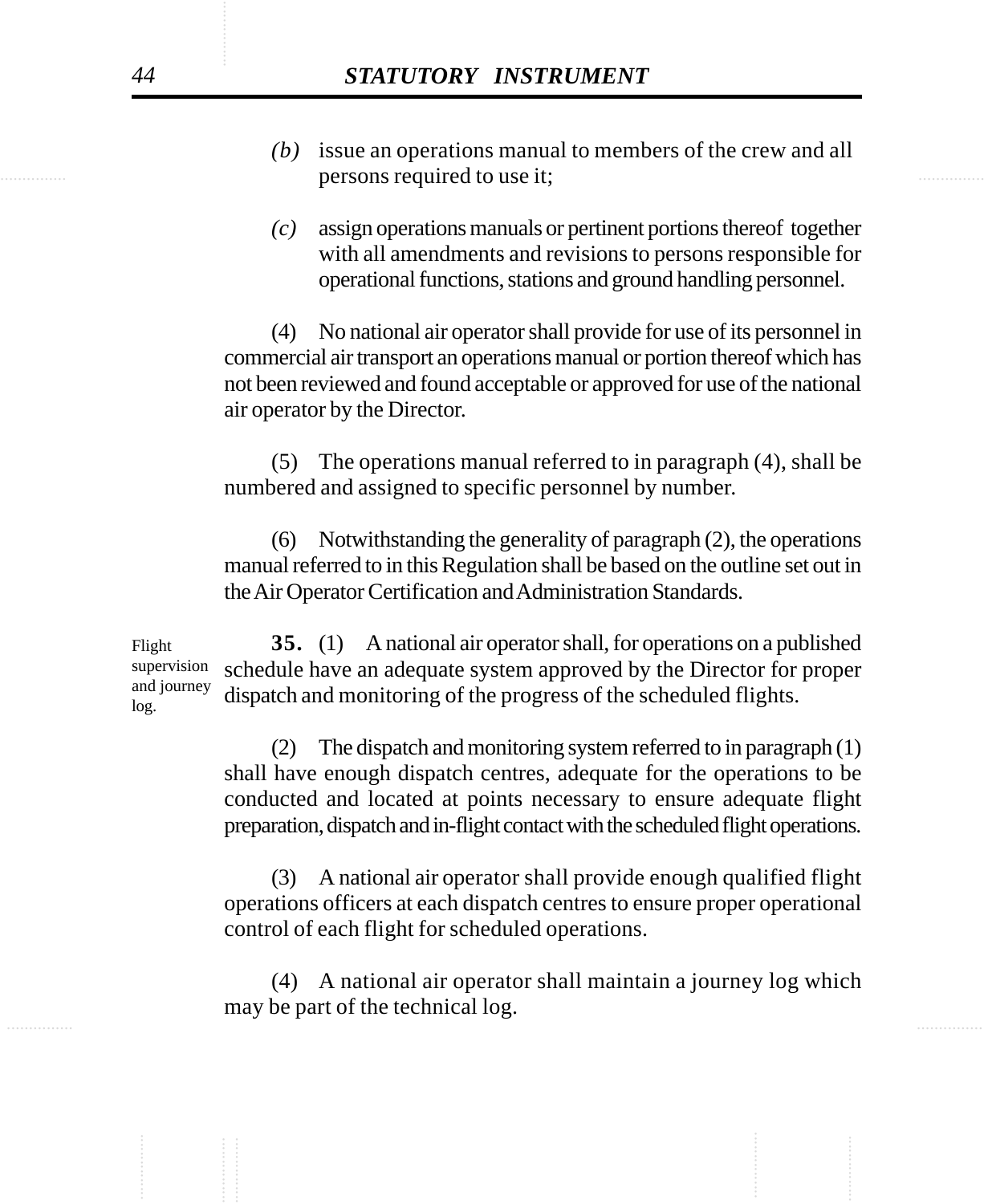**STATUTORY INSTRUMENT** 45<br>(5) A journey log referred to in paragraph (4), shall contain the following information for each flight: (5) A journey log referred to in paragraph (4), shall contain the following information for each flight:

- *(a)* aircraft nationality and registration;
- *(b)* date;
- *(c)* names of crew members;
- *(d)* duty assignments of crew members;
- *(e)* place of departure;
- *(f)* place of arrival;
- *(g)* time of departure;
- *(h)* time of arrival;
- *(i)* hours of flight;
- *(j)* nature of flight (private, aerial work, scheduled, non-scheduled);
- *(k)* incidents, observations; and
- *(l)* signature of person in charge.

**36.** (1) A national air operator shall have for charter flight operations, Charter a flight following system approved by the Director providing flight preparation flight documents and determining the departure and arrival times of its flights at all airports.

supervision.

(2) The system described in paragraph (1), shall have a means of communication by private or available public facilities to monitor the departure and arrival at all airports, including flight diversions.

(3) No national air operator shall be required for an aeroplane under 5 700 kilogrammes maximum certified take-off mass or a helicopter under 3 180 kilogrammes to have a flight following system for each flight in which an air traffic control flight plan is filed and remains active until arrival at destination.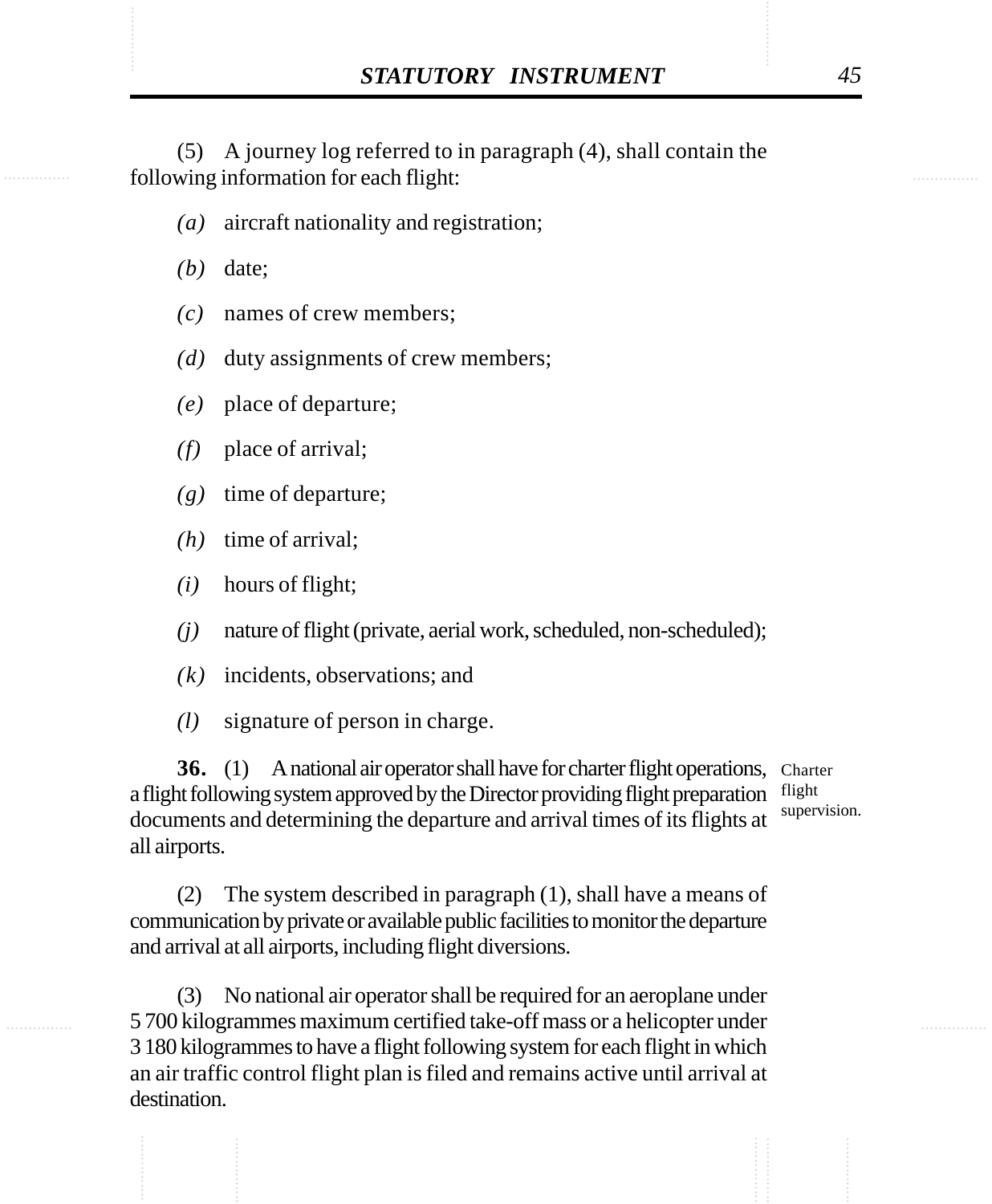extending the arranges to have flight following facilities provided by persons other (4) Where a national air operator conducting charter operations than his employees, he shall continue to be primarily responsible for operational control of each flight.

> (5) A national air operator conducting charter operations using a flight following system shall show that

- *(a)* the flight following system has adequate facilities and personnel to provide the information necessary for the initiation and safe conduct of each flight with respect to
	- (i) the flight crew of each aircraft; and
	- (ii) the persons designated by the certificate holder to perform the function of operational control of the aircraft;
- *(b)* the personnel required to perform the function of operational control are able to perform their duties.

**37.** (1) A national air operator shall establish and maintain an accident prevention and flight safety system, which may be integrated with the quality system referred to in regulation 16, including

- *(a)* procedures to achieve and maintain risk awareness by all persons involved in operations; and
- *(b)* an occurrence reporting scheme to enable the collation and assessment of relevant incident and accident reports in order to identify adverse trends or to address deficiencies in the interests of flight safety;
- ............... ............... information, but not the attribution of blame; and *(c)* a system for the evaluation of relevant information relating to incidents and accidents and the promulgation of related

Accident prevention and flight safety system.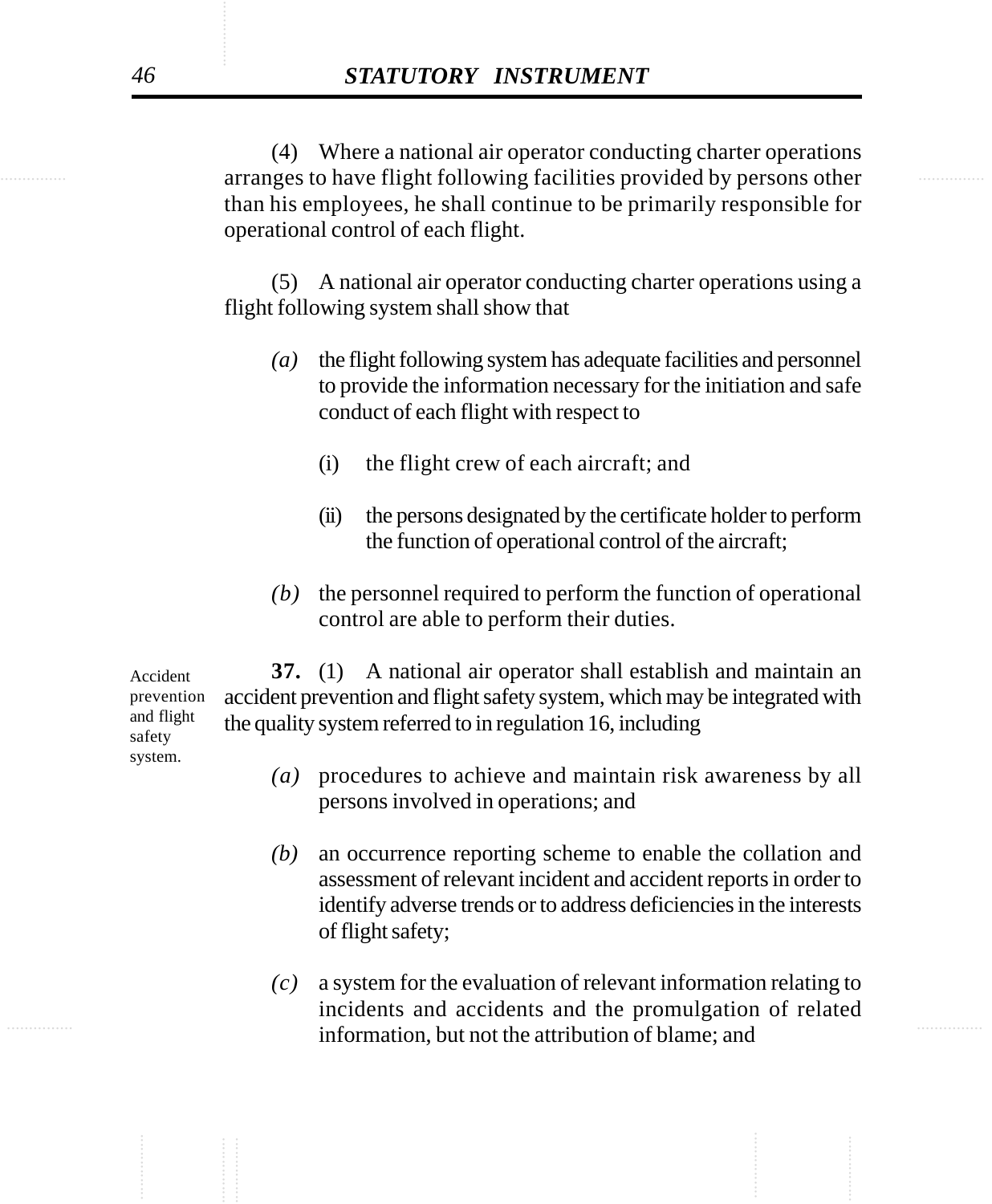STATUTORY INSTRUMENT 47<br>
(d) the appointment of a person accountable for managing the system. *(d)* the appointment of a person accountable for managing the system.

> (2) A flight safety system referred to in this Regulation shall include the following elements which shall also be described in the appropriate manuals:

- *(a)* qualifications of the flight safety person;
- *(b)* responsibilities of the flight safety person;
- *(c)* training for the flight safety person;
- *(d)* incident management;
- *(e)* flight safety committee;
- *(f)* emergency response planning; and
- *(g)* communication and safety education.

**38.** (1) A national air operator shall have a training programme Training manual approved by the Director that contains

programme manual.

- *(a)* general training;
- *(b)* checking and record keeping policies; and
- *(c)* the items listed in the Air Operator Certification and Administration Standards.

(2) A national air operator shall ensure that all operations personnel are properly instructed in their duties and responsibilities and the relationship of such duties to the operation as a whole.

(3) A national air operator shall provide adequate ground and flight training facilities and properly qualified instructors as determined by Director.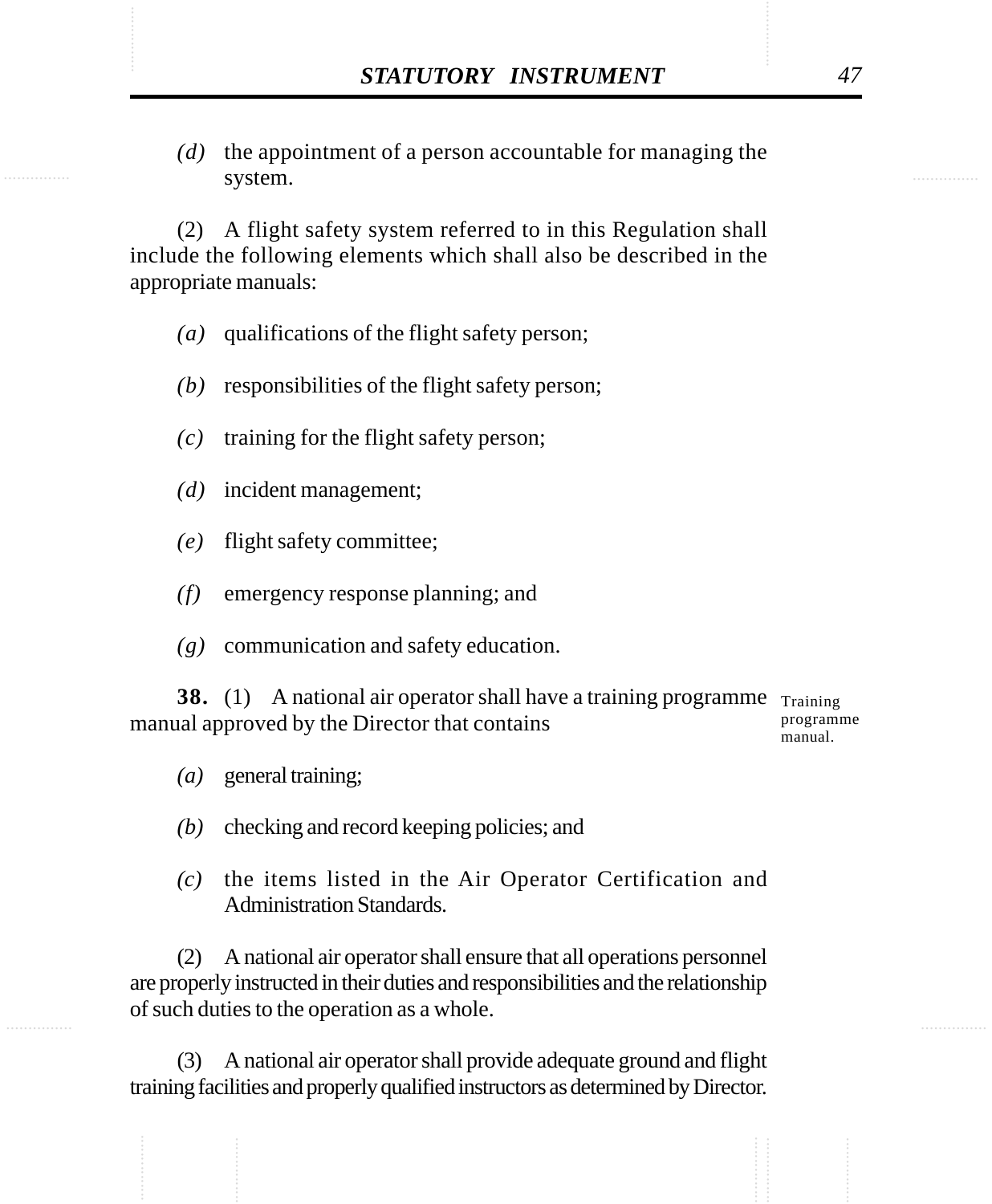approved by the Director and any revisions thereto, for the purpose of (4) A national air operator shall have a training curriculum, which is qualifying and maintaining proficiency in respect of a crew member, or person performing operational control functions, and for duties in commercial air transport.

> (5) A national air operator shall submit to the Director the schedule of training, proficiency checks and other qualification checks and revisions prior to the conduct of these activities.

> (6) A national air operator shall submit to the Director for approval initial, transition and recurrent training programme for all crew member duty positions.

> (7) The training programme referred to in paragraph (6) shall include records to show completion of training and qualifications to the satisfaction of the Director.

**39.** A national air operator shall train its pilots to proficiency on those manoeuvres and procedures that are prescribed by the Director for pilot to meet the requirements of each check. Training of pilots to proficiency.

**40.** A national air operator shall submit a flight duty time scheme in accordance with the *Civil Aviation (Aircraft Operations) Regulations, 2007* for approval by the Director.

**41.** A national air operator shall, for each commercial air transport operation, designate in writing one pilot as the pilot in command.

**42.** (1) A national air operator shall schedule and the pilot in command shall ensure that at least the minimum number of required cabin crew are on board a passenger-carrying flight.

............... ............... (2) The number of cabin crew shall not be less than

*(a)* one cabin crew for a seating capacity of 20 to 50 passengers; or

Flight and duty time schemes. S.I. 2007 No. 174

Designation of pilot in command.

Cabin crew and qualifications.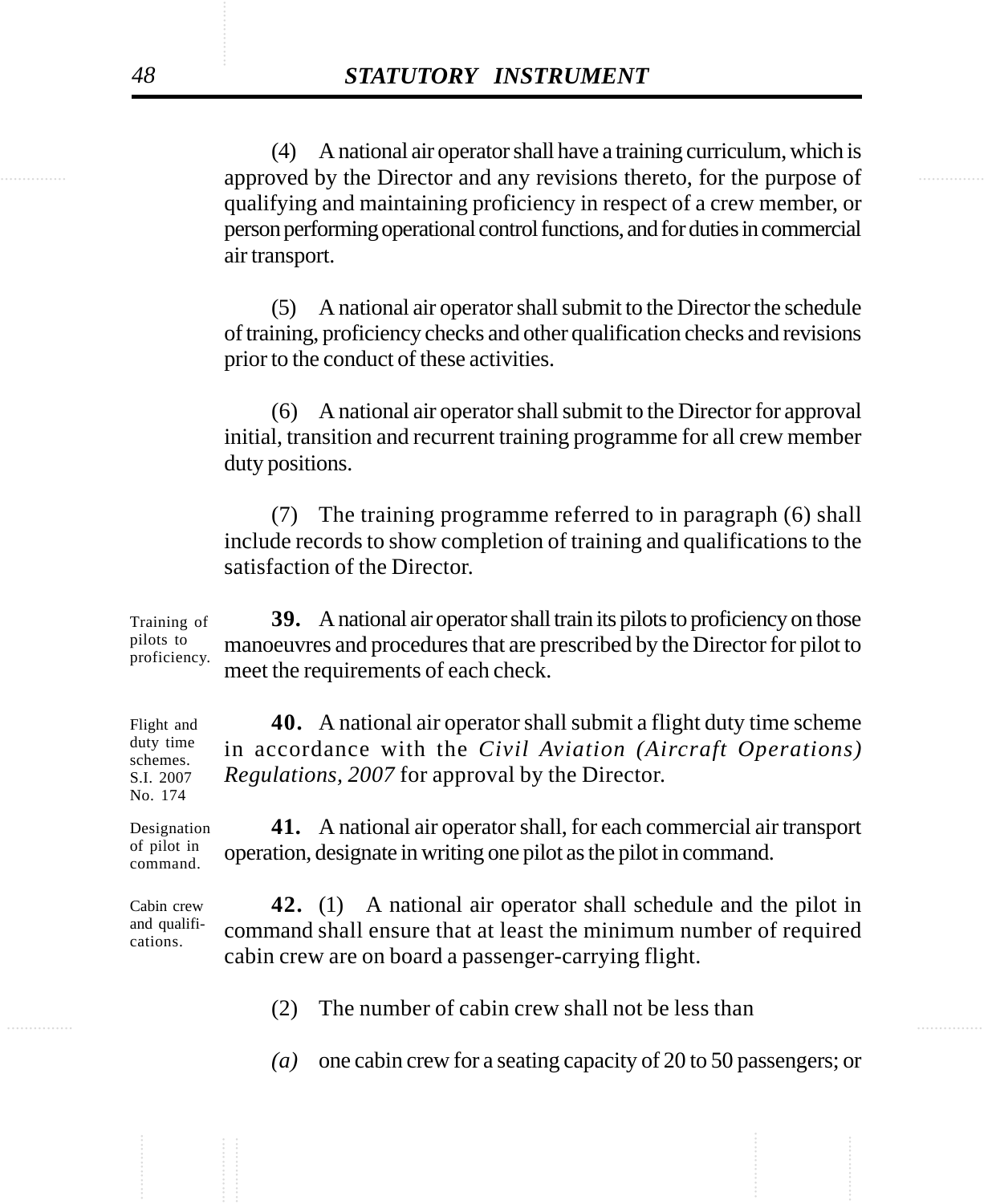STATUTORY INSTRUMENT 49<br>(b) one cabin crew for each 50 passenger seats or part thereof. *(b)* one cabin crew for each 50 passenger seats or part thereof.

> (3) Where passengers are on board a parked aircraft, the minimum number of cabin crew shall be no less than one-half of that required for the flight operation rounded down to the next whole number where a fraction, but never less than one cabin crew or another person qualified in the emergency evacuation procedures for the aircraft.

> (4) A national air operator shall ensure that each member of the cabin crew

- *(a)* is at least 18 years of age;
- *(b)* has passed an initial medical examination or assessment and is found medically fit to discharge the duties specified in the operations manual; and
- *(c)* remains medically fit to discharge the duties specified in the operations manual.

(5) A national air operator shall ensure that each member of the cabin crew is competent to perform his duties in accordance with procedures specified in the operations manual.

| 43. No national air operator shall permit the transportation of carriage of<br>inadmissible passengers, deportees or persons in custody except | inadmissible<br>passengers,            |
|------------------------------------------------------------------------------------------------------------------------------------------------|----------------------------------------|
| as provided in his operations manual; and<br>$\left( a\right)$                                                                                 | deportees<br>or persons<br>in custody. |
| with the knowledge and concurrence of the pilot in command.<br>(b)                                                                             |                                        |
| .                                                                                                                                              |                                        |

44. A national air operator shall have a programme approved by Crew the Director with respect to the checking and standardisation of crew  $\frac{\text{member in}}{\text{ch}_2}$ members.

checking and standardisation programme.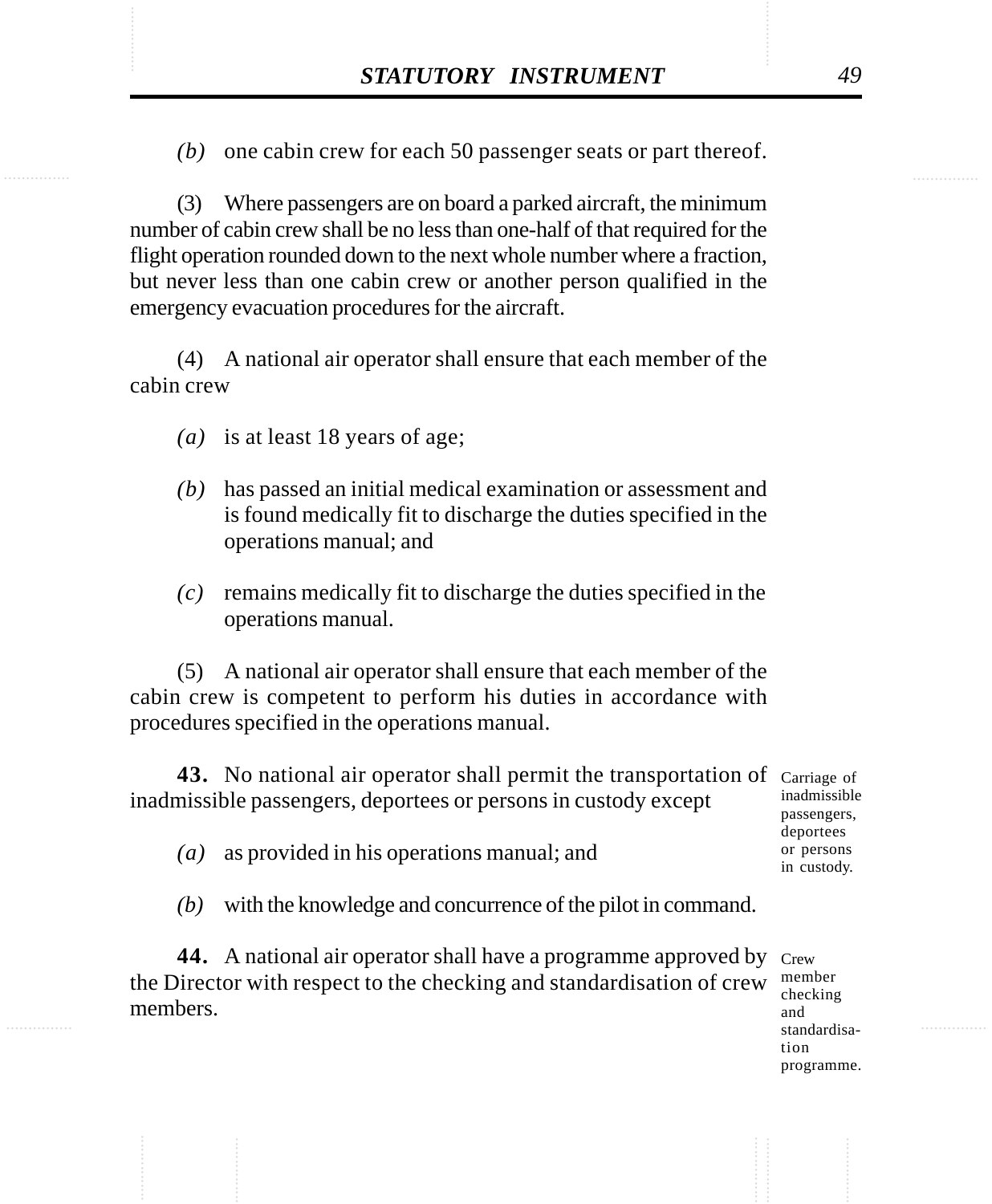<sup>check</sup> list. make available on each aircraft, a condensed check list of flight deck **45.** (1) A national air operator shall issue to the flight crew and procedures approved by the Director appropriate to the type and variant of aircraft. Cockpit check list.

> (2) A national air operator shall ensure that approved procedures referred to in paragraph (1), include each item necessary for members of the flight crew to check for safety before starting engines, taking off, or landing, and for engine and systems abnormalities and emergencies.

> (3) A national air operator shall ensure that the check list of flight deck procedures is designed to observe human factor principles so that a member of the flight crew shall not need to rely upon his memory for items to be checked.

> (4) A national air operator shall make the approved procedures readily useable, accounting for human factor principles, in the cockpit of each aircraft and the flight crew shall be required to follow them when operating the aircraft.

**46.** (1) A national air operator shall provide as part of his operations manual, a minimum equipment list approved by the Director, for the use of

*(a)* the members of the flight crew;

- *(b)* maintenance personnel; and
- *(c)* persons assigned operational control functions during the performance of their duties.

............... ............... (2) The minimum equipment list shall be specific to the aircraft type and variant and shall contain the circumstances, limitations and procedures for release or continuance of flight of the aircraft with inoperative components, equipment, systems or instruments.

Minimum equipment list and configuration deviation list.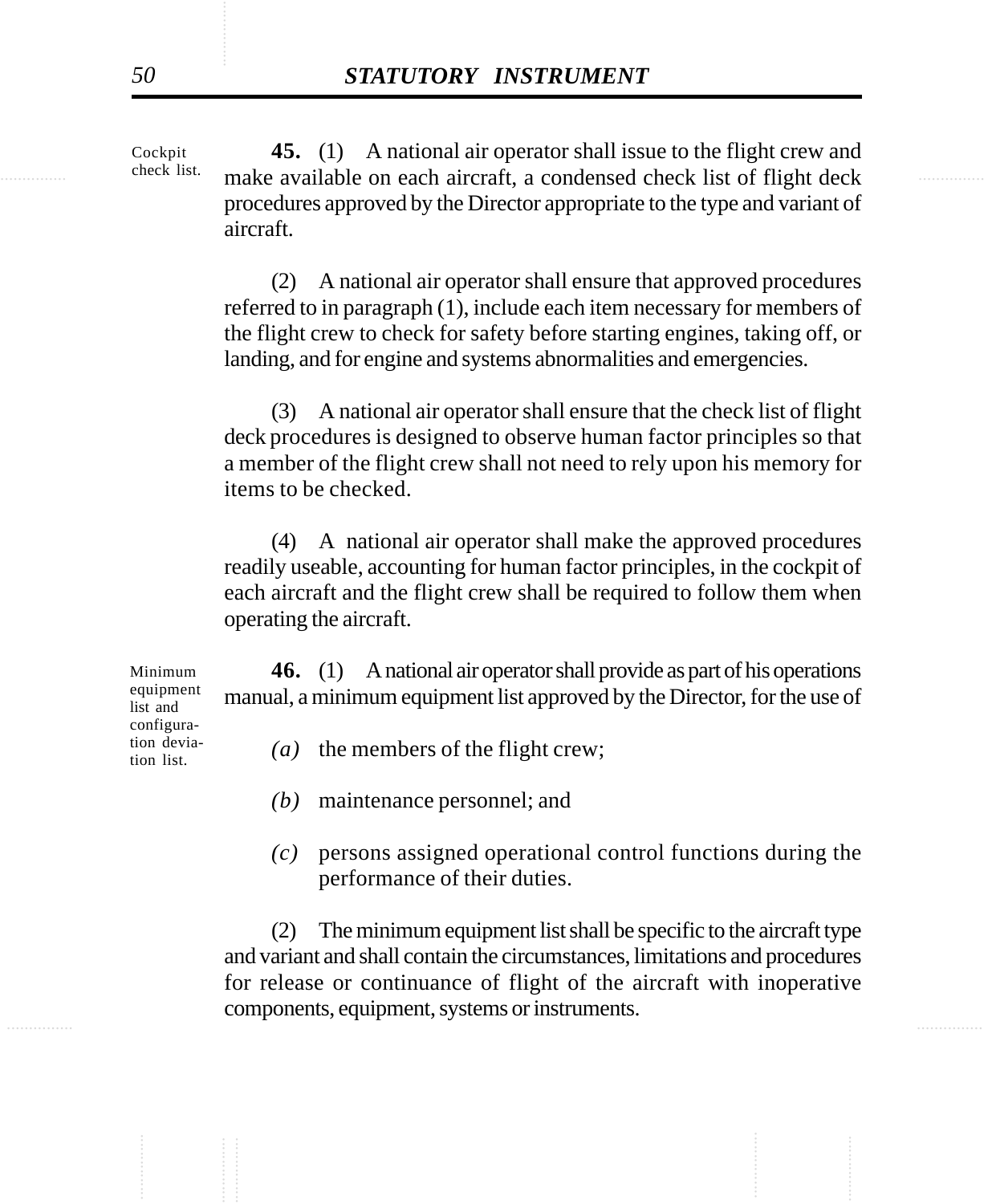STATUTORY INSTRUMENT 51<br>
(3) The following instruments and equipment may not be included in<br>
the minimum equipment list: (3) The following instruments and equipment may not be included in the minimum equipment list:

- *(a)* instruments and equipment that are either specifically or otherwise required by the certification airworthiness requirements and which are essential for safe operations under all operating conditions;
- *(b)* instruments and equipment required for operable condition by an airworthiness directive, unless the airworthiness directive provides otherwise; and
- *(c)* instruments and equipment required for specific operations.

(4) A national air operator may, for an aircraft of more than 5 700 kilogrammes maximum certified mass, provide a configuration deviation list specific to the aircraft type, where applicable, for the use of

- *(a)* flight crew;
- *(b)* maintenance personnel; and
- *(c)* persons assigned operational control functions, during the performance of their duties.

(5) The operations manual of a national air operator shall contain the procedures acceptable to the Director for operations in accordance with the requirements of the configuration deviation list.

47. (1) A national air operator shall provide an aircraft handling Aircraft and loading manual acceptable to the Director, for the use of

loading and handling manual.

- *(a)* members of the flight crew;
- *(b)* ground handling personnel; and
- *(c)* persons assigned operational control functions,

during the performance of their duties.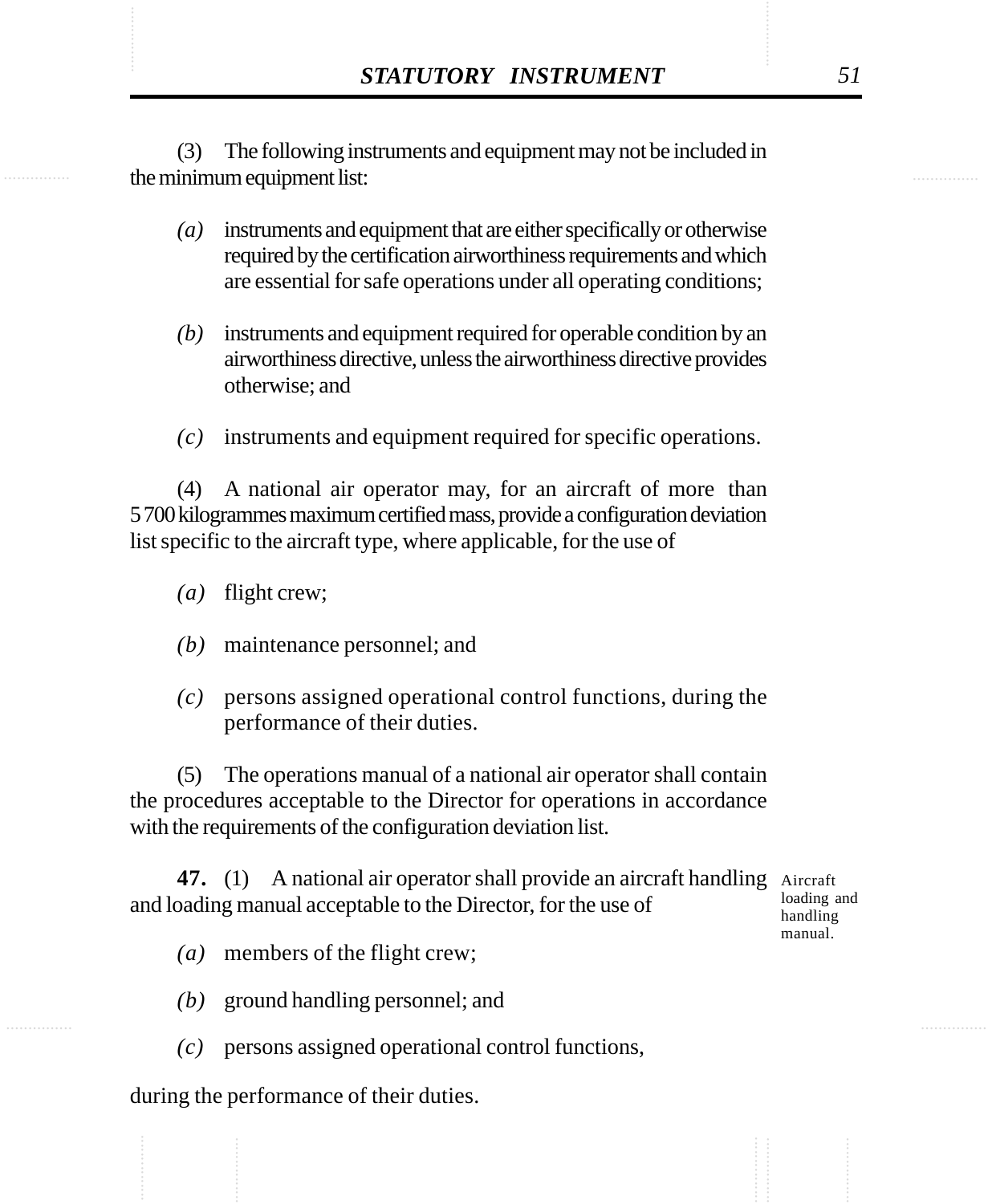............... ............... aircraft type and variant which contains the procedures and limitations for (2) The manual referred to in paragraph (1), shall be specific to the servicing and loading of the aircraft.

> **48.** A national air operator shall have a system approved by the Director for obtaining, maintaining and distributing to appropriate personnel current information regarding the mass and balance of each aircraft operated. Mass and balance control system.

> **49.** (1) A national air operator shall issue to each cabin crew and provide to passenger agents during the performance of their duties, a current cabin crew manual, which is acceptable to the Director. Cabin crew

> > (2) A cabin crew shall have the current cabin crew manual referred to in paragraph (1), in his possession on assigned flights.

> > (3) The cabin crew manual referred to in paragraph (1), shall contain those operational policies and procedures applicable to cabin crew duties and the carriage of passengers.

> > (4) A national air operator shall issue to a cabin crew, a cabin crew manual specific to the aircraft type and variant which shall contain the details of his normal, abnormal and emergency procedures and the location and operation of emergency equipment.

> > (5) The cabin crew manual referred to in paragraphs  $(1)$  to  $(3)$ , and the manuals specific to aircraft type and variant referred to in paragraph (4), may be combined into one manual for use by the cabin crew.

Passenger briefing cards.

**50.** (1) A national air operator shall carry on each passenger carrying aircraft, in convenient locations for the use of each passenger, printed cards supplementing the oral briefing required by the Director and containing

- *(a)* diagrams and methods of operating the emergency exits;
- *(b)* other instructions necessary for use of the emergency equipment; and

data

manual.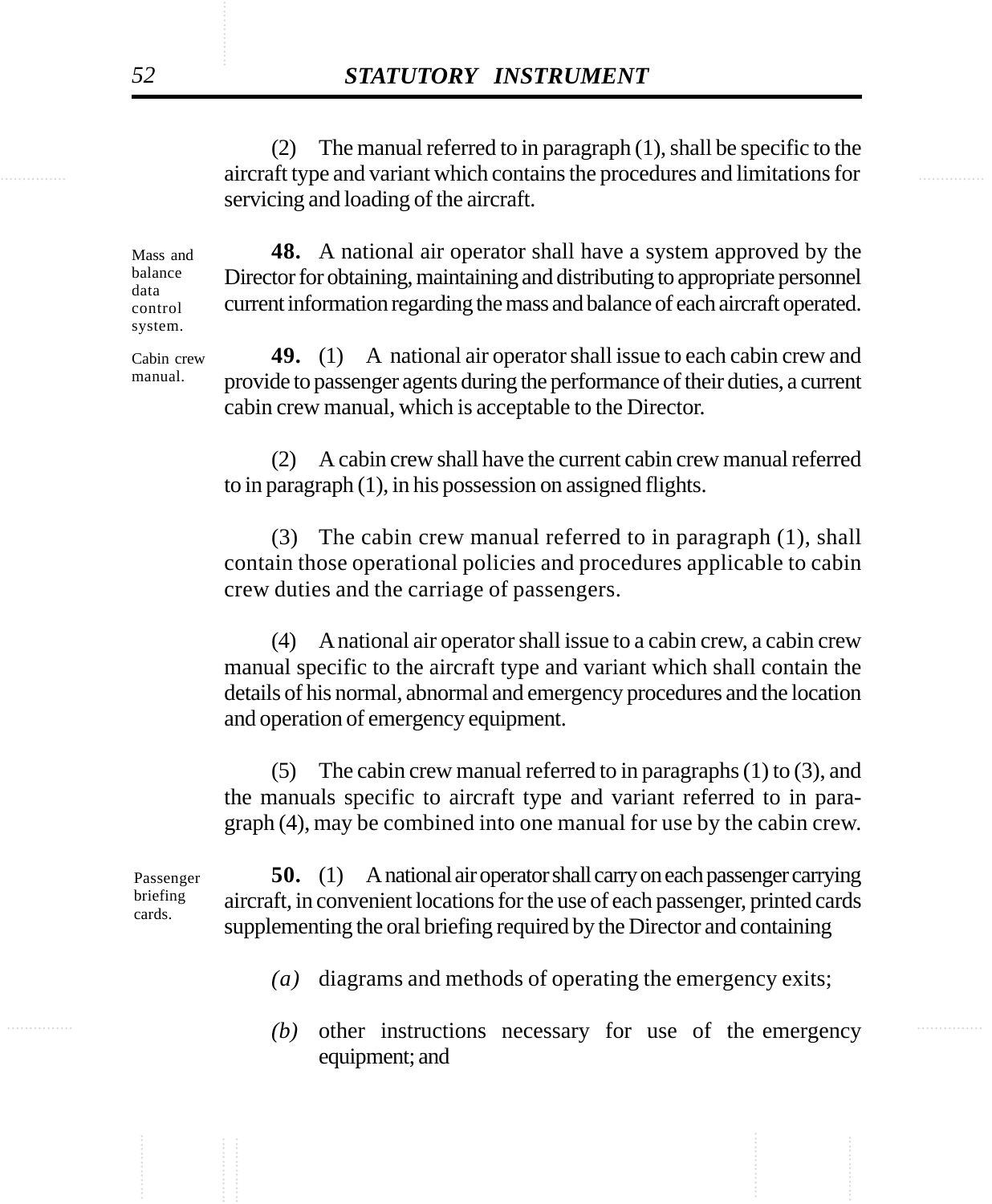**STATUTORY INSTRUMENT** 53<br>(c) information regarding the restrictions and requirements<br>associated with sitting in an exit seat row. *(c)* information regarding the restrictions and requirements associated with sitting in an exit seat row.

> (2) A national air operator shall ensure that each card contains information that is pertinent only to the type and variant of aircraft used for that flight.

51. (1) The sources approved for weather reports and forecasts Weather used for decisions regarding flight preparation, routing and terminal operations  $\frac{\text{reporting}}{\text{sources}}$ are listed in the Air Operator's Certification and Administration Standards.

sources.

(2) The Director may amend the Air Operator's Certification and Administration Standards to remove or add sources for the weather reports and forecasts used for decisions regarding flight preparation, routing and terminal operations.

(3) For passenger carrying operations on a published schedule, the national air operator shall have an approved system for obtaining forecasts on each route to be flown and airport to be used and reports of adverse weather phenomena that may affect safety of flight.

**52.** A national air operator planning to operate an aircraft in De-icing conditions where frost, ice, or snow may reasonably be expected to adhere to the aircraft shall icing.

and anti-

*(a)* use only aircraft adequately equipped for such conditions;

- *(b)* ensure flight crew is adequately trained for such conditions; and
- *(c)* have an approved ground de-icing and anti-icing programme as prescribed by the Director.

**53.** (1) A national air operator shall ensure that all his employees Knowledge are aware, that when performing duties out of the jurisdiction, they shall comply with the laws, regulations and procedures of the State in which operations are conducted. of the law.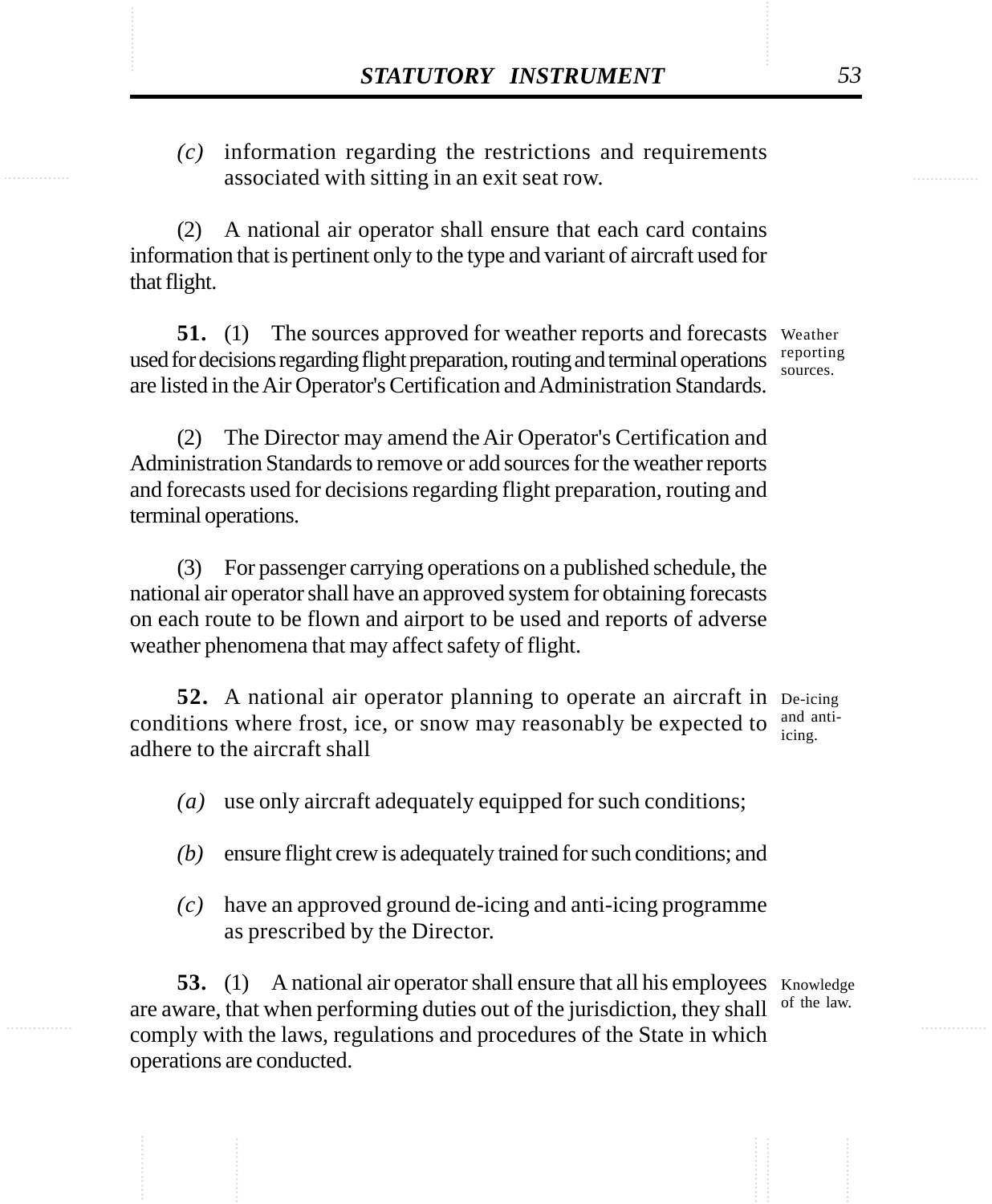with the laws, regulations and procedures, pertinent to the performance of (2) A national air operator shall ensure that all pilots are familiar their duties, prescribed for the areas to be traversed, the airports to be used and the air navigation facilities relating thereto.

> (3) A national air operator shall ensure that other members of the flight crew are familiar with such of these laws, regulations and procedures as are pertinent to the performance of their respective duties in the operation of the aircraft.

**54.** (1) A national air operator shall submit proposed aircraft operating manuals for each type of aircraft operated, containing the normal, abnormal and emergency procedures relating to the operation of the aircraft for approval by the Director.

(2) An aircraft operating manual shall be based upon the aircraft manufacturer's data for the specific aircraft type and variant operated by the national air operator and shall include specific operating parameters, details of the aircraft systems, and of the numerically standardized, abbreviated and expanded check lists to be used and that are applicable to the operations of the Barbados air operator certificate, approved by the Director.

(3) The design of the manual under this Regulation shall take account of human factors principles.

(4) An aircraft operating manual shall be issued to the flight crew members and persons assigned operational control functions to each aircraft operated by the national air operator.

(5) Notwithstanding the foregoing an aircraft operating manual under this Regulation shall contain the items listed in the Air Operator's Certification and Administration Standards.

Aircraft 55. (1) A national air operator shall provide for the use of members of the flight crew and persons assigned operational control functions during the performance of their duties, a performance planning manual acceptable to the Director. Aircraft performance planning manual.

Aircraft operating manual.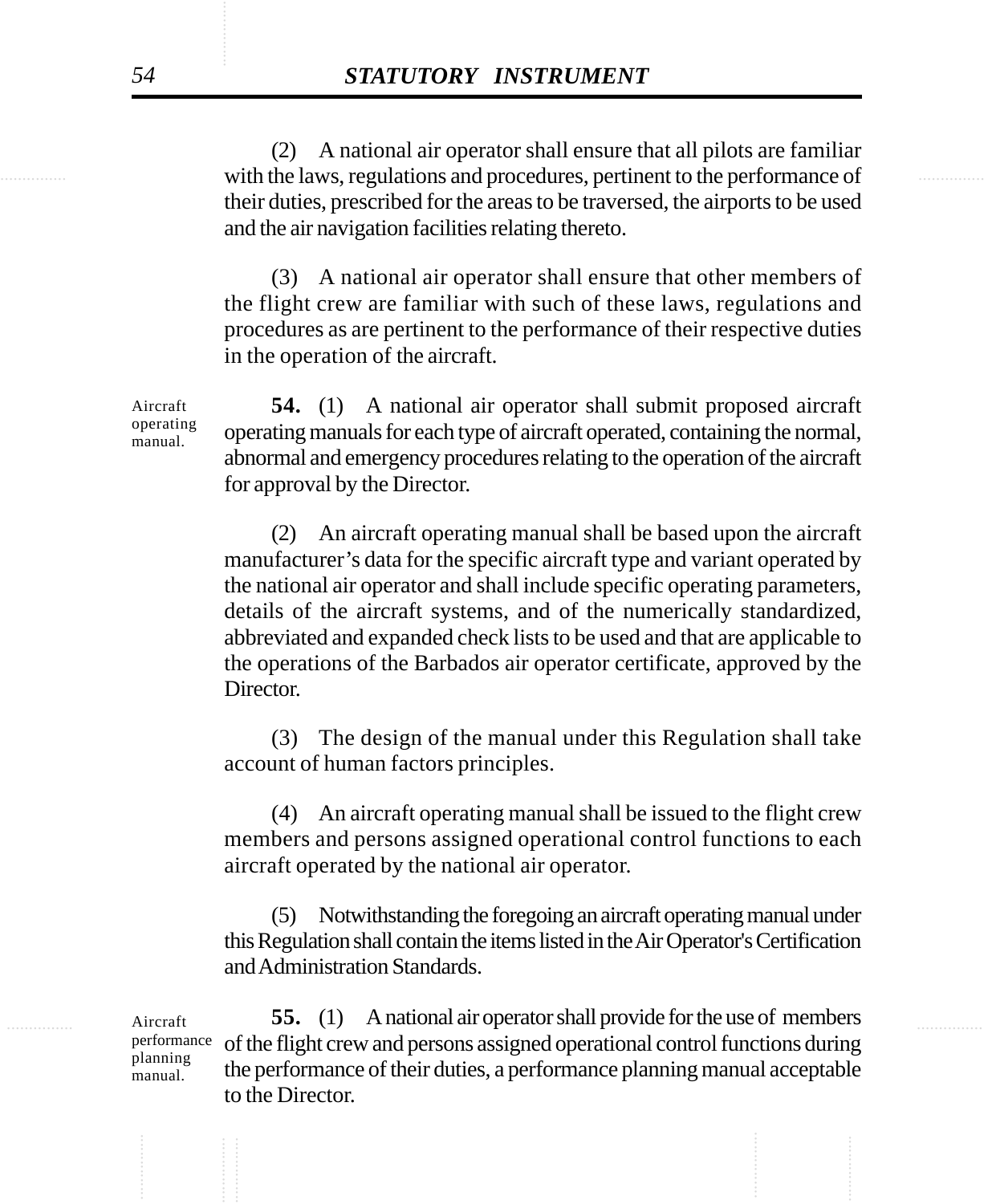**STATUTORY INSTRUMENT** 55<br>(2) The performance planning manual referred to in paragraph (1),<br>shall be specific to the aircraft type and variant that contains adequate (2) The performance planning manual referred to in paragraph (1), shall be specific to the aircraft type and variant that contains adequate performance information to accurately calculate the performance in all normal phases of flight operation.

> **56.** (1) A national air operator shall have a system approved by Aircraft the Director for obtaining, maintaining and distributing to appropriate  $\frac{\text{performance}}{\text{data}}$ personnel current performance data for each aircraft, route and airport that control he uses. data system.

(2) The system referred to in paragraph (1), shall provide current obstacle data to assist in the preparation of take-off and landing performance calculations.

(3) A national air operator shall take account of charting accuracy when charting obstacle data.

**57.** (1) A national air operator shall have a system approved by Aeronautical the Director for obtaining, maintaining and distributing to appropriate data personnel, current aeronautical data for each route and the airport that he control uses.

(2) A national air operator shall provide aeronautical data for each airport used by him in respect of the areas listed in the Air Operator's Certification and Administration Standards.

**58.** (1) A national air operator shall provide for the use of members Route of the flight crew and persons assigned operational control functions during the performance of their duties: guide.

*(a)* a route guide acceptable to the Director; and

*(b)* aeronautical charts approved by the Director.

(2) The route guide and aeronautical charts referred to in paragraph (1), shall be current and appropriate for the proposed types and areas of operations to be conducted by the national air operator.

system.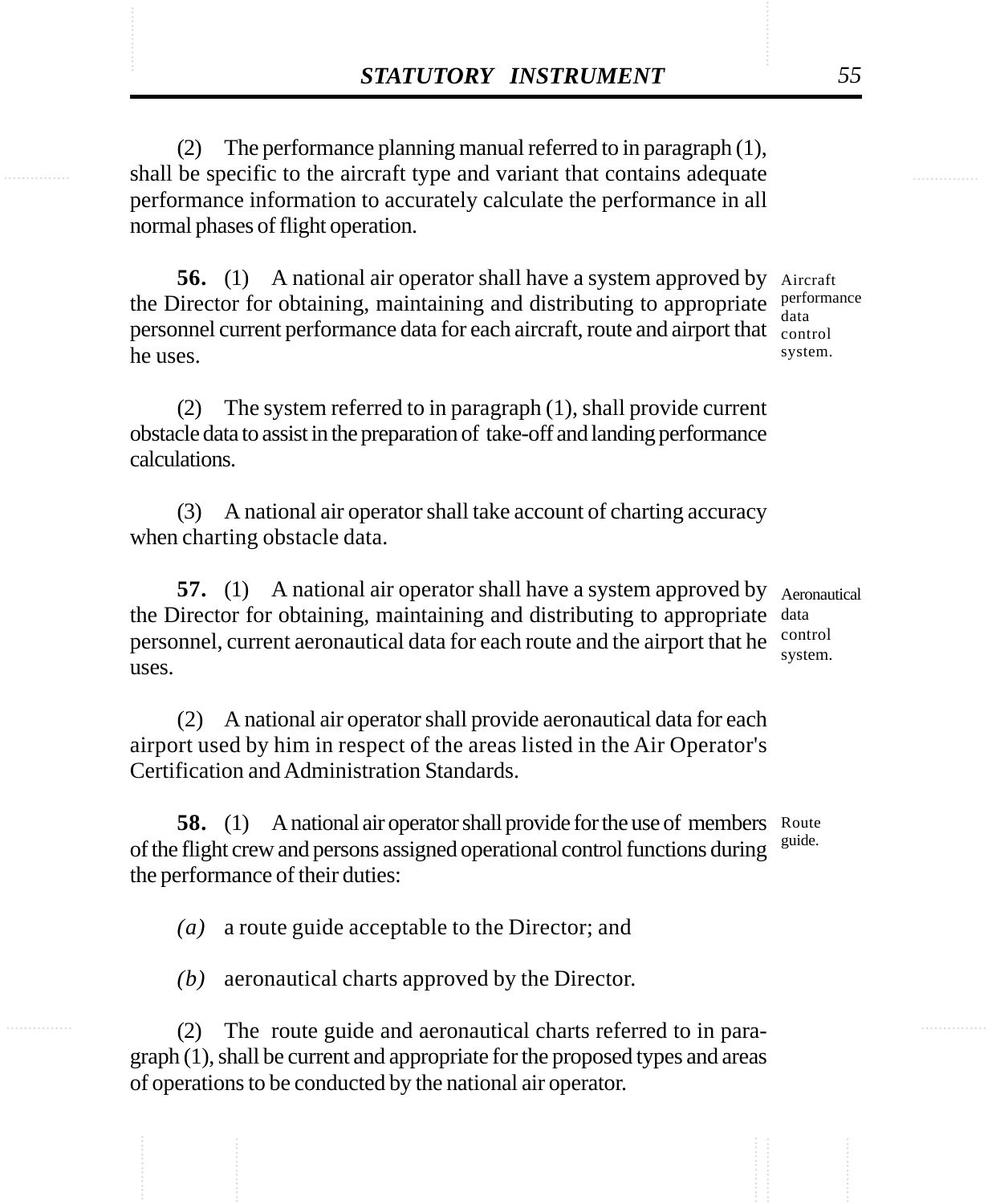example area of such routes and within such areas for which **59.** (1) A national air operator may conduct operations only along Routes and area of operation.

- *(a)* ground facilities and services, including meteorological services, are provided which are adequate for the planned operation;
- *(b)* the performance of the aircraft intended to be used is adequate to comply with minimum flight altitude requirements;
- *(c)* the equipment of the aircraft intended to be used meets the minimum requirements for the planned operation;
- *(d)* appropriate and current maps and charts are available;
- *(e)* where two-engine aircraft are used, adequate airports are available with the time and distance limitations; and
- *(f)* where a single-engine aircraft is used, surfaces are available which permit a safe forced landing to be executed.

(2) No person shall conduct commercial air transport operations on any route or area of operation unless those operations are in accordance with any restrictions imposed by the Director.

**60.** (1) A national air operator shall have, for each proposed route or area that he uses, the navigational systems and facilities capable of navigating the aircraft Navigational accuracy.

- *(a)* within the degree of accuracy required for air traffic control; and
- *(b)* to the airports in the operational flight plan as defined by the Director within the degree of accuracy necessary for the operation involved.

............... ............... (2) Where adequate navigation systems reference does not exist, the Director may authorise day visual flight rules operations that can be conducted safely by pilotage because of the characteristics of the terrain.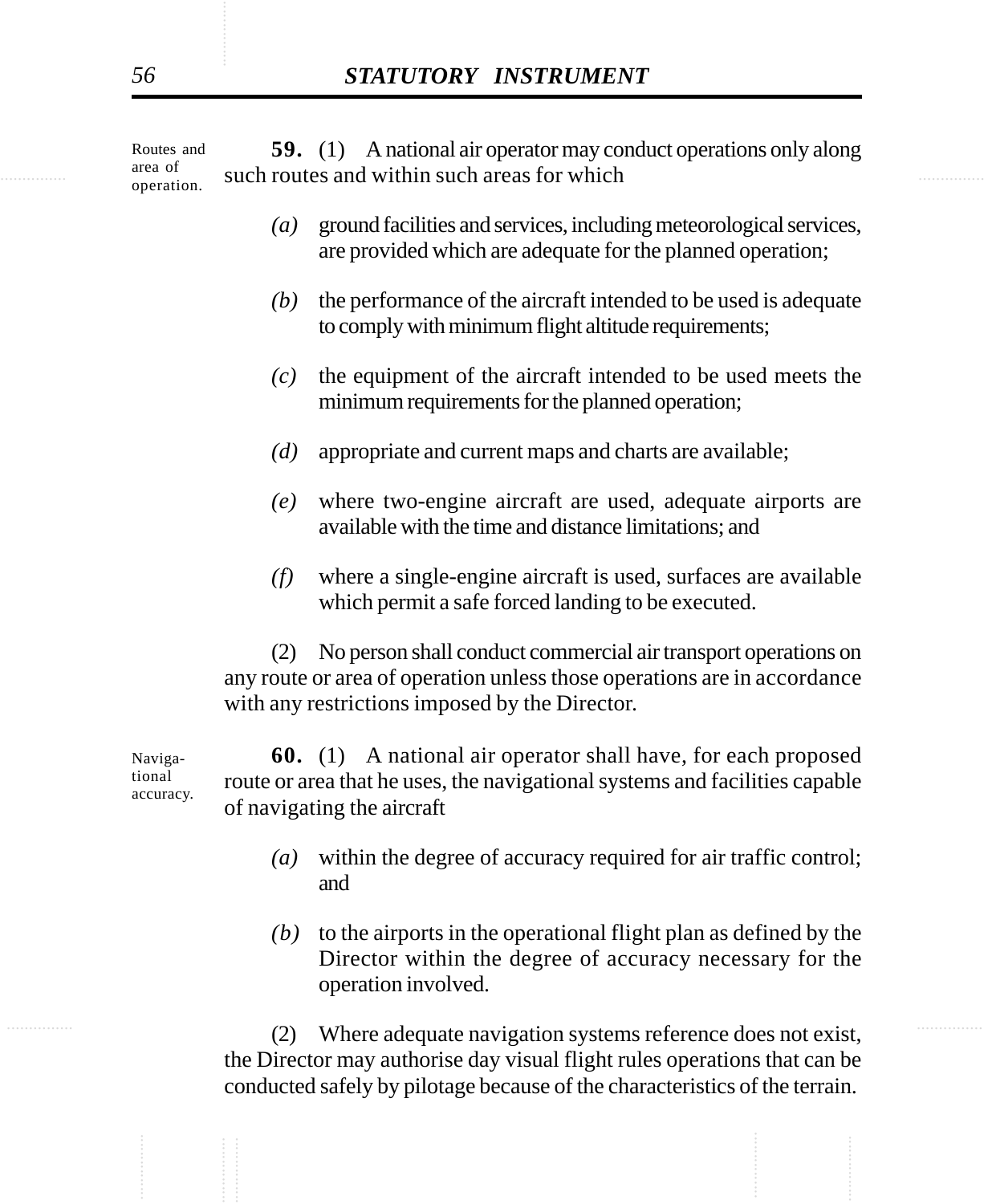**STATUTORY INSTRUMENT** 57<br>
(3) The Director shall list in the national air operator operations<br>
specifications for the non-visual ground aids required for the approval of (3) The Director shall list in the national air operator operations specifications for the non-visual ground aids required for the approval of routes outside of controlled airspace.

> (4) The list referred to in paragraph (3) shall not be required to contain the navigational aids required for routes to alternate airports within the controlled airspace.

> (5) Non-visual ground aids shall not be required for night visual flight rules operations on routes that the national air operator can show have reliably lighted landmarks adequate for safe operation.

> (6) Operations on route segments where the celestial or other specialised means of navigation are used, shall be approved by the Director.

**61.** (1) The flights of a national air operator shall be capable of Communitwo-way radio communications with all air traffic control facilities along cations. the routes and alternate routes to be used.

(2) A national air operator shall in respect of passenger carrying operations on a published schedule, be capable of timely, direct and reliable radio communications with all flights over the entire route structure of the national air operator, under normal operating conditions.

**62.** In this Part

Definition of certain clauses.

"timely communication" means the ability to establish communications domestically within 30 minutes of first trying and internationally within one hour when the flight is in cruise; and

"direct communication" means the ability of the flight operations officer, the flight dispatcher and the pilot in command to communicate using the facilities of the national air operator, an electronic data link facility, or a facility operated by a third party according to an agreement.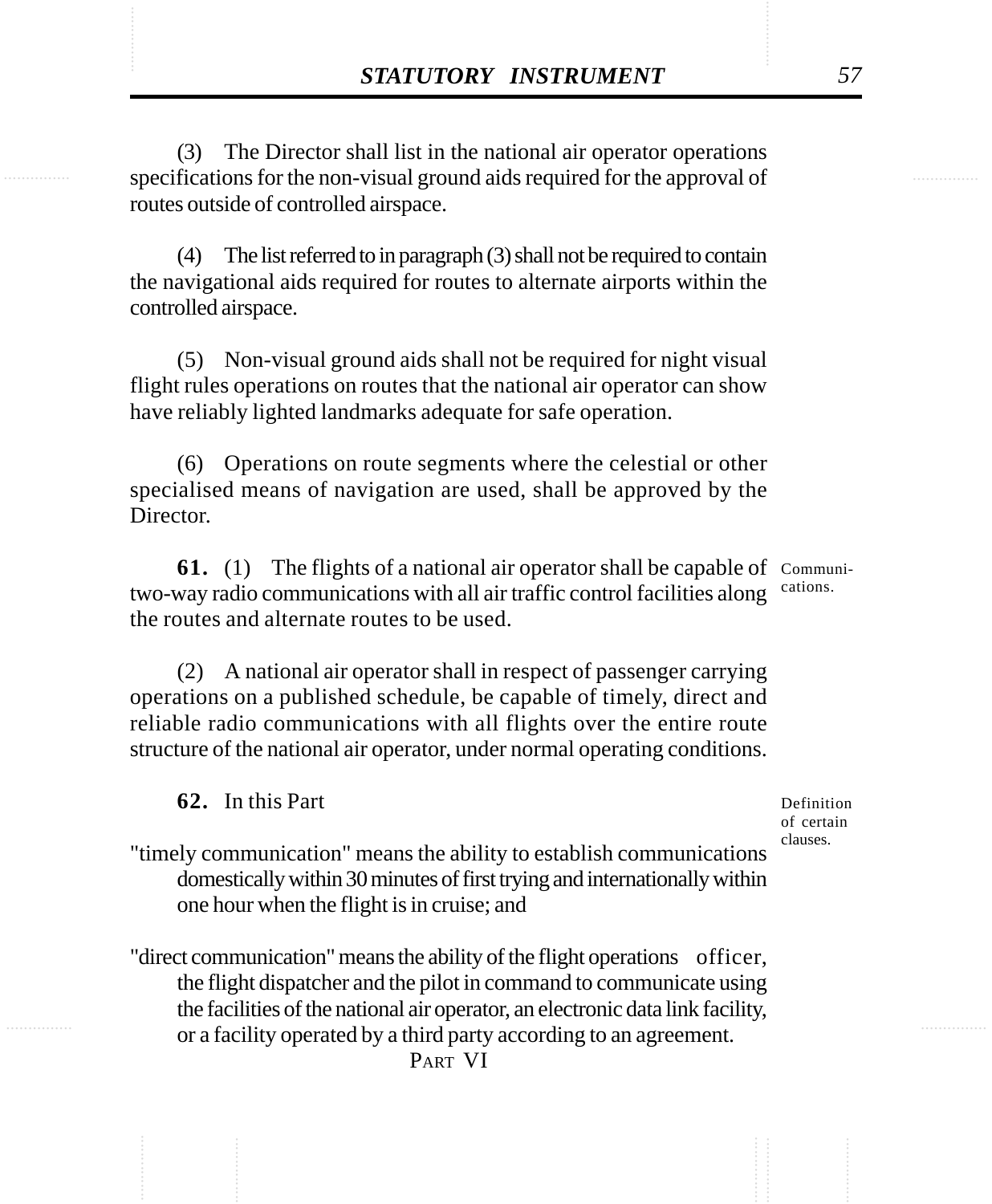*Air Operator Security Management*

**63.** This Part provides the certification requirements that apply to air operator protection of aircraft, facilities and personnel from unlawful interference.

Applicability of this Part.

**64.** An air operator shall ensure that all appropriate personnel are familiar, and comply with

Security requirements.

- *(a)* such security requirements as required by the Director; and
- *(b)* such relevant national security requirements as established from time to time by the Minister with responsibility for National Security.

**65.** (1) An air operator shall establish and maintain an approved security training programme, which enables crew members to act appropriately to minimize the consequences of acts of unlawful interference. Security training programme.

> (2) As a minimum, an approved security training programme shall include the subject matters set out in the Air Operator Certification and Administration Standards.

> (3) In addition to the training referred to in paragraph (1), an air operator shall also establish and maintain a training programme to familiarize appropriate employees with the preventive measures and techniques in relation to passengers, baggage, cargo, mail, equipment, stores and supplies intended for carriage on an aircraft in order to prevent acts of sabotage, or other forms of unlawful interference.

unlawful relevant Contracting State and to the Director. **66.** Where an act of unlawful interference occurs on board an aircraft the pilot in command or, in his absence, the national air operator shall submit, without delay, a report of such an act to the Civil Aviation Authority of the

Acts of unlawful interference.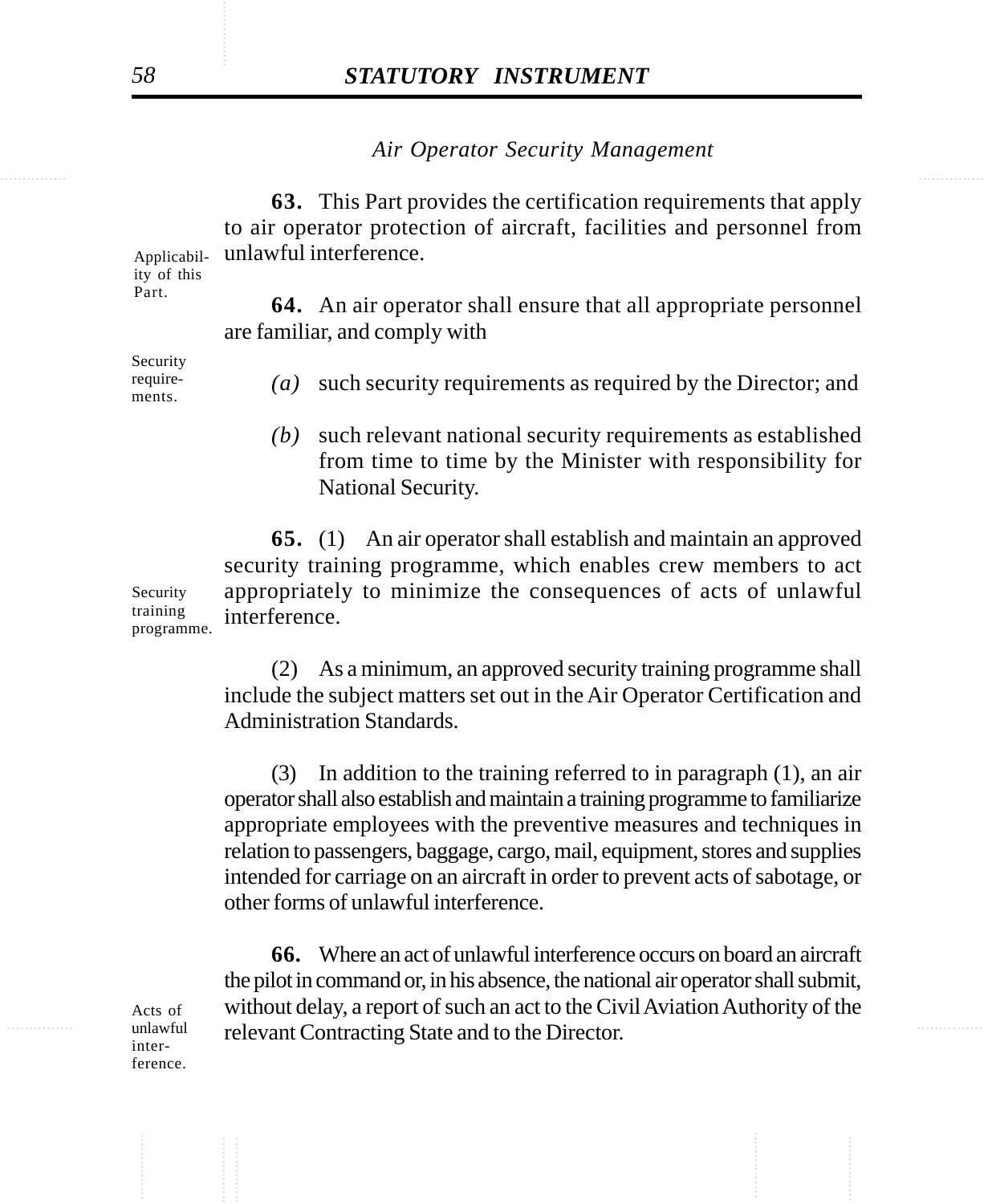**STATUTORY INSTRUMENT** 59<br>
67. (1) An air operator shall ensure that there is on board an search<br>
aircraft check list of the procedures to be followed with respect to **67.** (1) An air operator shall ensure that there is on board an search aircraft check list of the procedures to be followed with respect to procedure check list.

- *(a)* searching for a bomb in the case of a suspected sabotage; and
- *(b)* inspecting an aircraft for concealed weapons, explosives or other dangerous devices when a well founded suspicion exists that the aircraft or its occupants may be the object of an act of unlawful interference.

(2) The check-list referred to in paragraph (1) shall be supported by guidance on the course of action to be taken should a bomb or suspicious object be found and information on the least-risk bomb location specific to the aircraft.

(3) Where a least-risk bomb location is identified on an aircraft, the operator shall provide instructions at that location for disposal of bombs and explosive devices and for attenuating and directing an explosion.

**68.** (1) An air operator shall establish procedures to ensure that Preventative during flight unauthorised persons are prevented from entering the flight crew compartment.

measures against unauthorised persons, cargo and prohibited items.

(2) An air operator shall ensure that there exists on all his aircraft a means by which cabin crew may discreetly notify the flight crew in the event of suspicious activity or security breaches in the cabin.

(3) The flight crew compartment door on an aircraft, operated for the purpose of carrying passengers, shall be capable of being locked only from within the compartment in order to prevent unauthorised access.

(4) All passenger carrying aeroplanes of a maximum certified takeoff mass in excess of 4 500 kilogrammes or with a passenger seating capacity greater than 60, shall be equipped with an approved flight crew compartment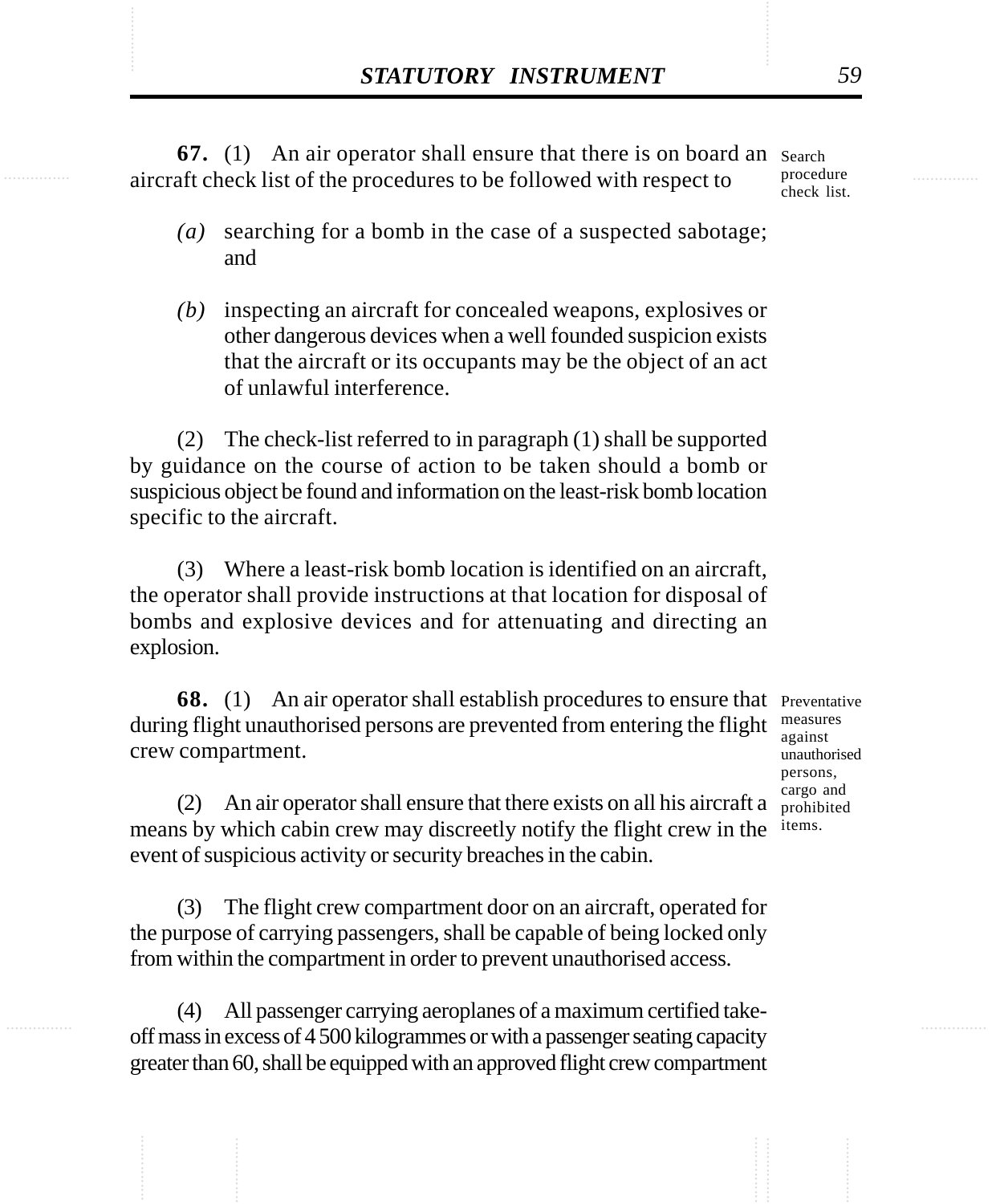shrapnel and to resist forcible intrusions by unauthorised persons. door that is designed to resist penetration by small arms fire and grenade

> (5) The flight crew compartment door referred to in paragraph (4), shall be capable of being locked and unlocked from either pilot station.

> (6) In aeroplanes equipped with a flight crew compartment door referred to in paragraph (5), the door

- *(a)* shall be closed and locked from the time all external doors are closed following embarkation until the door is opened for disembarkation, except when necessary to permit access and egress by authorised persons; and
- *(b)* means shall be provided for monitoring from either pilot's station the entire door area outside the flight crew compartment in order to identify persons requesting entry and to detect suspicious behaviour or potential threat.

(7) An air operator shall establish operational procedures to ensure the flight crew compartment access is co-ordinated in advance of the cabin inter-phone system.

(8) Where a request has been made by the cabin crew to enter the flight crew compartment, the flight crew shall visibly positively verify who is at the flight crew compartment door and the exact circumstances existing prior to unlocking the door.

(9) Where a person wishes to exit the flight crew compartment, that person shall, prior to unlocking the door

- *(a)* verify with the cabin crew that the adjacent lavatory is not occupied by a passenger;
- ............... ............... *(b)* visually determine the exact circumstances existing outside the door particularly on high risk flights or where unknown passengers are within easy access of the flight crew compartment door;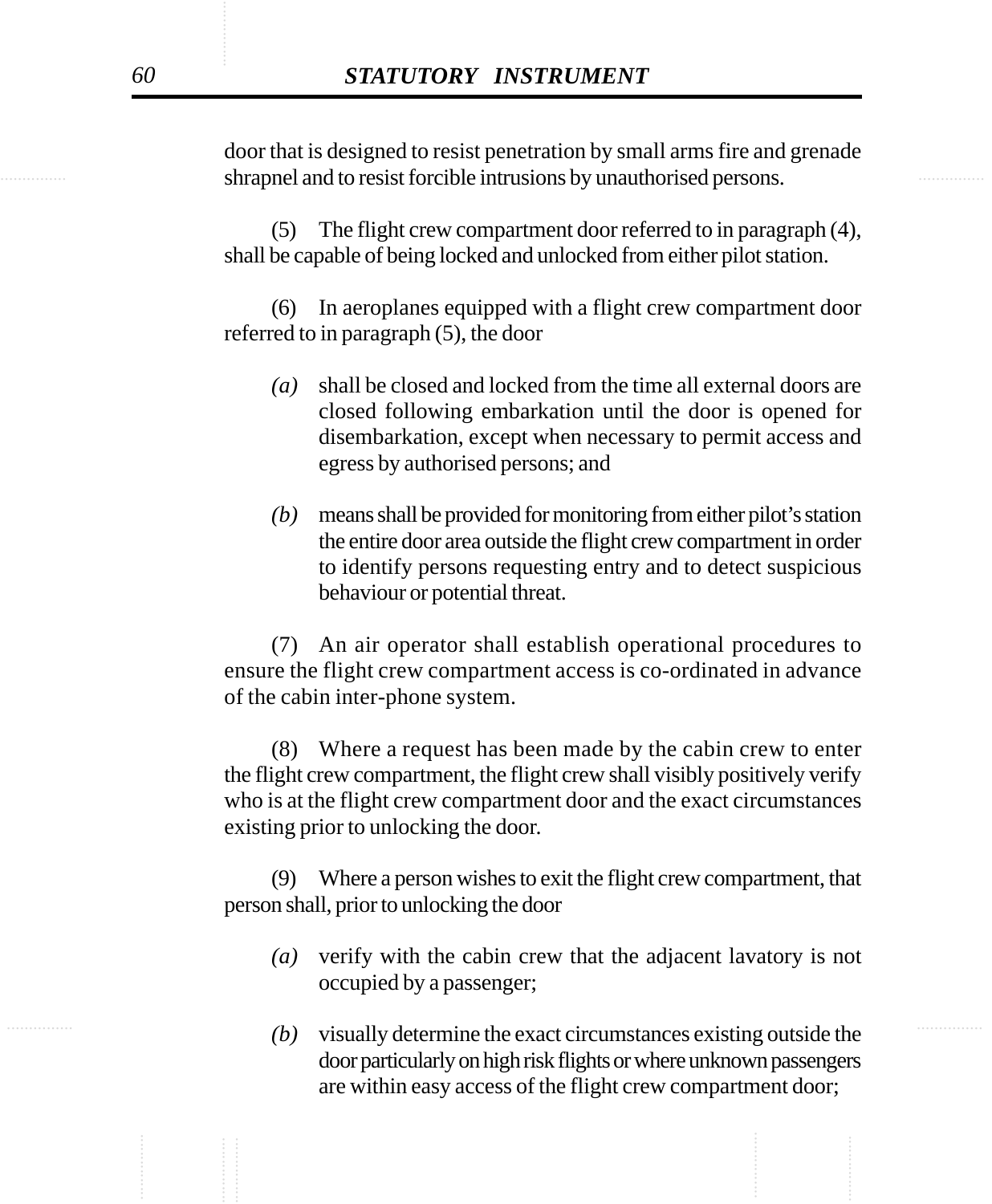STATUTORY INSTRUMENT 61<br>
(c) confirm that cabin crew are positioned to block passenger access<br>
to the door area when it is unlocked. *(c)* confirm that cabin crew are positioned to block passenger access to the door area when it is unlocked.

> (10) An air operator shall take measures to ensure that persons do not conceal themselves, cargo or prohibited items on board an aircraft.

> (11) A national operator shall ensure that aircraft security checks are carried out on originating aircraft assigned to international flights.

**69.** (1) No national air operator shall transport weapons of war Weapons or munitions of war by air unless

of war or munitions of war.

- *(a)* an approval to do so has been granted by all States concerned; and
- *(b)* limitations are applied in accordance with the technical instructions for safe transport of dangerous goods by air.

(2) A national air operator shall ensure that during air transportation, weapons of war and munitions of war approved for transportation referred to in paragraph (1), are stowed in the aircraft in a place which is inaccessible to passengers during flight.

(3) A national air operator shall ensure that firearms approved for carriage are unloaded, unless before the commencement of the flight, approval has been granted by all States concerned that such firearms may be carried in circumstances that differ in part or in total from those indicated in these Regulations.

(4) Paragraph (3), shall not apply to a national air operator directed to transport an air marshal on board a flight, under the *Civil Aviation* S.I. 2007 *(Aviation Security) Regulations, 2007*. No. 176.

(5) A national air operator shall ensure that the pilot in command of an aircraft is notified before a flight begins of the details and location on board the aircraft of any weapons of war and munitions of war intended to be carried.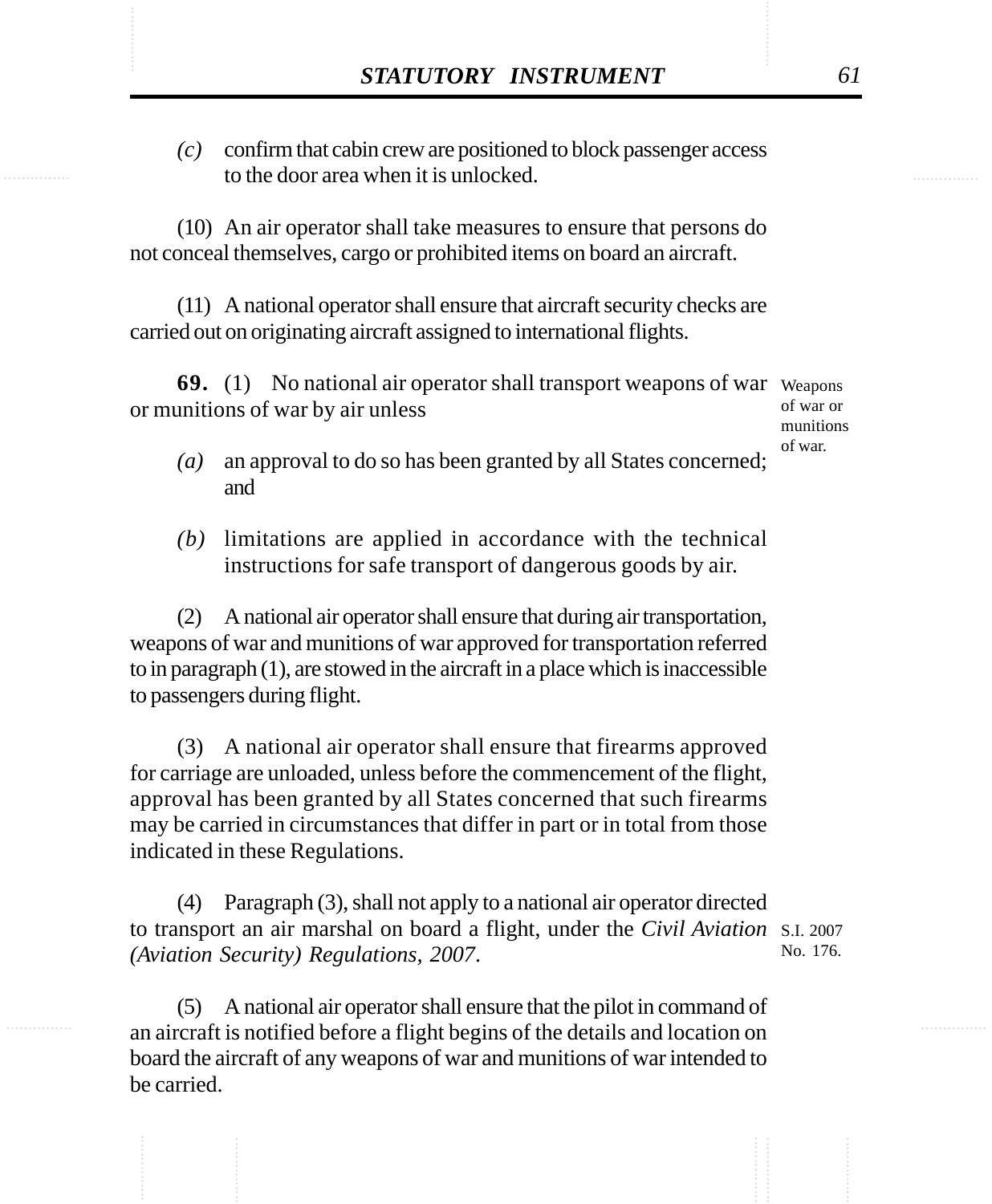weapons. to ensure that every sporting weapon and ammunition intended to be carried **70.** (1) A national air operator shall take all appropriate measures by air are reported to him. Sporting weapons.

> (2) A national air operator accepting the carriage of sporting weapons shall ensure that such sporting weapons are

- *(a)* stowed in the aeroplane in a place which is inaccessible to passengers during flight unless the Director has determined that compliance is impracticable, and has accepted that other procedures may apply; and
- *(b)* unloaded, in the case of firearms or other weapons that can contain ammunitions.

(3) Ammunition for sporting weapons may be carried in checked baggage of passengers, subject to certain limitations in accordance with the Technical Instructions.

| Definitions<br>of certain<br>clauses. | <b>71.</b> For the purpose of this Part                             |
|---------------------------------------|---------------------------------------------------------------------|
|                                       | (a) a firearm is any gun, rifle or pistol which fires a projectile; |

- *(b)* the following firearms are generally regarded as being sporting weapons:
	- (i) those designed for shooting game, birds and other animals;
	- (ii) those used for target shooting, clay-pigeon shooting and competition shooting, providing the weapons are not those on standard issue to military forces; and
	- (iii) airguns, dart guns, starting pistols; and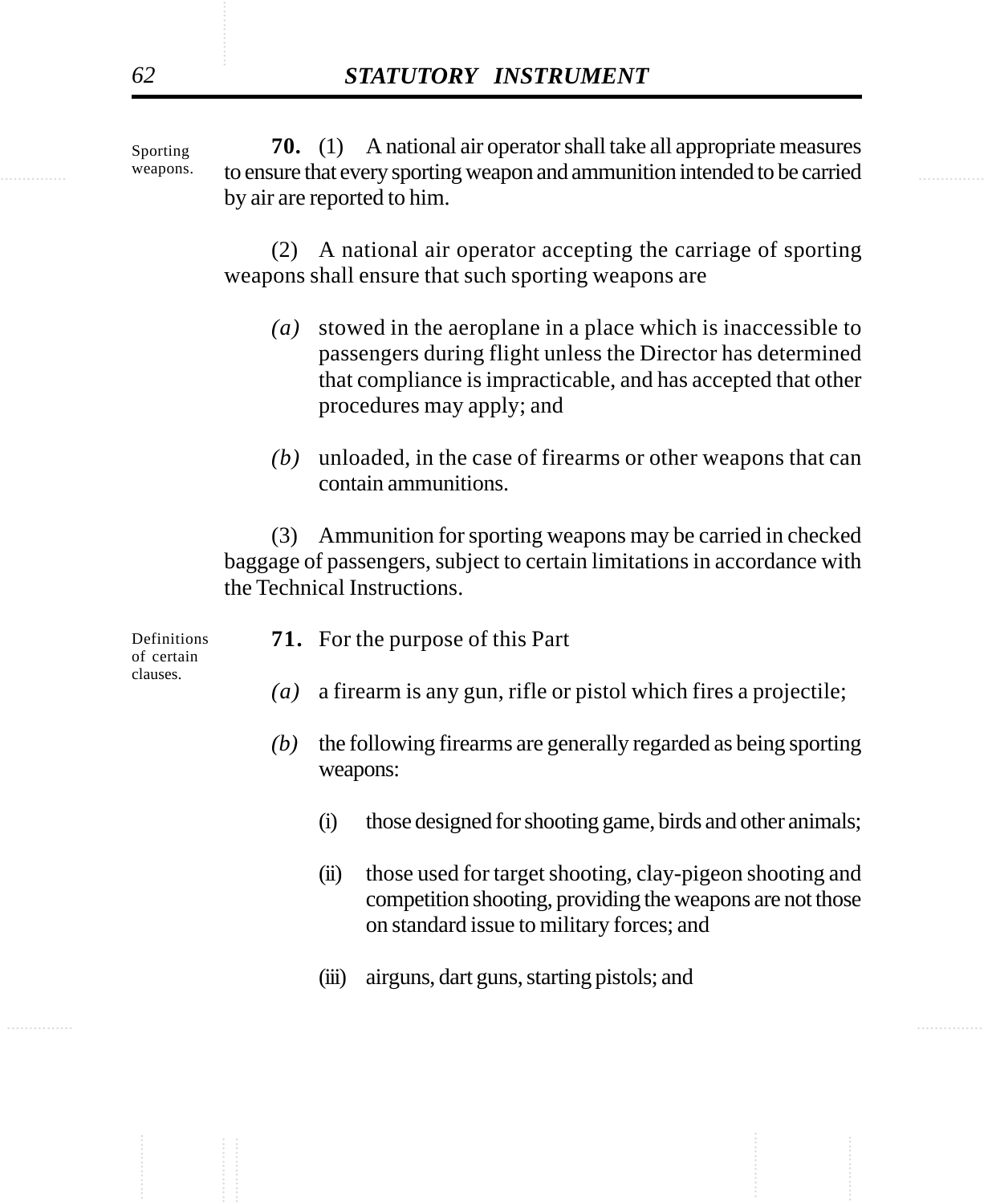*STATUTORY INSTRUMENT* 63<br>
(c) a weapon of war or munition of war means any device containing<br>
an explosive or any noxious gas. liquid or other thing designed or *(c)* a weapon of war or munition of war means any device containing an explosive or any noxious gas, liquid or other thing designed or made for use in warfare against persons, including parts whether components or accessories for such weapon, ammunition or articles.

## PART VII

## *Maintenance Requirements*

**72.** This Part provides certification and maintenance requirements Applicabilthat apply to an air operator utilizing an approved maintenance organisation  $\frac{1}{p}$  is or an equivalent system of maintenance. Part.

**73.** (1) A national air operator shall ensure the airworthiness of an Maintenance aircraft and the serviceability of both operational and emergency equipment  $\frac{\text{responsibil}}{\text{inc}}$ by ity.

- *(a)* assuring the accomplishment of pre-flight inspections;
- *(b)* assuring the correction of any defect and damage affecting safe operation of an aircraft to an approved standard, taking into account the minimum equipment list and where available, configuration deviation list for the aircraft type;
- *(c)* determining what maintenance if any is required, when it is to be performed, by whom and to what standard;
- *(d)* assuring the accomplishment of all maintenance in accordance with the approved aircraft maintenance programme of the national air operator;
- *(e)* the analysis of the effectiveness of the approved aircraft maintenance programme of national air operator;
- *(f)* assuring the accomplishment of any operational directive, airworthiness directive and any other continued airworthiness requirement made mandatory by the Director; and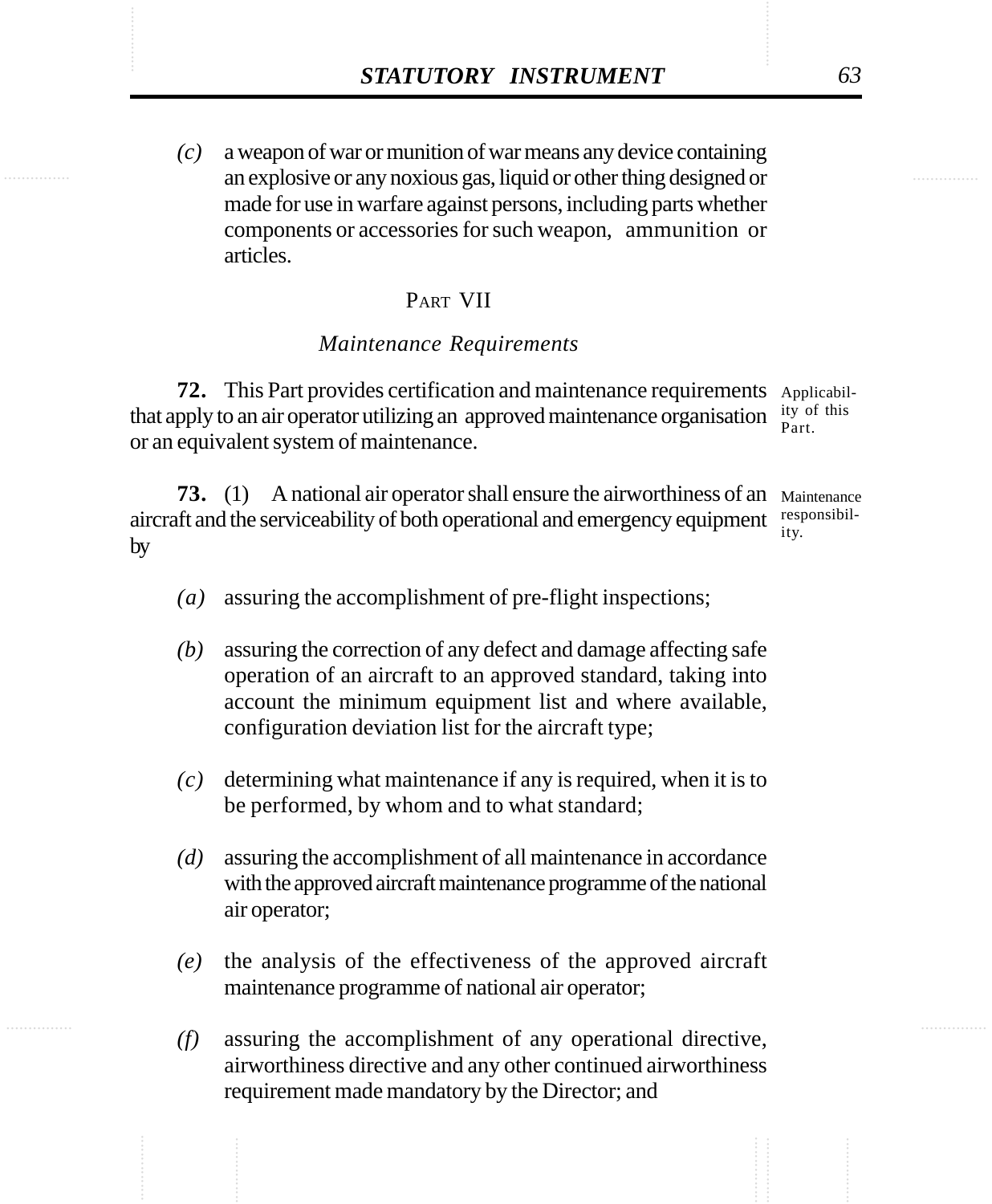examples an approved standard and for non-mandatory modifications, *(g)* assuring the accomplishment of modifications in accordance with the establishment of an embodiment policy.

> (2) A national air operator shall ensure that the certificate of airworthiness issued by the Director for each aircraft operated remains valid in respect of

- *(a)* the requirements referred to in paragraph (1);
- *(b)* the expiration date of the certificate of airworthiness; and
- *(c)* any other maintenance condition specified in the certificate of airworthiness.

(3) A national air operator shall ensure that the requirements specified in paragraph (1), are performed in accordance with procedures approved by or acceptable to the Director.

(4) A failure to perform any of the requirements under paragraph (1), in accordance with paragraph (3), shall render the aircraft ineligible for operation until the aircraft is restored to an airworthy condition.

(5) A national air operator shall ensure that the maintenance, preventive maintenance, and modification of its aircraft and aeronautical products are performed in accordance with its maintenance control manual of the national air operator and current instructions for continued airworthiness, and the applicable aviation regulations.

............... ............... (6) Notwithstanding any arrangements made by the national air operator with another person or entity for the performance of any maintenance, preventive maintenance, or modifications, the responsibility for all work performed under such arrangement shall remain that of the national air operator.

> (7) A national air operator of an aeroplane over 5 700 kilogrammes, and a helicopter above 3 180 kilogrammes maximum certified take-off mass,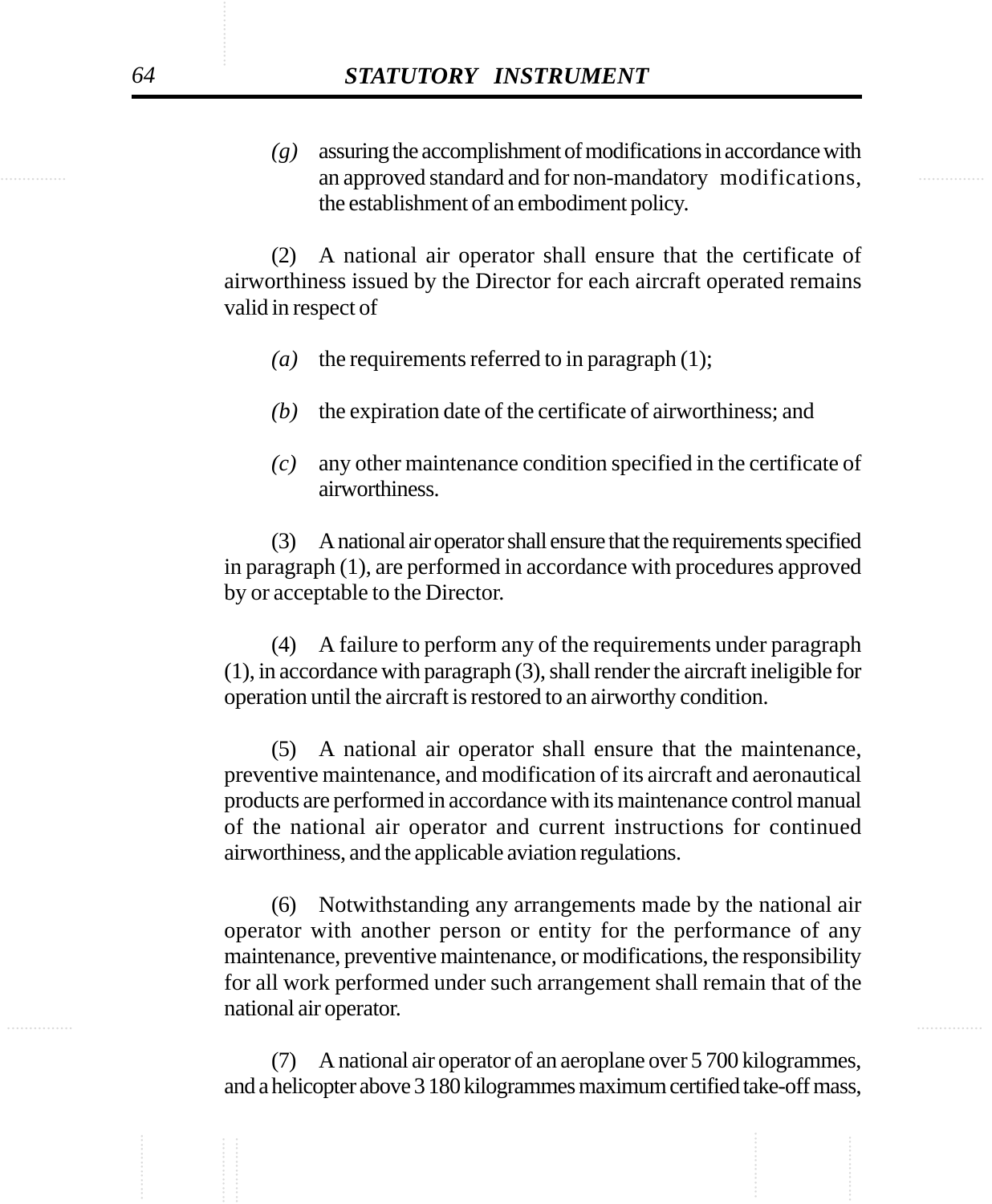**STATUTORY INSTRUMENT** 65<br>
shall monitor and assess maintenance and operational activities with respect<br>
to continuing airworthiness and provide the information as prescribed by the shall monitor and assess maintenance and operational activities with respect to continuing airworthiness and provide the information as prescribed by the Director.

> (8) The national air operator of an aeroplane over 5 700 kilogrammes, and a helicopter above 3 180 kilogrammes maximum certified take-off mass shall obtain and assess continuing airworthiness information and recommendations available from the organisation responsible for the type design and shall implement resulting actions considered necessary in accordance with a procedure acceptable to the Director.

**74.** (1) A national air operator may conduct

Equivalent system of maintenance.

- *(a)* maintenance activities of aircraft and aircraft components through an arrangement with an approved maintenance organisation; or
- *(b)* its own maintenance, preventive maintenance, or modifications, on aircraft and aircraft components, so long as the maintenance system of the national air operator is approved by the Director and is equivalent to that of an approved maintenance organisation.

(2) Notwithstanding paragraph (1)*(b)*, an approval for release to service of an aircraft and an aeronautical product may be made by an appropriately licensed aircraft maintenance engineer or aviation repair specialist.

**75.** (1) No national air operator shall operate an aircraft, except Approval for pre-flight inspections, unless it is maintained and released to service by an approved maintenance organisation or equivalent system of maintenance  $\int_{0}^{\infty}$  of aircraft that is approved by the Director.

(2) The Director may approve a maintenance organisation or an equivalent system of maintenance in respect of aircraft registered in Barbados.

(3) The State of Registry of an aircraft shall, in respect of such an aircraft which is not registered in Barbados approve an aircraft maintenance

and acceptance maintenance organisation systems.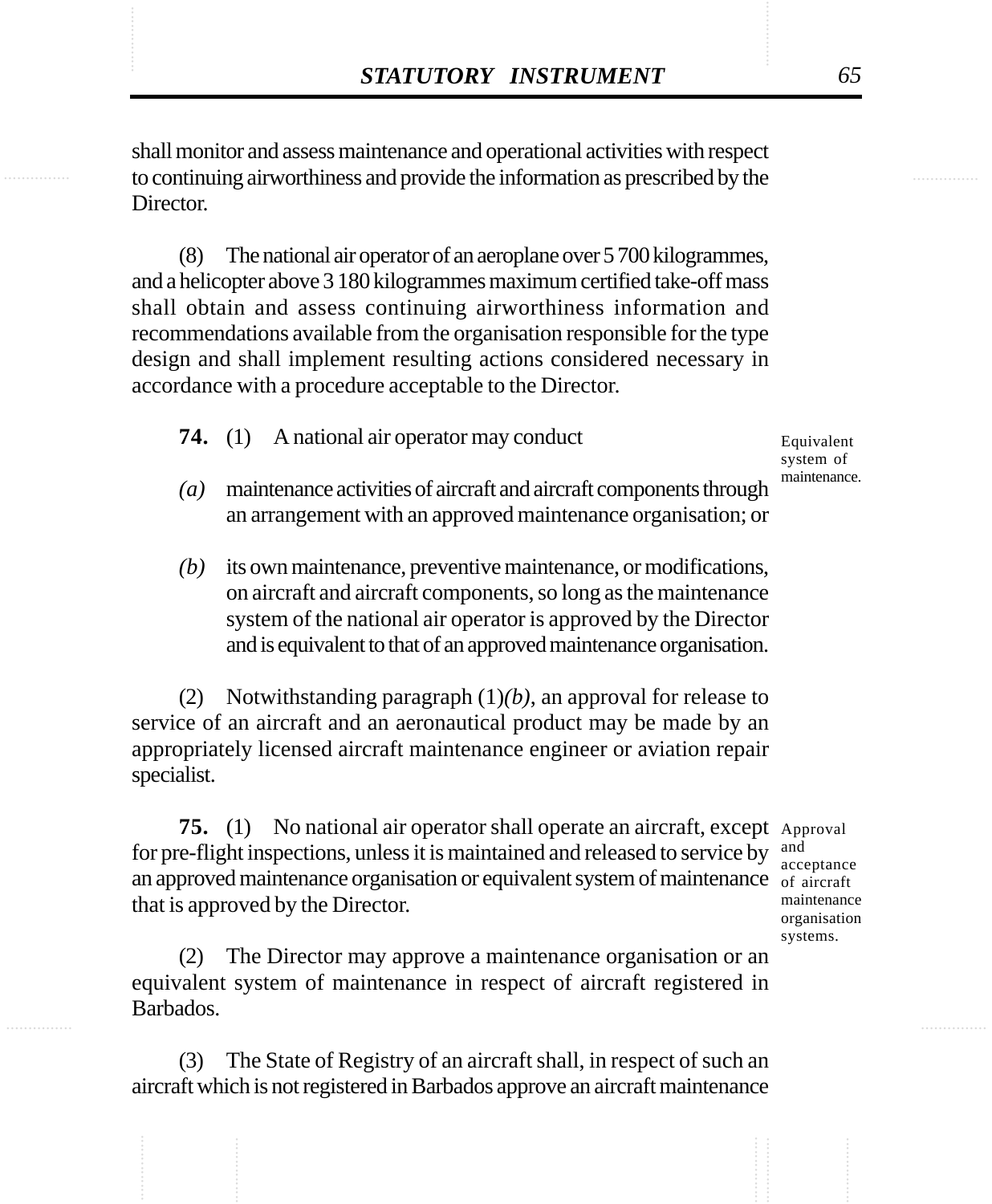examines accept such approval. organisation or an equivalent system of maintenance, and the Director may

> (4) When the Director or the State of Registry accepts an equivalent system of maintenance, the persons designated to sign the certificate of release to service shall meet the requirements set out by the Director, as appropriate to his licence.

> (5) For the purpose of regulation 75 the words "an equivalent system of maintenance" means a system of compliance which a national air operator conducts in accordance with regulation 74(1)*(b)* and (2).

Maintenance control manual.

**76.** (1) A national air operator shall submit to the Director and to the State of Registry if different for review and acceptance, a maintenance control manual and all its subsequent amendments, which is to be used for the guidance of the maintenance and operational personnel of the national air operator.

(2) The manual referred to in paragraph (1), shall contain details of the structure of the organisation including

- *(a)* the Accountable Manager and designated person responsible for the maintenance system as required by regulation 14;
- *(b)* the procedures to be followed to satisfy the maintenance requirements referred to in regulation 73 except where the air operator is an approved maintenance organisation, the quality functions of regulation 78 may be included in the approved maintenance organisation procedures manual;
- ............... ............... *(c)* the procedures for the reporting of failures, malfunctions, and defects approved by the Director, to the Director, the aircraft manufacturer and the State of Design within 72 hours of discovery.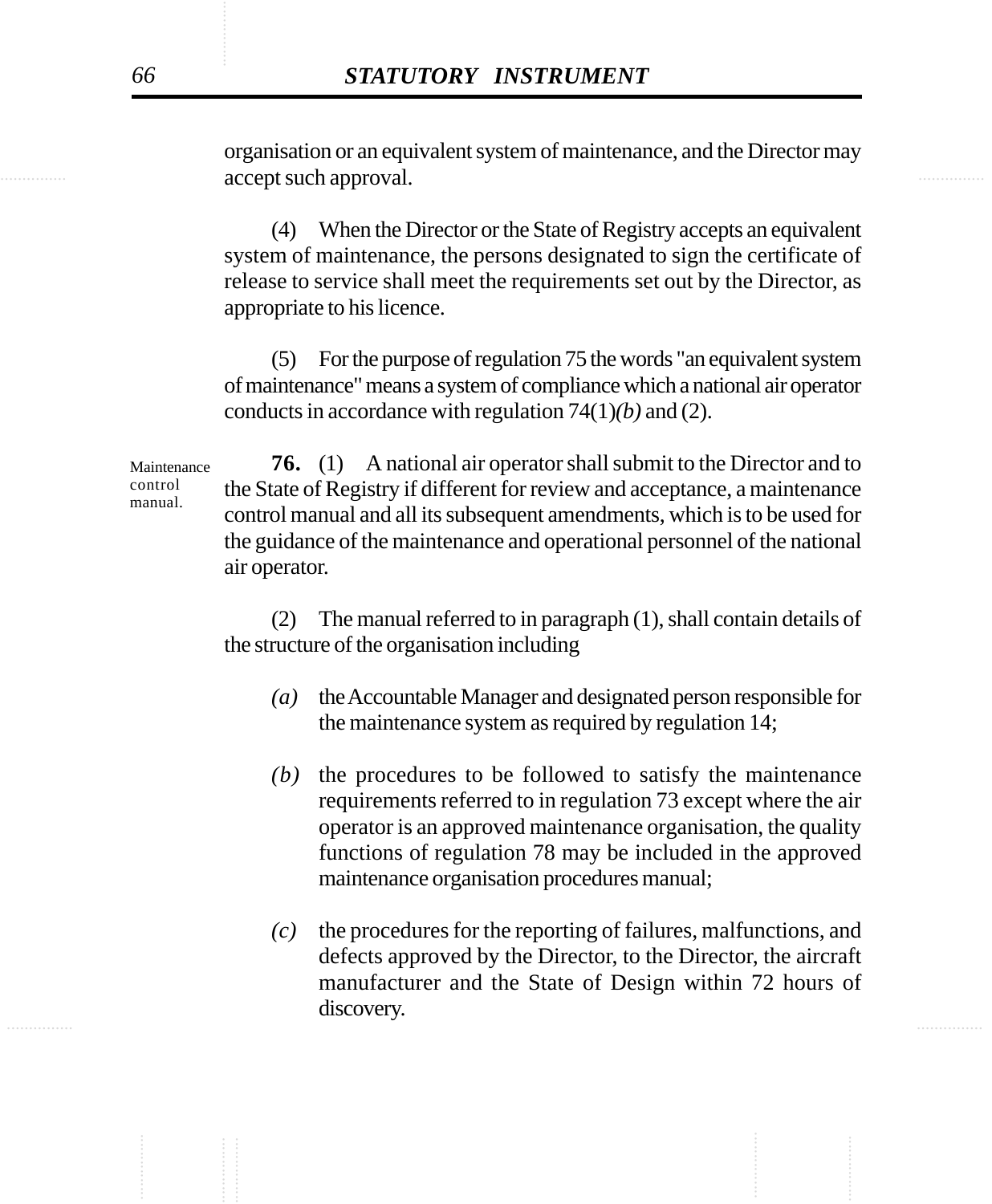**STATUTORY INSTRUMENT** 67<br>
(3) When making a report to the Director referred to in<br>
paragraph (2) (c) a national air operator may do so by telephone telex (3) When making a report to the Director referred to in paragraph (2) *(c)*, a national air operator may do so by telephone, telex, facsimile or other appropriate means of communication, with a written followon report as soon as possible but no later than within 72 hours of discovery.

> (4) A report under this Regulation is required in the following circumstances:

- *(a)* primary structural failure;
- *(b)* control system failure;
- *(c)* fire in the aircraft;
- *(d)* engine structure failure; and
- *(e)* any other condition considered an imminent hazard to safety.

(5) In addition to the matters set out in paragraph (2), the maintenance control manual under this Regulation shall include items set out in the air operator certification and administration standards as well as the following information which may be issued in separate parts:

- *(a*) a description of the administrative arrangements between the national air operator and the approved maintenance organisation, or a description of the maintenance procedures and the procedures for completing and signing a certificate of release to service when maintenance is based on a system other than that of an approved maintenance organisation;
- *(b)* a description of the procedures to ensure that each aircraft he operates is in an airworthy condition;
- *(c)* a description of the procedures to ensure that the operational emergency equipment for each flight is serviceable;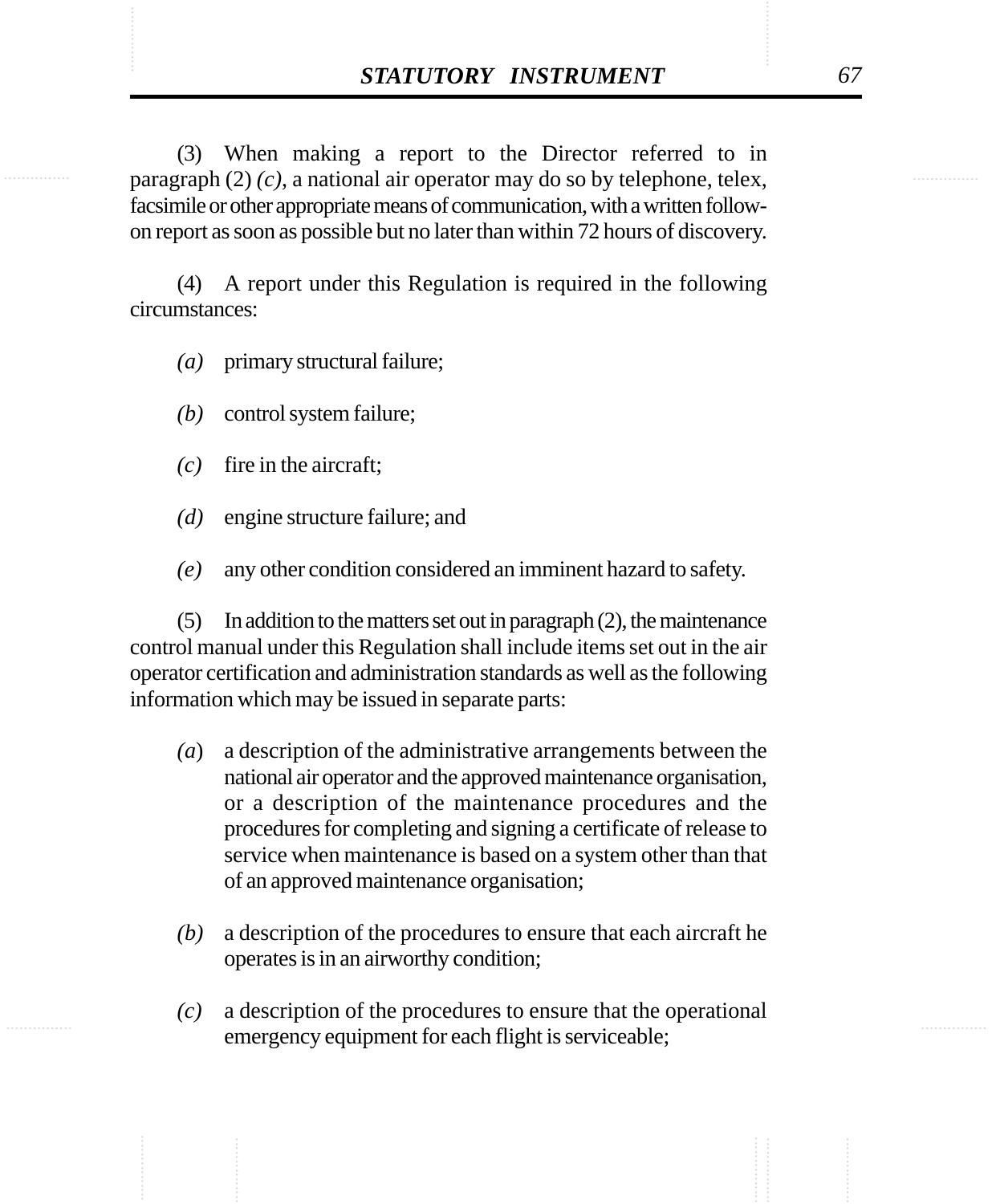- that all maintenance is carried out in accordance with the *(d)* the names and duties of the person or persons required to ensure maintenance control manual;
	- *(e)* a reference to the maintenance programme required in regulation 85;
	- *(f)* a description of the methods for completion and retention of the maintenance records of the national air operator required by regulation 80;
	- *(g)* a description of the procedures for monitoring, assessing and reporting maintenance and operational experience for all aeroplanes over 5 700 kilogrammes maximum certified take-off mass and helicopter over 3 180 kilogrammes certified take-off mass;
	- *(h)* a description of the procedures for obtaining and assessing continued airworthiness information from the organisation responsible for the type design and implementing any resulting actions for all aeroplanes over 5 700 kilogrammes maximum certified take-off mass and helicopter over 3 180 kilogrammes certified take-off mass;
	- *(i)* a description of the procedures for implementing mandatory continuing airworthiness information as required in regulation 73(1)*(f)*;
	- *(j)* a description of how a system of analysis shall be established and maintained for the continued monitoring of the performance and efficiency of the maintenance programme in order to correct any deficiency in that programme;
- ............... ............... *(k)* a description of aircraft types and models to which the manual applies;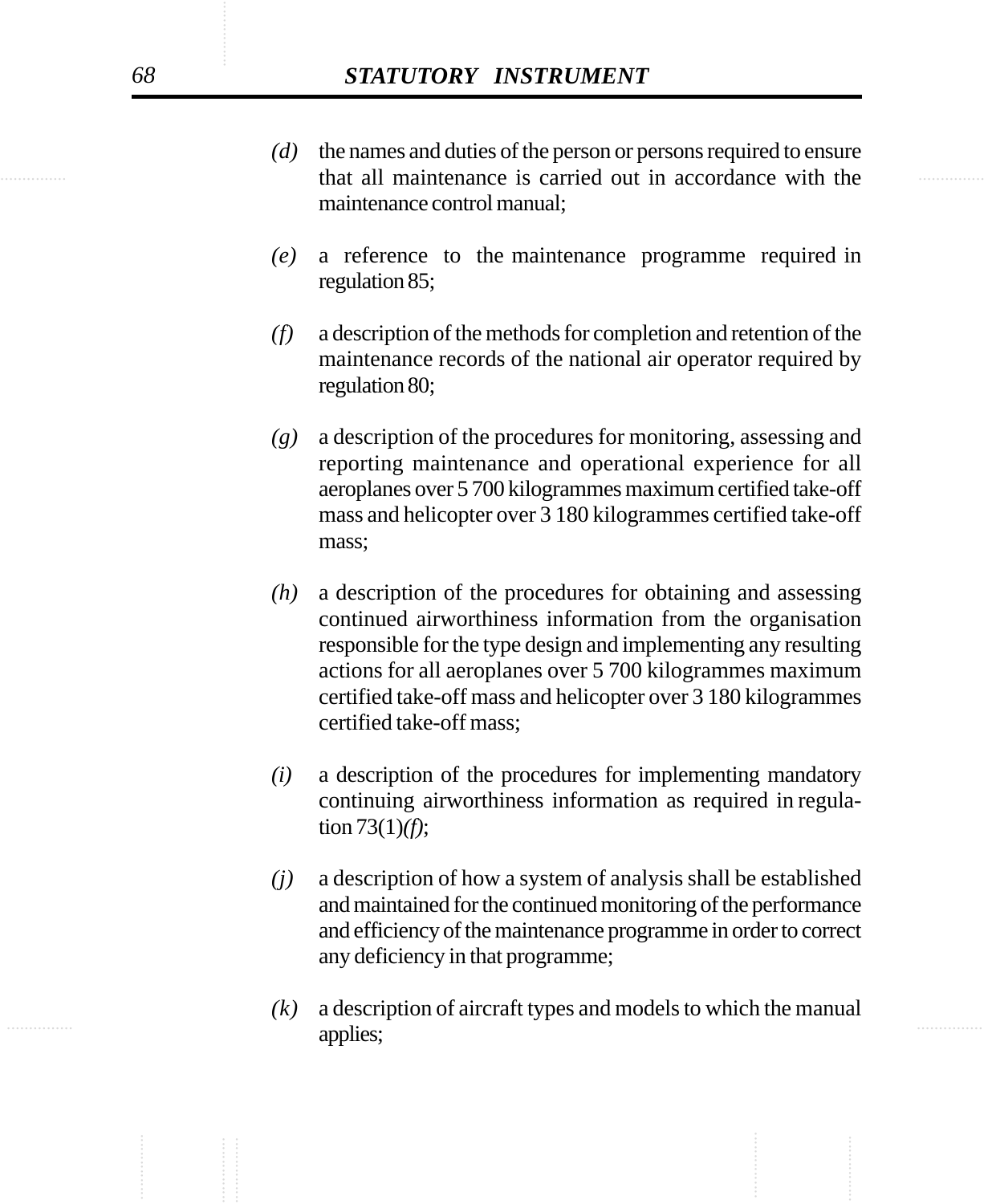- **STATUTORY INSTRUMENT** 69<br>
(1) a description of procedures for ensuring that unserviceabilities<br>
affecting airworthiness are recorded and rectified: and *(l)* a description of procedures for ensuring that unserviceabilities affecting airworthiness are recorded and rectified; and
	- *(m)* a description of the procedures for advising the Director of significant in-service occurrences.

(6) No national air operator shall provide for the use of his personnel in commercial air transport any maintenance control manual or portion thereof which has not met the requirements of paragraph (1).

(7) A national air operator shall ensure that the maintenance control manual under this Regulation is amended as necessary to keep the information therein up to date and shall incorporate in it such mandatory material as the Director may require.

(8) Copies of all amendments under this Regulation shall be furnished promptly to all organisations or persons to whom the manual has been issued.

**77.** (1) An air operator that is approved as an approved Maintenance maintenance organisation, may carry out the requirements specified in manageregulation 73(1)*(b)*, *(c)*, *(e)* and *(f)*. ment.

(2) Where a national air operator is not an approved maintenance organisation, he shall meet the responsibilities referred to in regulation 73(1)*(b), (c), (e)* and *(f)* by using

- *(a)* an equivalent system of maintenance approved or accepted by the Director; or
- *(b)* through an arrangement with an aircraft maintenance organisation with a written maintenance contract agreed between the national air operator and the contracting approved maintenance organisation detailing the required maintenance functions and defining the support of the quality functions approved or accepted by the Director.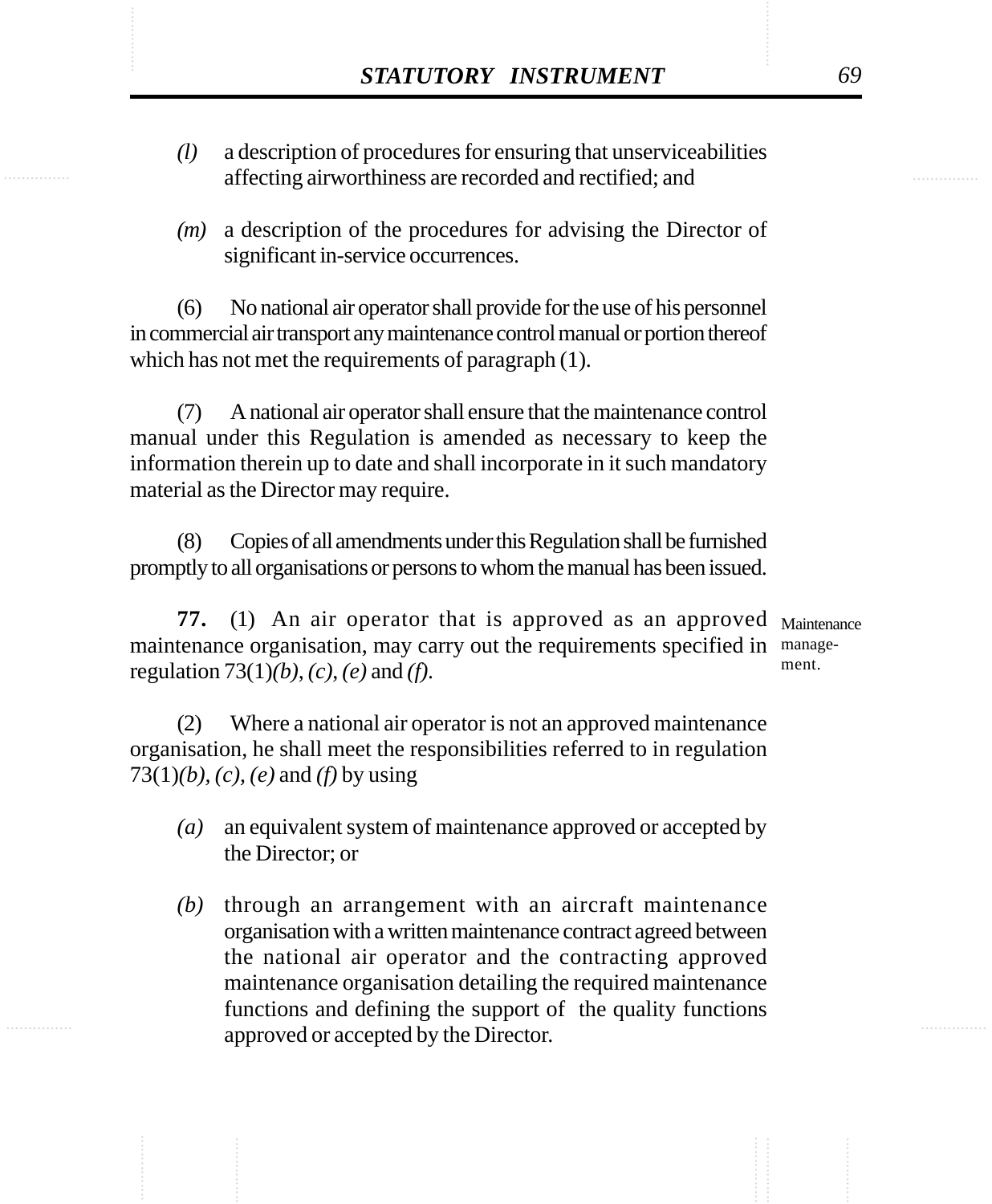acceptable to the Director, to ensure that all maintenance is carried out to (3) A national air operator shall employ such person or persons, an approved standard such that the maintenance requirements of this Part and requirements of the maintenance control manual of the national air operator are satisfied, and to ensure the functioning of the quality system.

> (4) In employing persons referred to in paragraph (3), the national air operator shall designate one person to be accountable for any corrective action resulting from the quality monitoring.

> (5) The person designated in paragraph (2), for maintenance shall not be employed by an approved maintenance organisation under contract, unless specifically agreed by the Director.

> (6) Where a national air operator is not appropriately approved by the Director written arrangements shall be made with such an organisation to carry out the requirements specified in regulation 73.

> (7) The arrangement referred to in paragraph (6), shall be in the form of a written maintenance contract between the national air operator and the approved maintenance organisation detailing the functions specified in regulation 73 and defining the support of the quality functions.

> (8) The written maintenance contracts referred to in paragraph (7), shall include either an

- *(a)* aeroplane base and scheduled line maintenance; or
- *(b)* engine maintenance contracts, together with all amendments, which shall be acceptable to the Director.

............... ............... (9) Notwithstanding paragraphs (6), (7) and (8), in the case of an aircraft needing occasional line maintenance, the contract may be in the form of individual work orders to the approved maintenance organisation.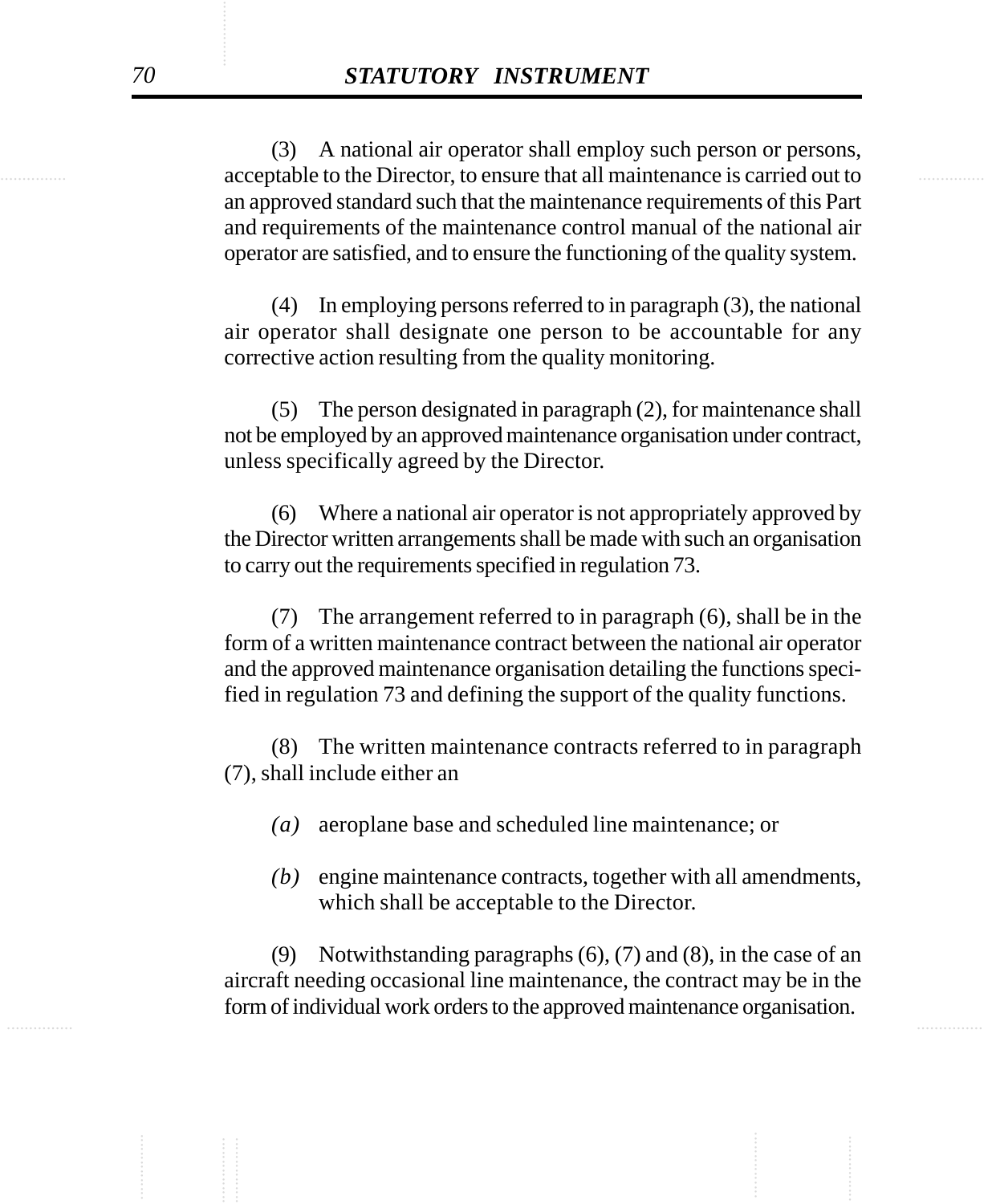**STATUTORY INSTRUMENT** 71<br>(10) Notwithstanding paragraphs (6), (7) and (8), in the case of aircraft<br>component maintenance. including engine maintenance the contract may (10) Notwithstanding paragraphs (6), (7) and (8), in the case of aircraft component maintenance, including engine maintenance the contract may be in the form of individual work orders to the approved maintenance organisation.

> (11) A national air operator shall provide suitable office accommodation at appropriate locations for the personnel specified in paragraph (3).

**78.** (1) A quality system of a national air operator required by Quality regulation 16 shall, for maintenance purposes, additionally include at least management the following functions:

system.

- *(a)* monitoring that the activities of regulation 73 are being performed in accordance with the accepted procedures;
- *(b)* ensure that all contracted maintenance is carried out in accordance with the contract:
- *(c)* monitoring the continued compliance with the requirements of this Part;
- *(d)* monitoring compliance with, and adequacy of, procedures required; and
- *(e)* ensuring safe maintenance practices, airworthy aircraft and aeronautical products.

(2) Compliance monitoring referred to in paragraph (1)*(d)*, shall include a feed-back system to the accountable manager to ensure corrective action is taken.

(3) A quality system of a national air operator required by regulation 16 shall, for maintenance purposes, include a quality assurance that contains procedures designed to verify that all maintenance operations are being conducted in accordance with all applicable requirements, standards and procedures.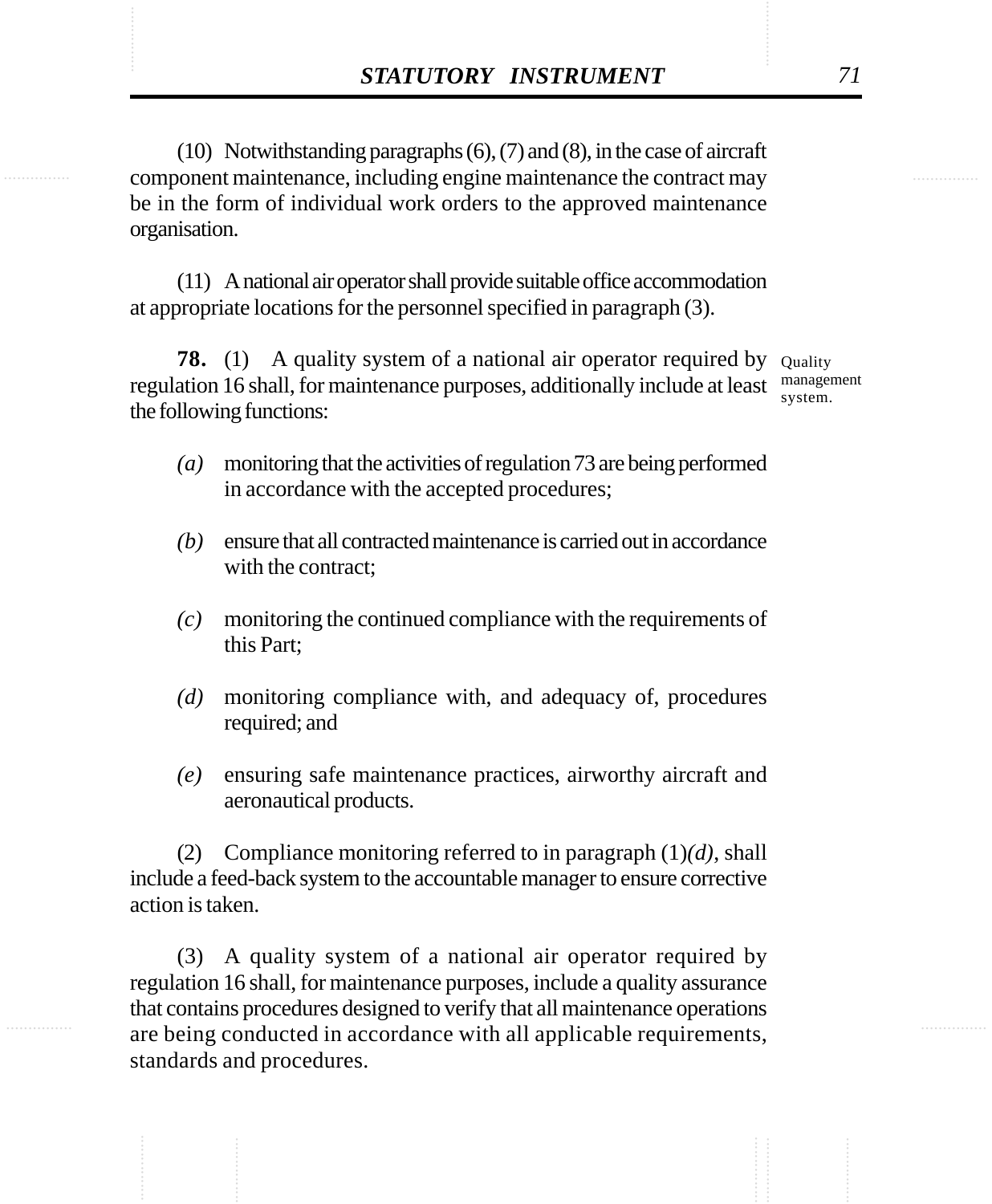organisation, the quality management system of the air operator may be (4) Where the air operator is also an approved maintenance combined with the quality management system requirements of an approved maintenance organisation and submitted for approval and acceptance to the Director, and State of Registry for an aircraft not registered in Barbados.

> Aircraft technical log entries.

**79.** (1) A person who takes action in the case of a reported or observed failure or malfunction of an aircraft and an aeronautical product, that is critical to the safety of flight shall make, or have made, a record of that action in the maintenance section of the aircraft technical log.

(2) A national air operator shall have a procedure for keeping adequate copies of required records to be carried on board an aircraft, in a place readily accessible to each member of the flight crew and shall ensure that such procedures are recorded in the operations manual of a national air operator.

**80.** (1) A national air operator shall ensure that the aircraft technical log is retained for 24 months after the date of the last entry.

(2) A national air operator shall establish a system and keep in a form acceptable to the Director

- *(a)* all detailed maintenance records in respect of the aircraft and any aircraft component fitted thereto to show that all the requirements for the signing of a maintenance release has been met, for 12 months after the aircraft or aircraft component was released to service;
- *(b)* the total time and flight cycles as appropriate, of the aircraft and all life limited aircraft components for 90 days after the aircraft has been permanently withdrawn from service;
- of the aircraft or aircraft component subject to mandatory *(c)* the time and flight cycles as appropriate, since the last overhaul overhaul life for 90 days after the aircraft or aircraft component has been permanently withdrawn from service;

Preservation of technical records.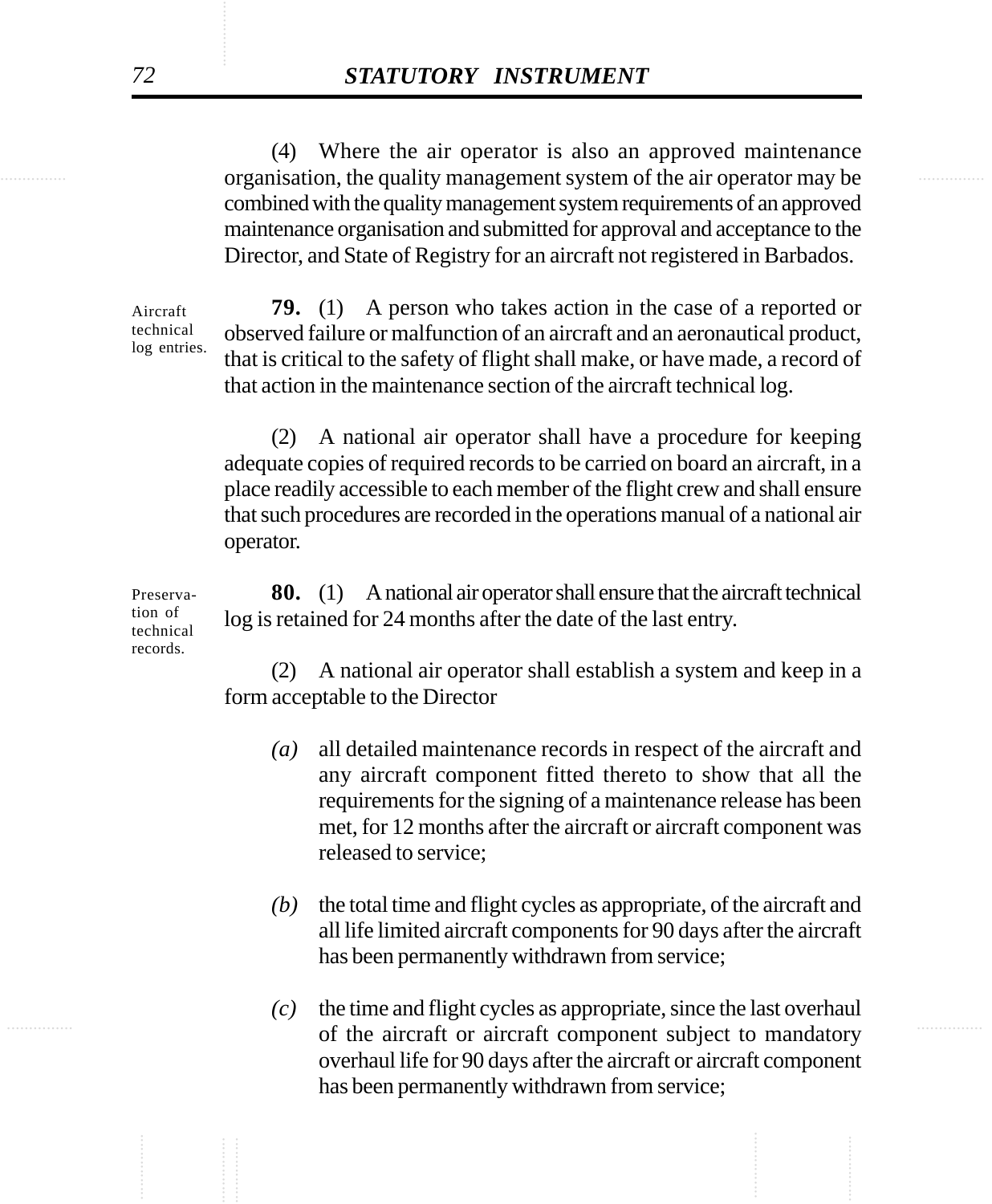- **STATUTORY INSTRUMENT** 73<br>
(*d*) the current aircraft inspection status such that compliance with the approved operator's aircraft maintenance can be established *(d)* the current aircraft inspection status such that compliance with the approved operator's aircraft maintenance can be established for 90 days after the aircraft or aircraft component has been permanently withdrawn from service;
	- *(e)* the current status of airworthiness directives and all mandatory continuing airworthiness information applicable to the aircraft and aircraft component for 90 days after the aircraft has been permanently withdrawn from service; and
	- *(f)* details of current modifications and repairs to the aircraft, engines, propellers and any other aircraft component vital to the flight safety for 90 days after the aircraft has been permanently withdrawn from service.

(3) Where an aircraft is temporarily transferred from one air operator to another, the records specified in paragraphs (1) and (2), shall be made available to the new air operator.

(4) An air operator shall ensure that when an aircraft is permanently transferred from one air operator to another air operator the records specified in paragraphs (1) and (2), are also transferred.

**81.** (1) A national air operator shall use an aircraft technical log Air which shall include an aircraft maintenance record section containing the  $\frac{operator}{\sigma}$ following for each aircraft:

aircraft technical log.

- *(a)* information about each previous flight necessary to ensure continued flight safety;
- *(b)* the current certificate of release to service;
- *(c)* the current inspection status of the aircraft, including inspections due to be performed on an established schedule and inspections that are due to be performed that are not on an established schedule;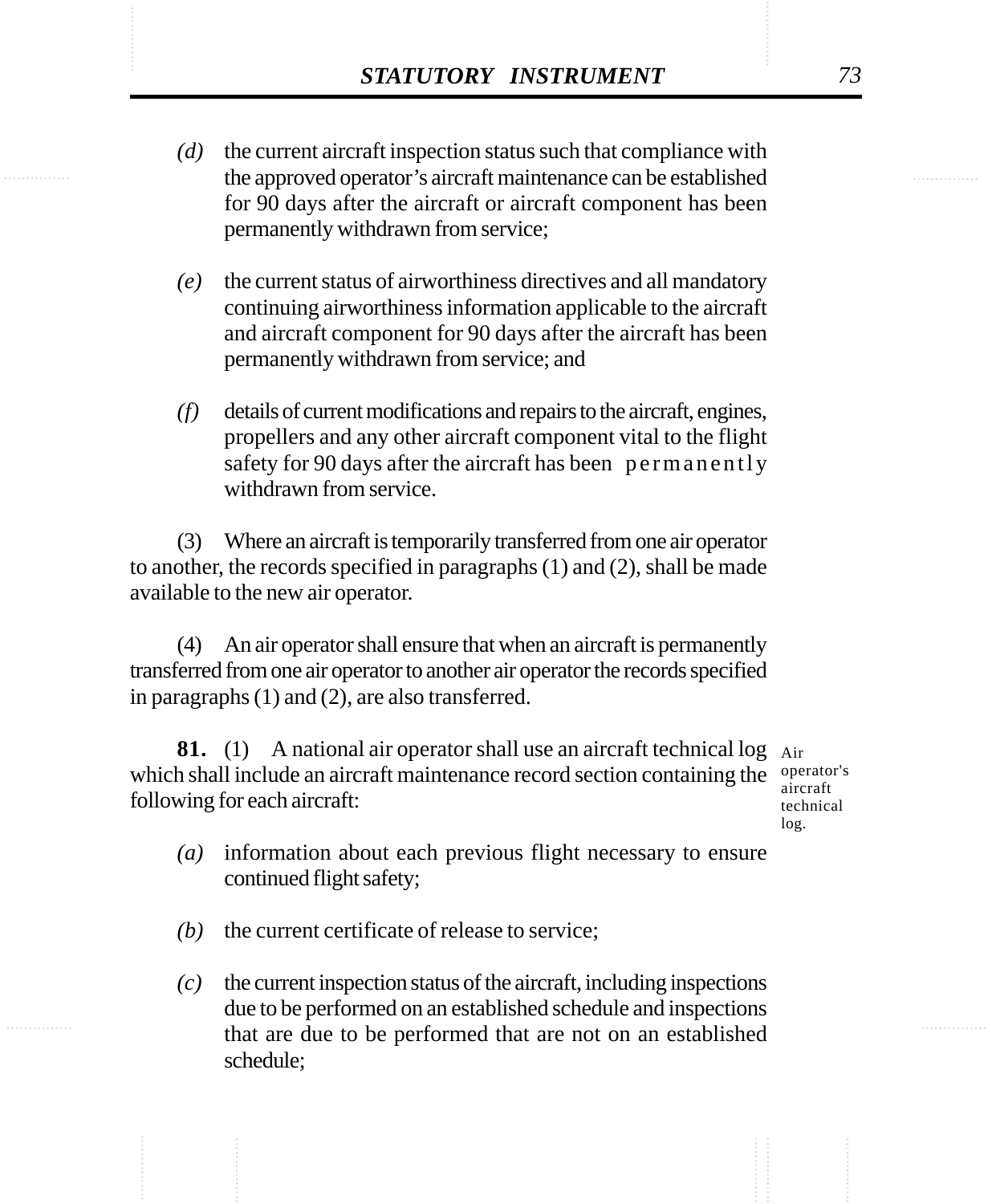- maintenance due to be performed on an established schedule *(d)* the current maintenance status of the aircraft, including and maintenance that is due to be performed that is not on an established schedule, except that the Director may agree to the maintenance statement being kept elsewhere; and
	- *(e)* all deferred defects that affect the operation of the aircraft.

(2) An aircraft technical log and any subsequent amendment shall be approved by the Director.

**82.** (1) No national air operator shall operate an aircraft unless it is maintained and released to service by an approved maintenance organisation or under an equivalent system, either of which shall be acceptable to the Director. Release to service.

> (2) A national air operator using an equivalent system shall not operate an aircraft after release as stated in paragraph (1), unless a certificate of release to service is prepared or caused to be prepared by an appropriately licensed and rated individual.

> (3) The certificate of release to service shall be made in accordance with the national air operator maintenance control manual procedures.

> (4) A national air operator using an aircraft maintenance organisation shall not operate an aircraft after it is released to service, as stated in paragraph (1) unless an appropriate entry is made in accordance with the national air operator maintenance control manual procedures acceptable to the Director.

............... ............... (5) A national air operator shall give a copy of the certificate of release to service for an aircraft to the pilot in command or ensure that an entry, noting the release is made in the maintenance section of the aircraft technical log.

> **83.** (1) All modifications and repairs to an aircraft shall comply with airworthiness requirements acceptable to the Director. Modifications and repairs.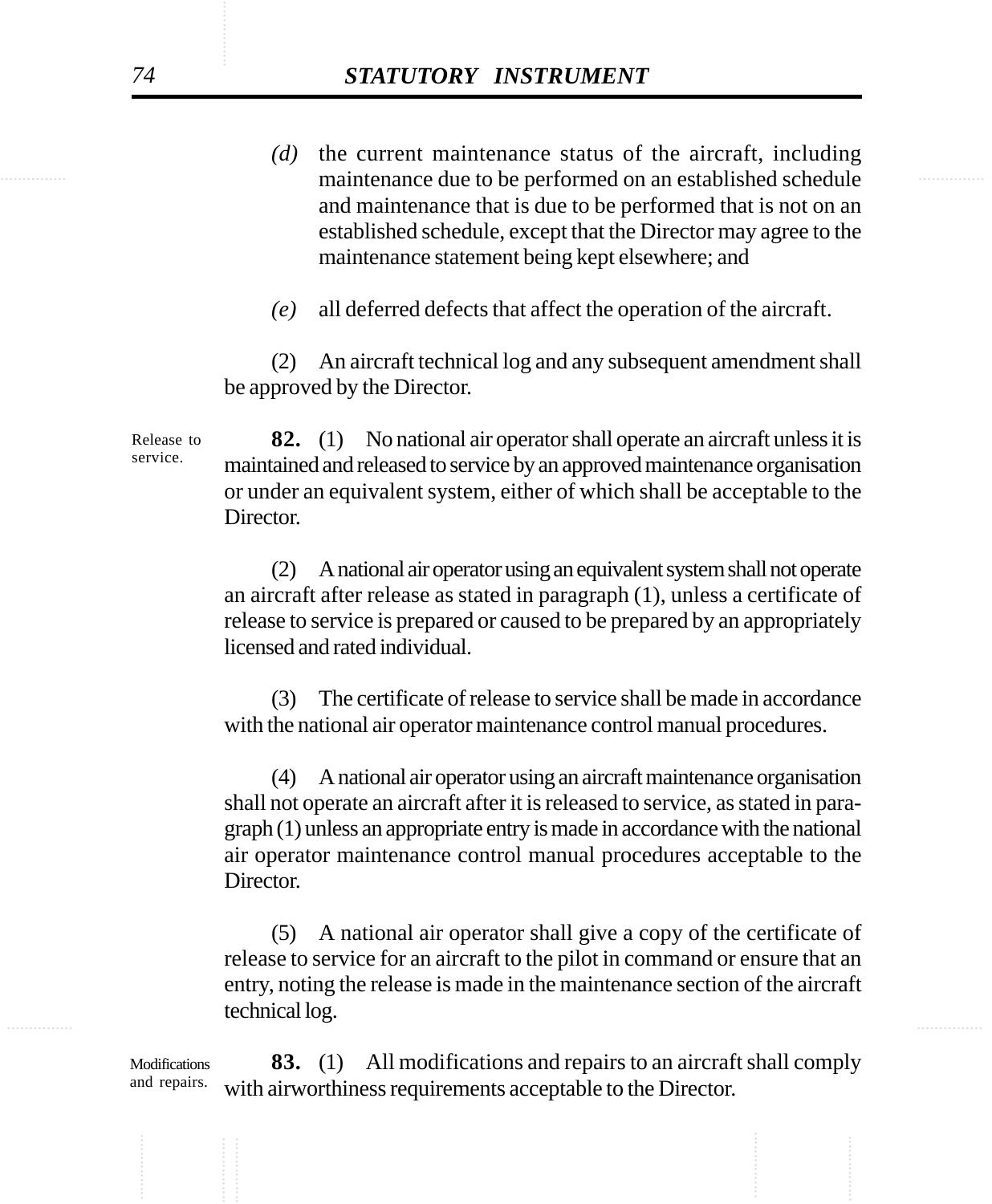**STATUTORY INSTRUMENT** 75<br>(2) Procedures shall be established to ensure that the substantiating<br>data supporting compliance with the airworthiness requirements are retained. (2) Procedures shall be established to ensure that the substantiating data supporting compliance with the airworthiness requirements are retained.

> (3) In the case of a major repair or major modification, such repairs and modifications shall be done in accordance with approved technical data and approved by the Director.

> (4) An air operator who is authorised to perform maintenance, preventive maintenance, and modifications of any aircraft, airframe, aircraft engine, propeller, appliance, component, or part thereof, in accordance with the approved Operations Specifications of the air operator, and wishes to issue certificates of release to service for major repairs or major modifications to an aircraft registered in Barbados, shall use personnel who hold current and valid aircraft maintenance licence.

> (5) An air operator shall, promptly upon its completion of repairs and modifications, prepare a report of each major modification or major repair of an airframe, aircraft engine, propeller, or appliance of an aircraft it operated.

> (6) An air operator shall submit a copy of each report of a major modification to the Director, and shall keep a copy of each report of a major repair available for inspection.

> (7) Repetitive maintenance tasks that are specified in mandatory intervals as a condition of approval of the type design shall be identified as such.

**84.** (1) A national air operator of an aeroplane over Continued 5 700 kilogrammes maximum certified take-off mass or helicopter over air-3 180 kilogrammes maximum certified take-off mass shall

- worthiness.
- *(a)* monitor and assess maintenance and operational experience with respect to continued airworthiness and provide the information as prescribed by the State of Registry;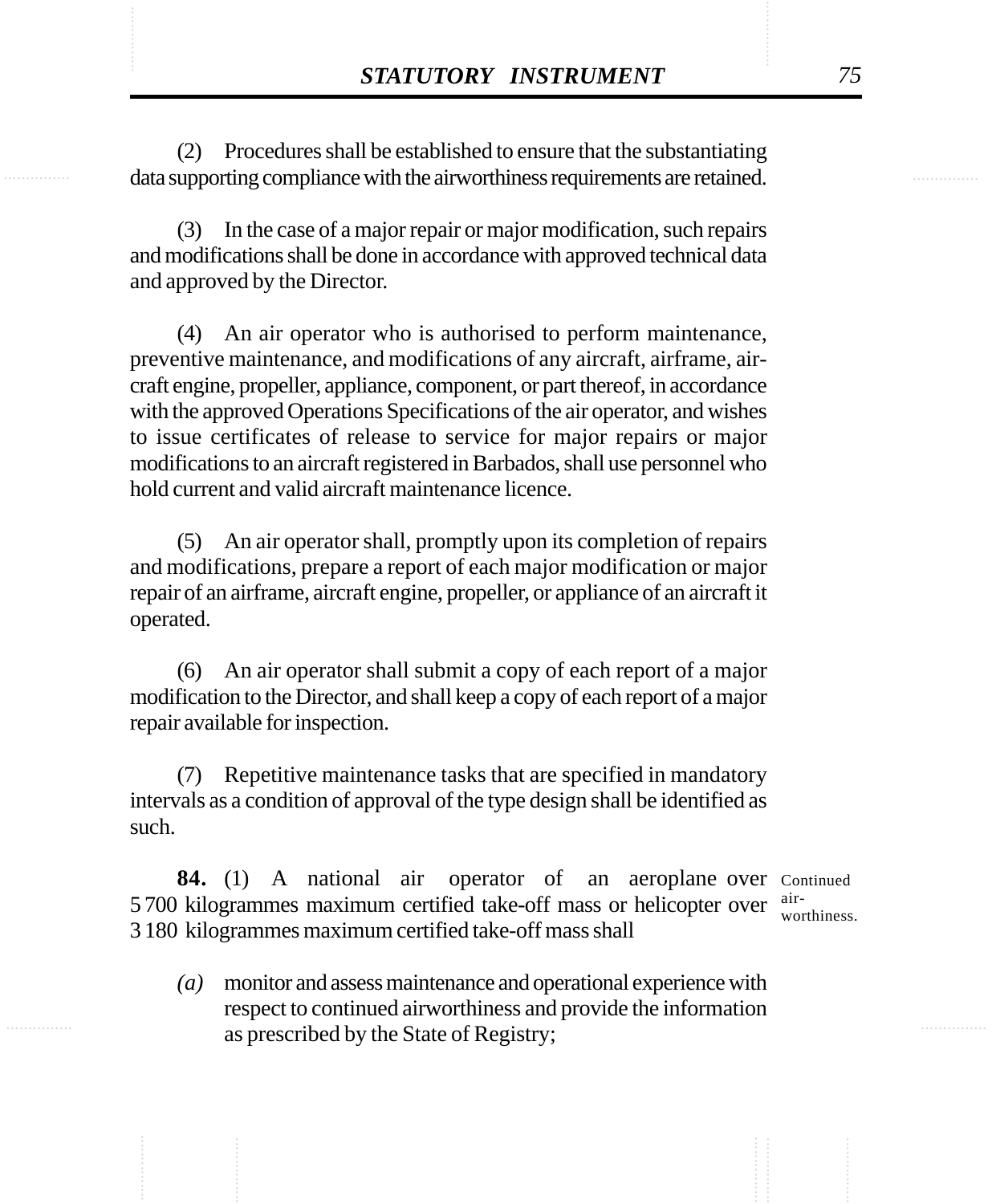- recommendations available from the organisation responsible for *(b)* obtain and assess continuing airworthiness information and the type design; and
	- *(c)* implement resulting actions considered necessary in accordance with the procedures acceptable to the Director.

**85.** (1) A national air operator shall provide for the use and guidance of maintenance and operational personnel an aircraft maintenance programme, the design and application of which shall observe human factor principles. Aircraft maintenance programme.

> (2) An aircraft maintenance programme of a national air operator and any subsequent amendments shall be submitted to the Director for approval.

> (3) An aircraft maintenance programme referred to in paragraph (2), shall only be accepted by the Director where it has first been approved by the State of Registry or where appropriate, upon the air operator complying with recommendations provided by the State of Registry.

> (4) The Director shall require a national air operator to include a reliability programme when the Director determines that such a reliability programme is necessary.

> (5) Where a determination that a reliability programme is necessary, is made by the Director referred to in paragraph (4), the national air operator shall provide such procedures and information in the maintenance control manual of the national air operator.

> (6) A national air operator shall ensure that each aircraft is maintained in accordance with an approved aircraft maintenance programme of a national air operator which shall include

............... ............... *(a)* maintenance tasks and the intervals in which these are to be performed, taking into account the anticipated utilization of the aircraft;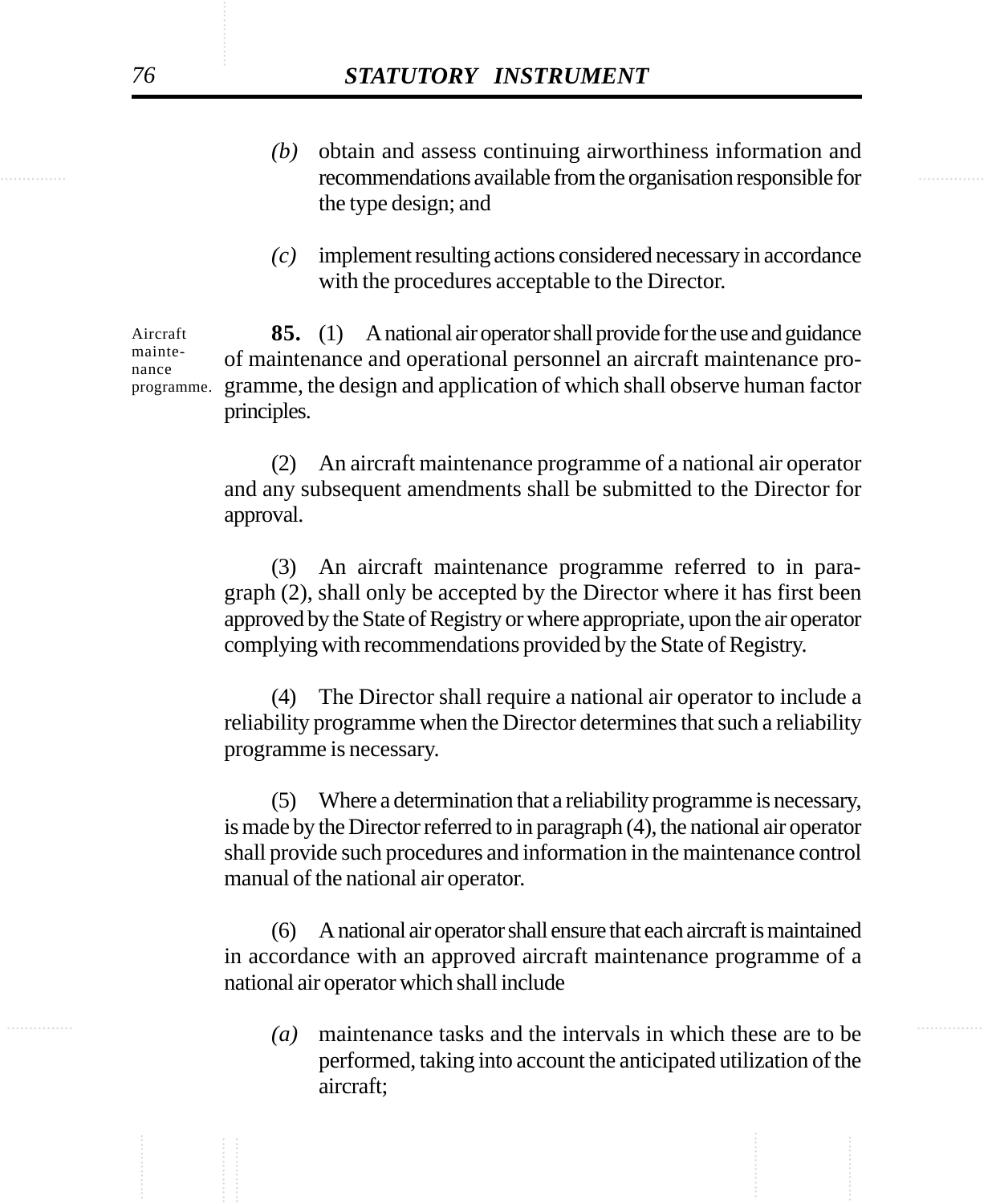- XXXTUTORY INSTRUMENT 77<br>(b) where applicable, a continuing structural integrity programme; *(b)* where applicable, a continuing structural integrity programme;
	- *(c)* procedures for changing or deviating from paragraphs *(a)* or *(b)*; and
	- *(d)* where applicable, condition monitoring and reliability programme, descriptions for aircraft systems, components, and powerplants.

(7) No national air operator shall provide for the use of its personnel in commercial air transport, a maintenance programme or portion thereof which has not been reviewed and approved for the national air operator by the Director.

(8) Copies of all amendments to the maintenance programme shall be furnished promptly to all organisations or persons to whom the maintenance programme has been issued.

(9) Approval by the Director of a maintenance programme of a national air operator and any subsequent amendments shall be noted in the Barbados air operator certificate pursuant to regulation 7(4)*(d)*.

(10) A national air operator shall have an inspection programme and a programme covering other maintenance, preventive maintenance and modifications to ensure that

- *(a)* maintenance, preventive maintenance and modifications performed by it, or by other persons, are performed in accordance with the maintenance control manual of a national air operator; and
- *(b)* each aircraft released to service is airworthy and has been properly maintained for operation.

(11) The Director may amend any specifications issued to a national air operator to permit deviation from those provisions of these Regulations that would prevent the return to service and use of airframe components,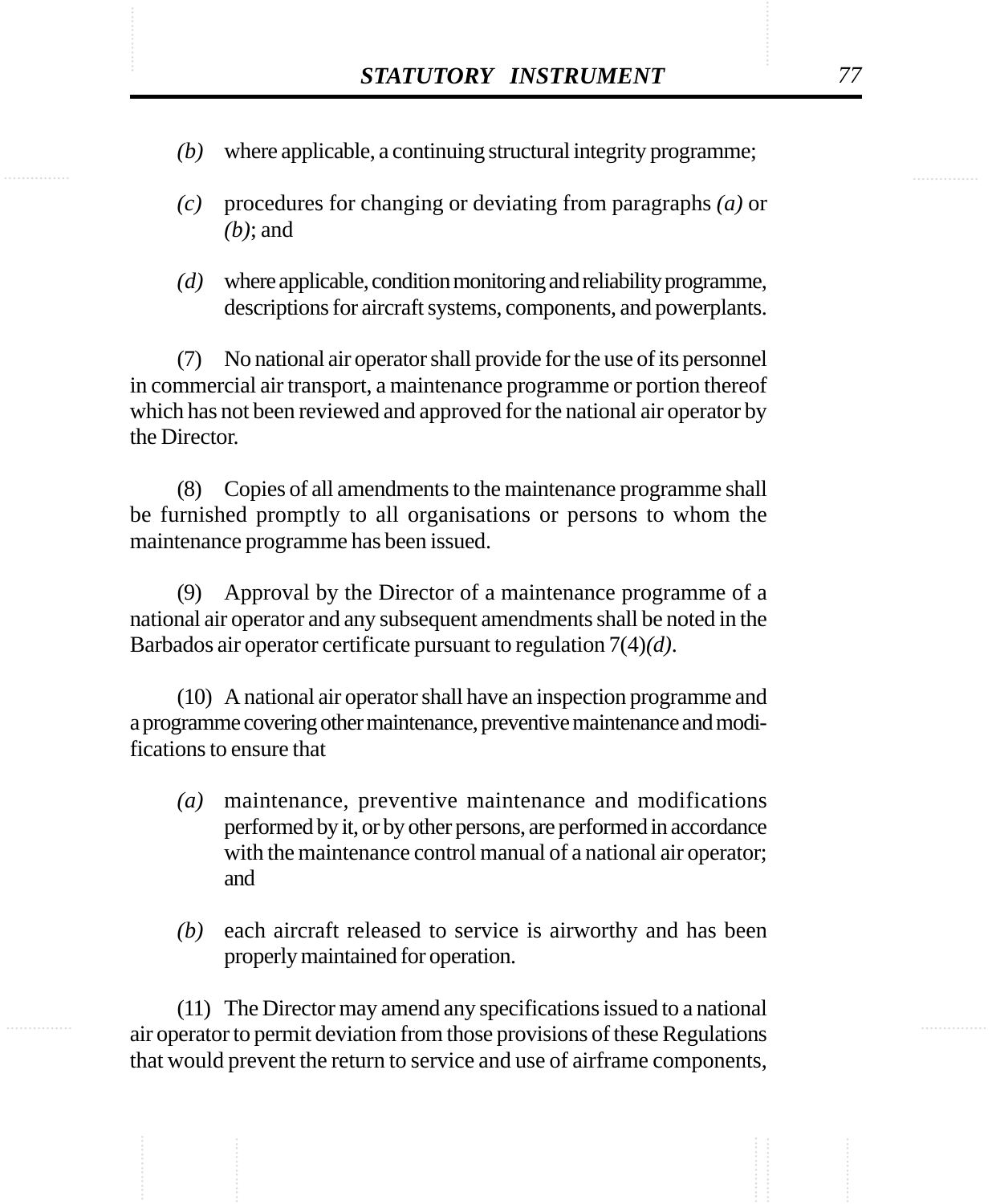been maintained, modified or inspected by persons employed outside Barbados powerplants, appliances, and spare parts thereof because those items have who do not hold a Barbadian aircraft maintenance licence.

> (12) A national air operator who is granted permission by the Director to deviate in paragraph (11), shall provide for surveillance of facilities and practices to assure that all work performed under these Regulations is accomplished in accordance with the maintenance control manual of a national air operator.

**86.** (1) A national air operator who is not an approved maintenance organisation may perform and approve maintenance, preventive maintenance, or modifications of any aircraft, airframe, aircraft engine, propeller, appliance, or component, or a part thereof for return to service, where approved in the specific operating provisions, as provided in its maintenance programme and maintenance control manual.

(2) A national air operator may make arrangements with an appropriately rated aircraft maintenance organisation for the performance of maintenance, preventive maintenance, or modifications of any aircraft, airframe, aircraft engine, propeller, appliance, or component, or part thereof as provided in its maintenance programme and maintenance control manual.

(3) A national air operator which is not approved as an aircraft maintenance organisation may use an appropriately licenced and authorised individual to approve maintenance, preventive maintenance, or modifications of any aircraft, airframe, aircraft engine, propeller, or appliance for return to service after performing or supervising in accordance with technical data approved by the Director.

Aircraft maintenance licence.

shall be a appropriately licensed and acceptable to the **87.** (1) A person who is directly in charge of maintenance, preventive maintenance, or modification of any aircraft, airframe, aircraft engine, propeller, appliance, component or part thereof, and each person performing required inspections and approving release to service Director.

Maintenance, preventative maintenance and modification.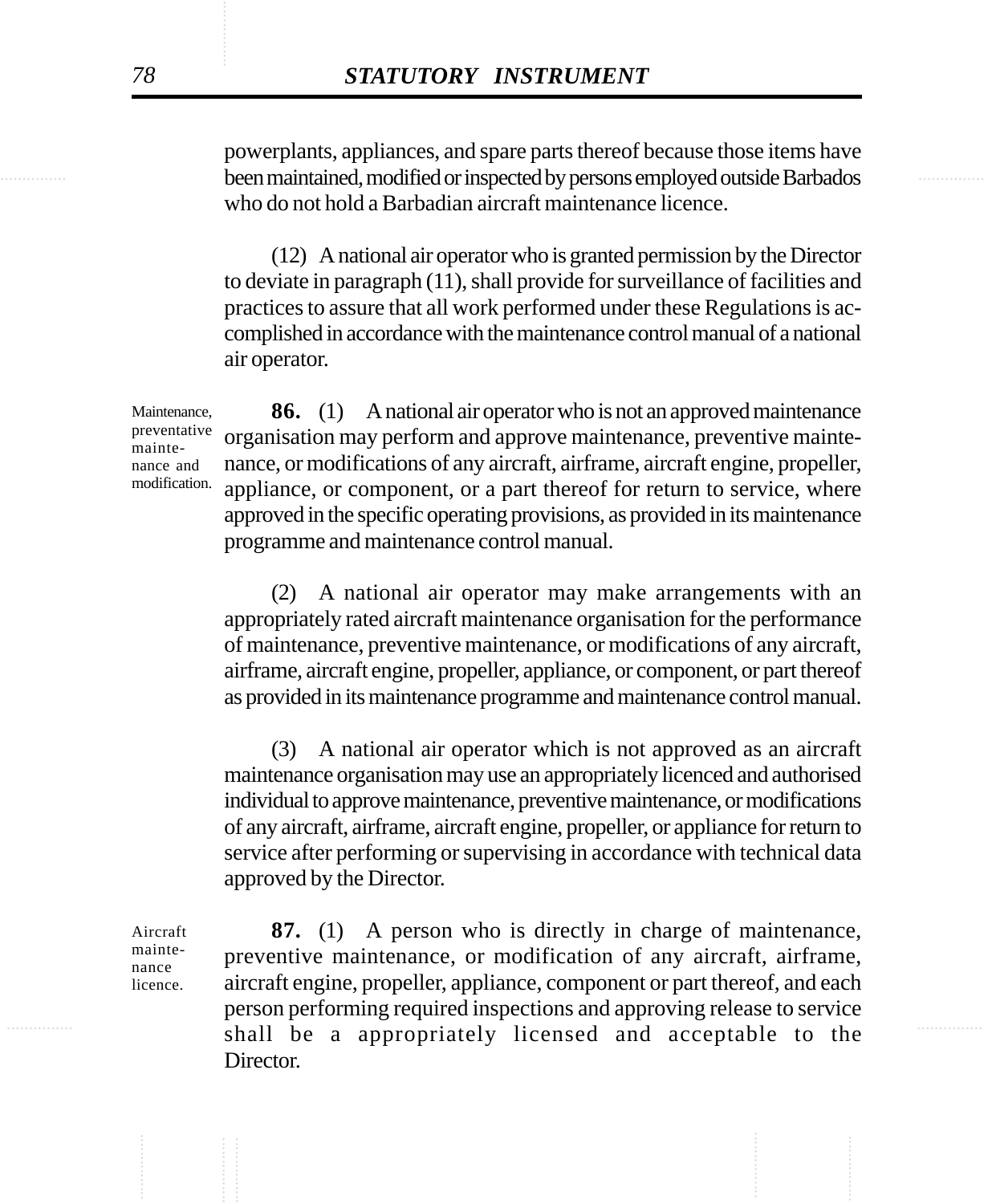**STATUTORY INSTRUMENT** 79<br>
(2) A person who is directly in charge shall be on site but need not<br>
physically observe and direct each worker constantly, but shall be available (2) A person who is directly in charge shall be on site but need not physically observe and direct each worker constantly, but shall be available for consultation and decision on matters requiring instruction or decision from higher authority than that of the persons performing the work.

> (3) In this Regulation "a person directly in charge" means a person who is assigned to a position in which he is responsible for the work of a shop or station that performs maintenance modification or other functions affecting the airworthiness of an aircraft.

**88.** (1) A national air operator shall not assign, nor shall any person Rest and perform maintenance functions for aircraft certified for commercial air transport, unless that person has had a minimum rest period of 8 hours prior and to the beginning of duty.

duty limitations maintenance personnel.

(2) A national air operator shall not schedule a person performing maintenance functions for aircraft certified for commercial air transport for more than 12 consecutive hours of duty.

(3) In situations involving unscheduled aircraft unserviceabilities, persons performing maintenance functions for aircraft certified for commercial air transport may continue on duty for

*(a)* up to 16 consecutive hours; or

*(b)* 20 cumulative hours in 24 consecutive hours.

(4) Following unscheduled duty periods, the person performing maintenance functions for aircraft shall have a mandatory rest period of 10 hours.

(5) A national air operator shall relieve the person performing maintenance functions from all duties for 24 consecutive hours during any seven consecutive day periods.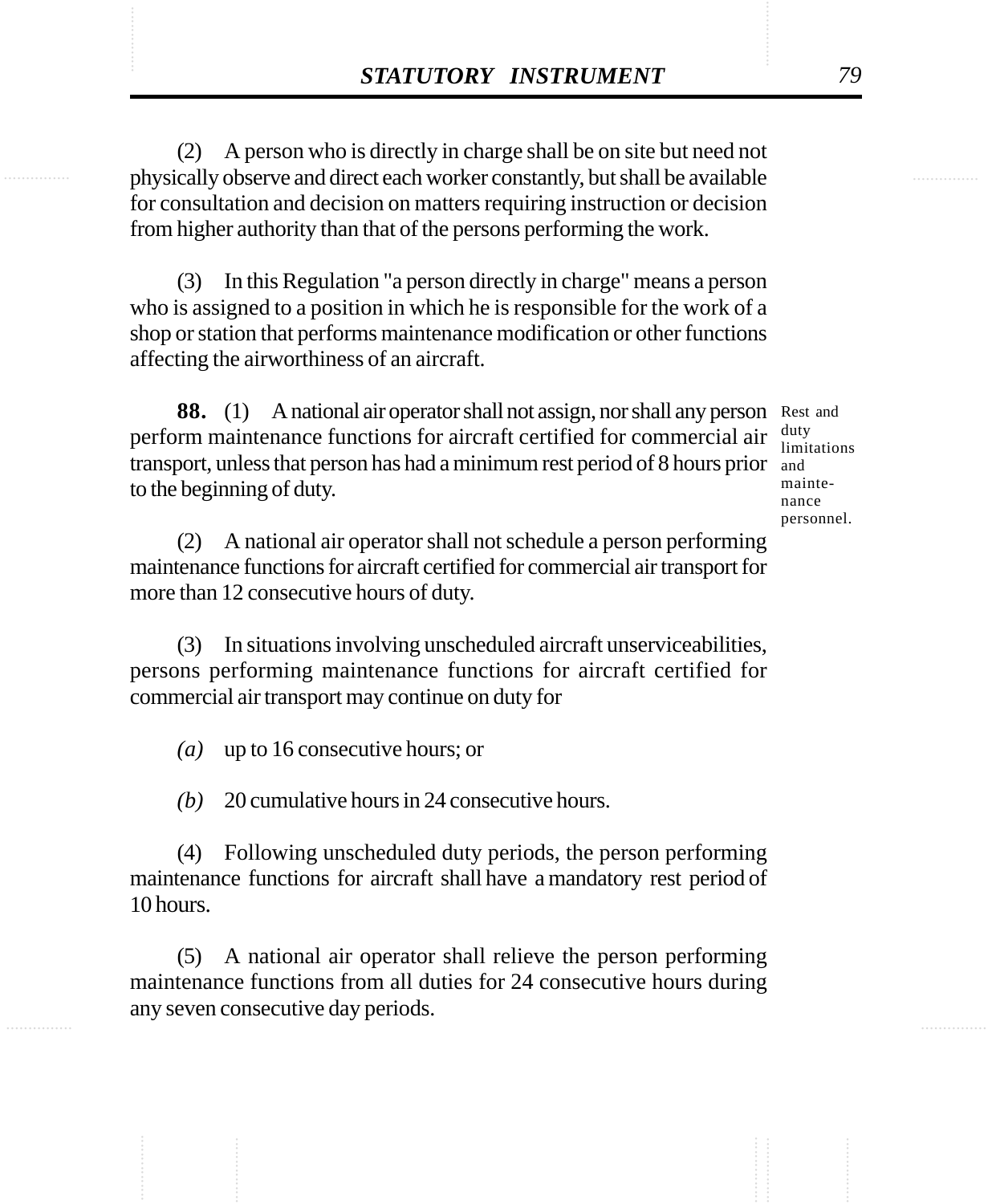# *80 STATUTORY INSTRUMENT*

## PART VIII

#### *Article 83 Bis Agreements*

**89.** (1) An 83 bis agreement to which Barbados is a party and which is in force has the effect of transferring a function or functions of

- *(a)* a Contracting State, as the State of Registry, in respect of an aircraft to Barbados;
- *(b)* Barbados, as the State of Registry in respect of an aircraft to a Contracting State.
- (2) For the purposes of this Part

"function" includes duties;

"83 bis agreement" means an agreement made pursuant to Article 83 bis of the Chicago Convention.

## PART IX

## *Records*

**90.** (1) A national air operator shall maintain current records which detail the qualifications and training of all its employees and contract employees, involved in the operational control, flight operations, ground operations and maintenance of the national air operator. Retention nance of

> (2) A national air operator shall maintain records for those employees performing crew member or flight operations officer duties in sufficient detail to determine whether the employees meet the experience and qualification for duties in commercial air transport operations.

............... ............... (3) Where a crew member in respect of whom a national air operator has kept a record becomes a crew member for another operator, that record shall be made available to the new operator.

Application in respect of an aircraft subject to 83 bis agreements.

and mainte-

records.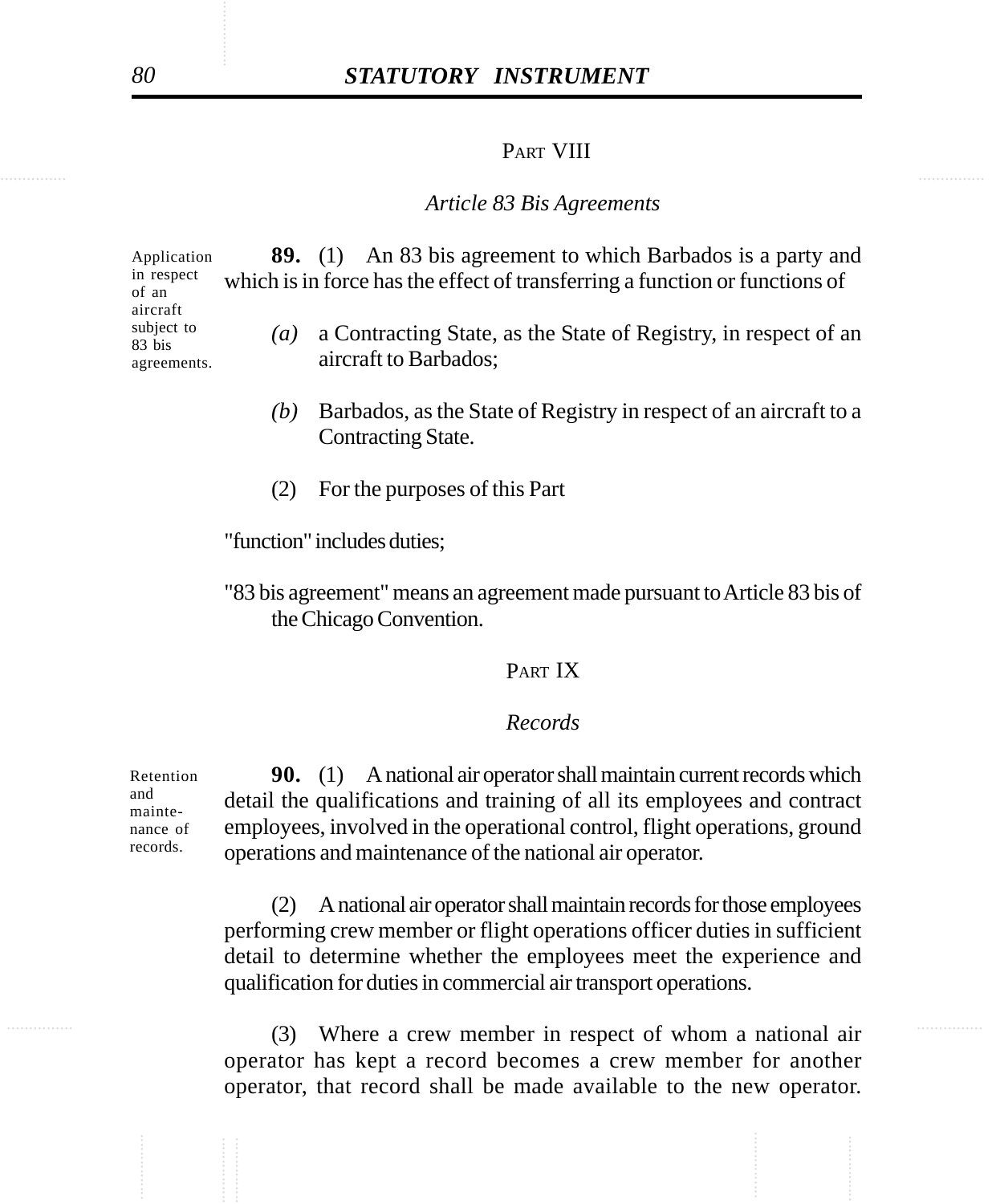**STATUTORY INSTRUMENT** 81<br>(4) A national air operator shall retain records of the flight time,<br>flight duty periods and rest periods of all its crew members and fuel and oil (4) A national air operator shall retain records of the flight time, flight duty periods and rest periods of all its crew members and fuel and oil records for each flight.

> (5) A national air operator shall maintain records for each flight of an aeroplane above 49 000 feet so that the total cosmic radiation dosage received by each crew member over a period of 12 consecutive months can be determined.

- **91.** A national air operator shall retain
- *(a)* the most recent flight data recorder calibration, including the recorder recording medium from which this calibration is derived; and
- *(b)* the flight data recorder correlation for one aircraft of any group of aircraft operated by the national air operator
	- (i) that is of the same type;
	- (ii) on which the model flight recorder and its installation are the same; and
	- (iii) on which there is no difference in type design with respect to the original installation of instruments associated with the recorder.

**92.** (1) Where an accident involving an aircraft occurs, the national Preservation, air operator of an aeroplane on which a flight recorder is carried shall, as far as possible, preserve the original recorded data pertaining to that accident, flight for a period of 60 days unless otherwise directed by the Director.

(2) A national air operator of an aeroplane on which a flight recorder is carried shall as far as possible, following an incident that is subject to mandatory reporting, preserve the original recorded data pertaining to that incident, for a period of 60 days unless otherwise directed by the Director.

production and use of recorder recording.

Flight deck voice and flight data records.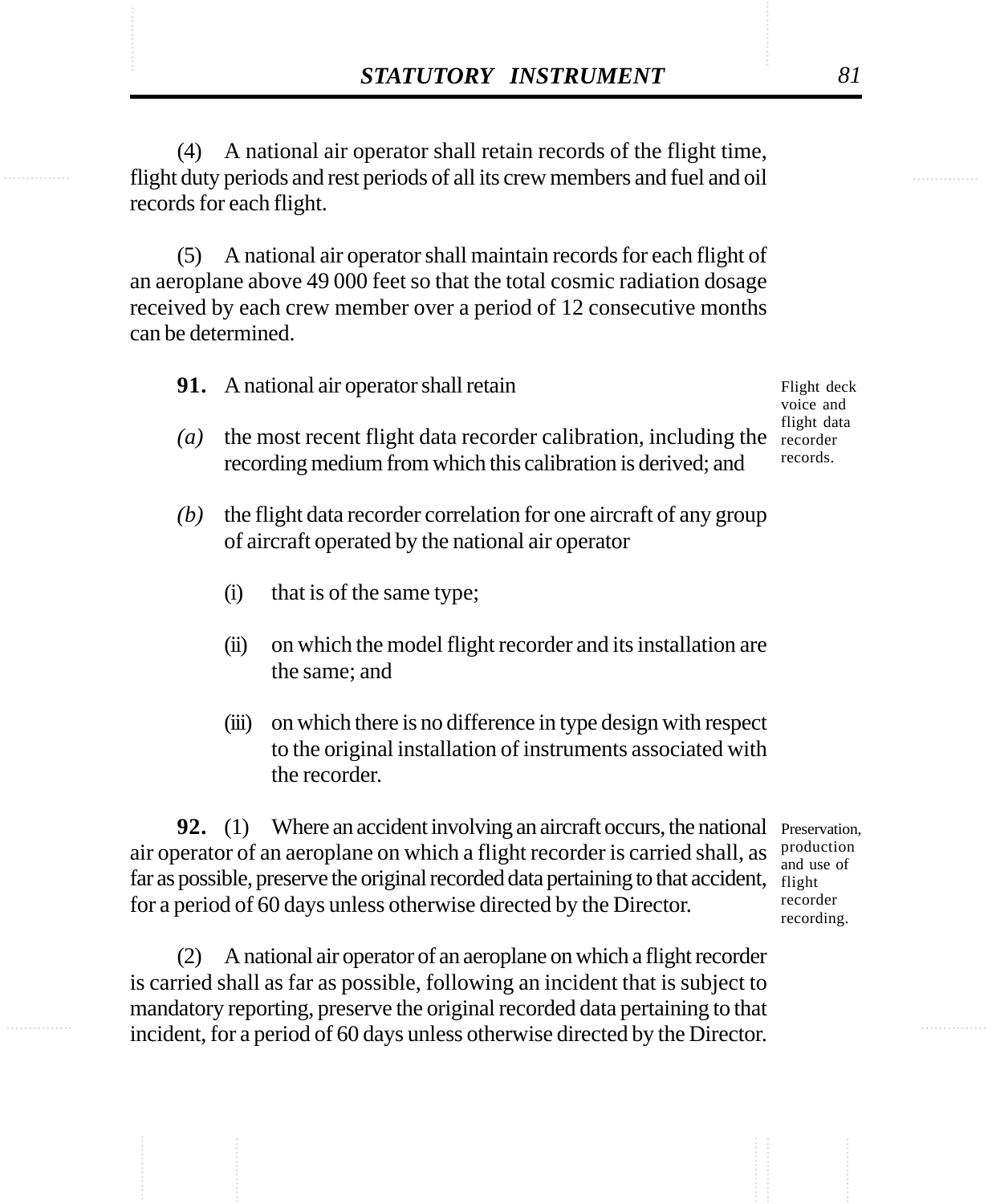on which a flight recorder is carried shall preserve the original recorded (3) Where the Director so directs, a national air operator of an aircraft data for a period of 60 days unless otherwise directed by the investigating authority.

> (4) When a flight data recorder is required to be carried aboard an aeroplane, the national air operator of that aeroplane shall

- *(a)* save the recordings for the period of operating time as required except that, for the purpose of testing and maintaining flight data recorders, up to one hour of the oldest recorded material at the time of testing may be erased; and
- *(b)* keep a document which presents the information necessary to retrieve and convert the stored data into engineering units.

(5) The national air operator of an aeroplane on which a flight recorder is carried shall, within a reasonable time after being requested to do so by the Director, produce any recording made by a flight recorder which is available or has been preserved.

(6) The cockpit voice recorder recordings may not be used for purposes other than for the investigation of an accident or incident which is subject to mandatory reporting.

(7) The flight data recorder recordings may not be used for purposes other than for the investigation of an accident or incident which is subject to mandatory reporting except when such recordings are

- *(a)* used by the national air operator for airworthiness or maintenance purposes only;
- *(b)* de-identified; or

.

............... ............... *(c)* disclosed under secure procedures.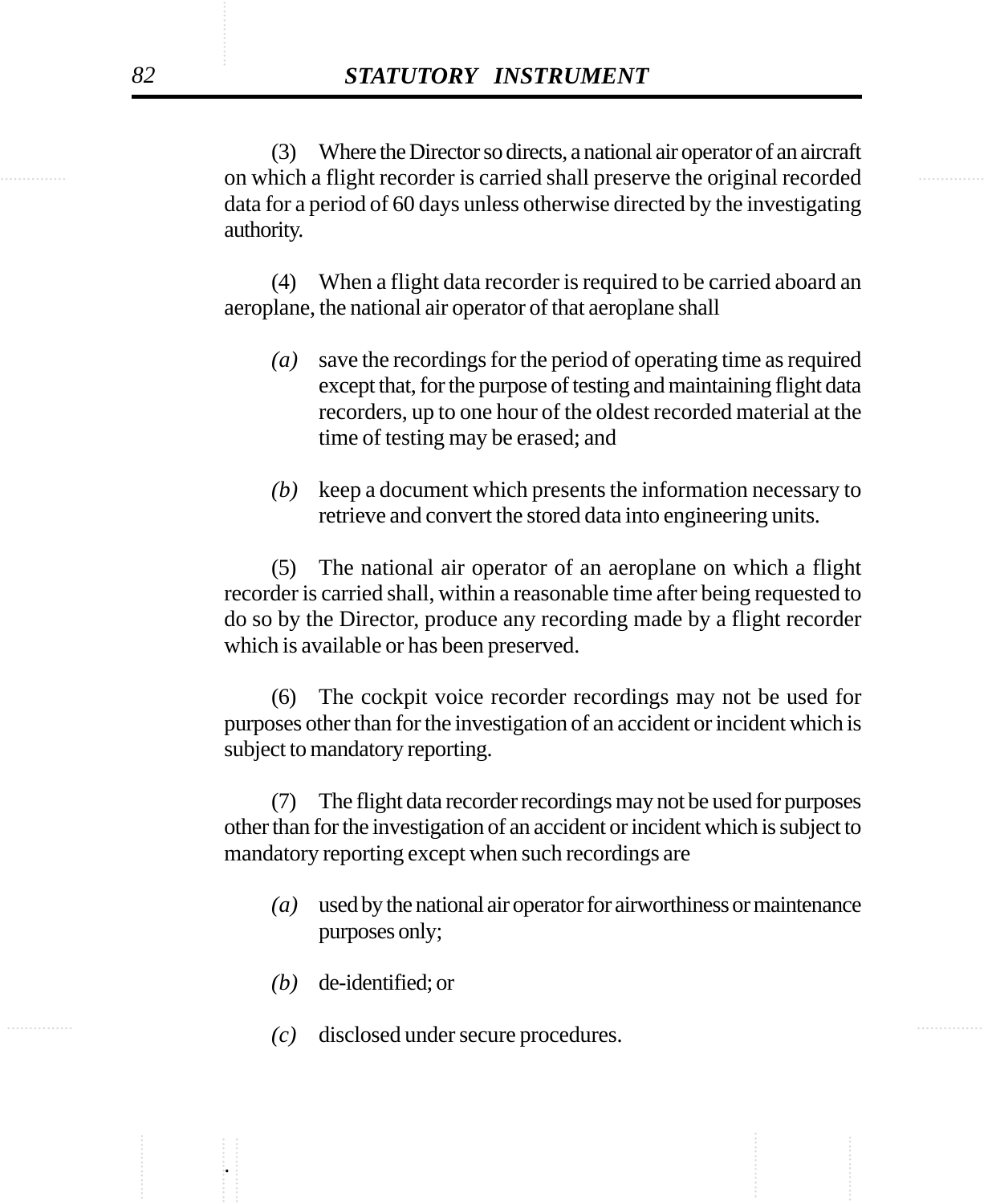**STATUTORY INSTRUMENT** 83<br> **93.** (1) A national air operator conducting international or domestic Aircraft<br>
operations shall maintain a current list of each aircraft that it operates in listing. **93.** (1) A national air operator conducting international or domestic Aircraft operations shall maintain a current list of each aircraft that it operates in listing. scheduled air transportation and shall send a copy of such record and each change to the Director.

> (2) An aircraft of another national air operator operated under an interchange agreement shall also be included in the list referred to in para $graph(1)$ .

**94.** (1) A national air operator shall have an aircraft technical log National as prescribed in regulation 79 which shall be carried on the aircraft. air

operator aircraft technical log.

licences requirements.

(2) An aircraft technical log referred to in paragraph (1) may contain a journey log referred to in regulation 35(4) and an aircraft maintenance record section.

(3) Completed journey log shall be retained to provide a continuous record of at least the last 6 months of operations.

**95.** (1) A national air operator shall comply with the general General requirements for the certificate and

- *(a)* display of licences;
- *(b)* change of name of licence certificate holder;
- *(c)* change of address;
- *(d)* replacement of aviation documents;
- *(e)* non-falsification reproducer or alteration of licences;
- *(f)* surrender of licences;
- *(g)* re-application of licences;
- *(h)* drug and alcohol testing and reporting,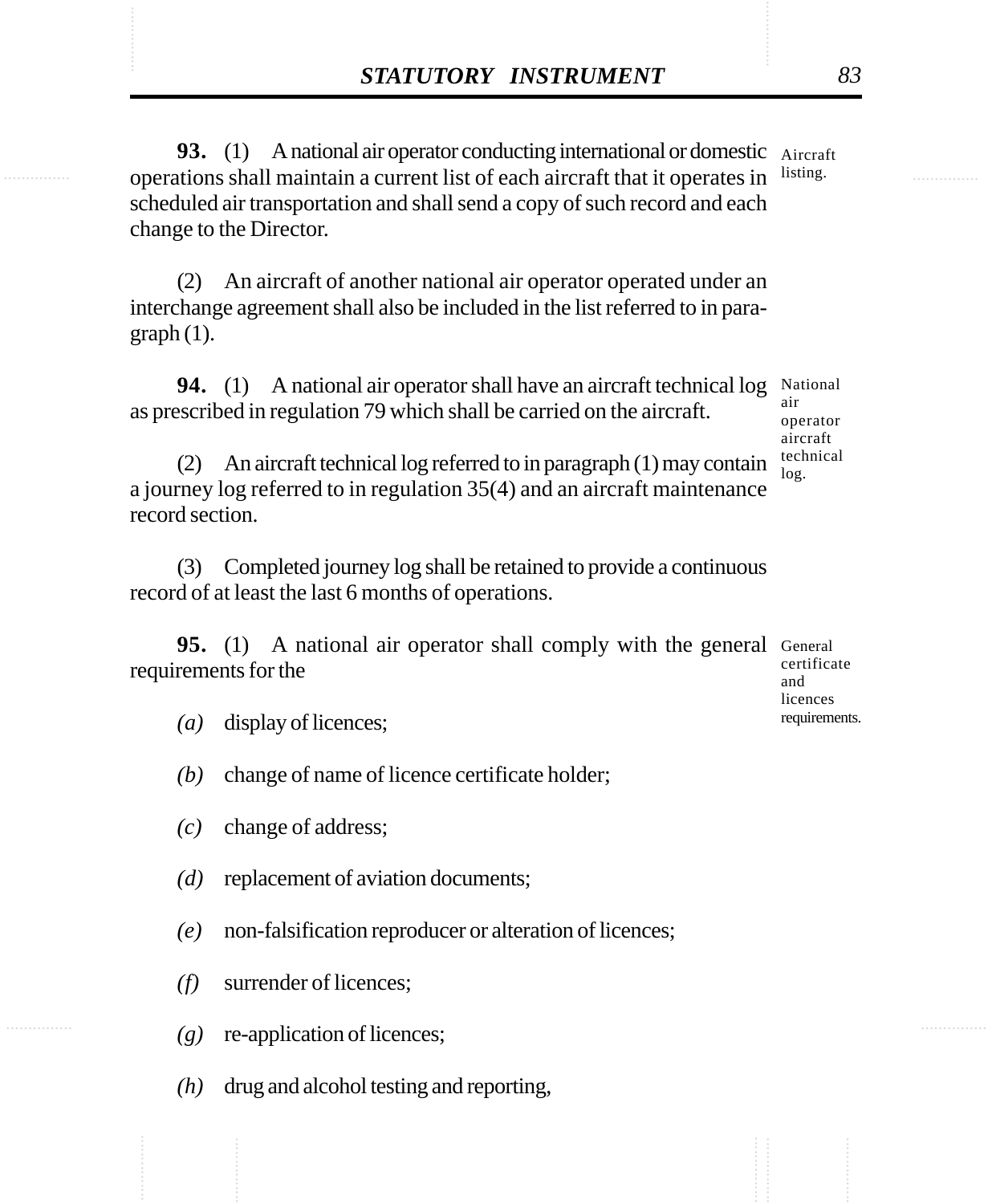............... ............... *Personnel Licensing) Regulations, 2007*. required by Part II of the *Civil Aviation (General Application and* S.I. 2007 No. 172.

> (2) A request for a deviation from any requirements of these Regulations shall be made in the same manner as required by the *Civil Aviation (General Application and Personnel Licensing*) *Regulations, 2007*.

**96.** A national air operator in meeting the requirements of Regulations 14, 15, 22, 27, 28, 29, 30, 34, 35, 36, 37, 48, 50, 51, 52, 57, 61, 78, 80, 81 and 89, shall ensure that he complies with the minimum implementing Standards set out in the Air Operator Certification and Administration Standards. Implemen-Standards.

> **97.** (1) The Director may make Standards or amend Standards and incorporate them by reference into these Regulations.

> (2) The Director shall not make a Standard or an amendment to a Standard unless the Director has undertaken consultations with interested parties concerning the Standard or the amendment.

> (3) No Standard or amendment may come into effect less than 30 days after it is made.

> (4) A Standard or an amendment to a Standard may be made and brought into effect by the Director without regard to regulation 97(2) and 97(3) where the Standard or amendment is urgently required to ensure aviation safety or the safety of the public.

Transitional provisions.

**EXECUTE:** Regulations and thereafter shall meet the requirements of these Regulations. **98.** (1) Notwithstanding the air operator certification requirements of these Regulations, a person exercising the privileges of an air operator certificate on the commencement of these Regulations may continue to do so under the conditions of his existing air operator certificate for a period of no greater than 6 months from the date of commencement of these

ting

Director may make Standards or amend Standards.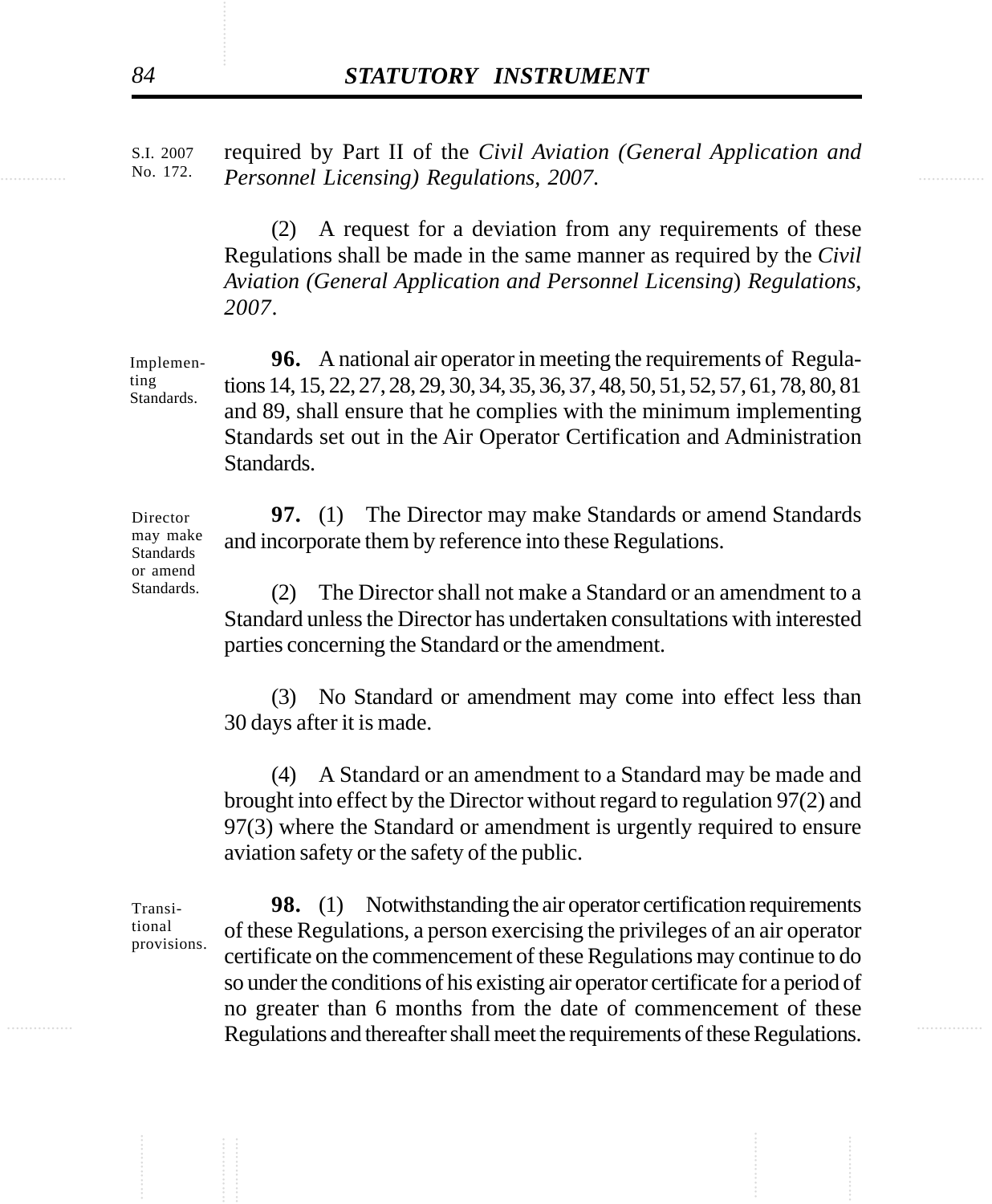**STATUTORY INSTRUMENT** 85<br>
(2) Notwithstanding paragraph (1), on the commencement of these<br>
Regulations a person who wishes to apply for an air operator certificate (2) Notwithstanding paragraph (1), on the commencement of these Regulations a person who wishes to apply for an air operator certificate shall meet the requirements of these Regulations.

> (3) An air operator certificate holder who, upon the commencement of these Regulations, continues to operate under his existing air operator certificate, shall apply to the Director for re-certification and successfully complete his re-certification at the end of the 6 month period provided for in paragraph (1).

Made by the Minister this 31st day of December, 2007.

NOEL A. LYNCH Minister responsible for Civil Aviation.